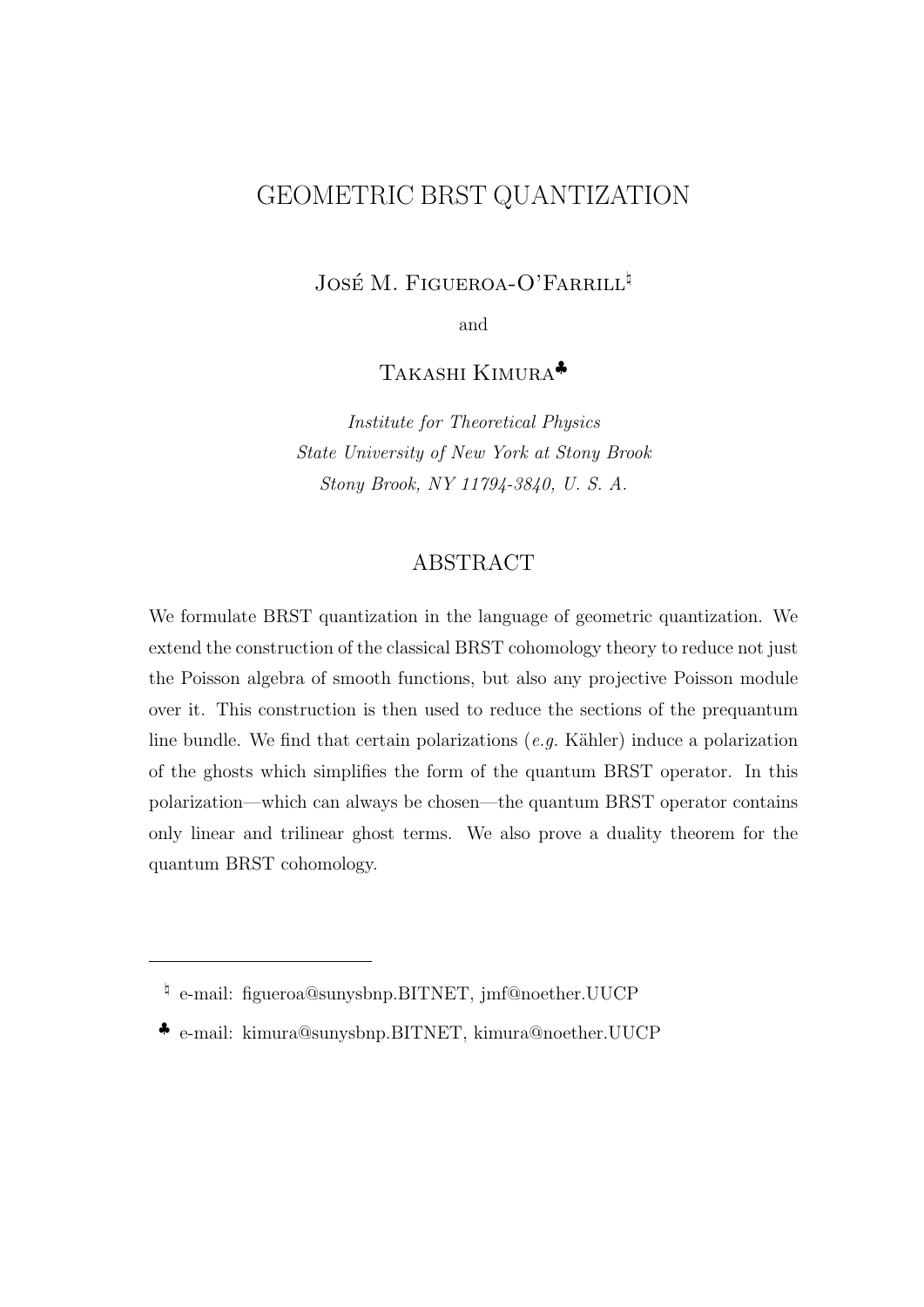### §1 INTRODUCTION

Despite the fact that the BRST method made its first appearance as an accidental symmetry of the "quantum" action in perturbative lagrangian field theory<sup>[1],[2]</sup> it soon became apparent that it took its simplest and most elegant form in the hamiltonian formulation of gauge theories<sup>[3]</sup>, where it is used in the homological reduction of the Poisson algebra of smooth functions of a symplectic manifold on which one has defined a set of first class constraints. Indeed, at a more abstract level, the BRST construction finds its most general form in the theory of "constrained" Poisson algebras<sup>[4]</sup>,<sup>[5]</sup>; although it is that more concrete realization which is physically relevant, and hence the one we shall study in this paper.

The motivation behind this paper is the desire to define a quantization procedure which would exploit the naturality of the BRST construction in the symplectic context. Geometric quantization<sup>[6]</sup> is just such a quantization procedure, since it can be defined purely in terms of symplectic data and hence seems tailored for this purpose.

The problem of defining a BRST quantization procedure has been recently analyzed in the literature<sup>[7]</sup>. In [7] the authors discuss the BRST quantization in the case of constraints arising from the action of an algebra and they focus only on the ghost part assuming that the quantization of the ghost and matter parts are independent. In this paper we show that this is not always the case in geometric quantization, since the polarization of the matter forces, in some cases, a particular polarization of the ghosts. Also general properties of BRST quantized theories have recently been studied in [8] in the context of Fock space representations and in [9] in a slightly more general context. See also the recent paper [10] .

The organization of this paper is as follows. In Section 2 we review the symplectic reduction of a symplectic manifold  $(M, \Omega)$  by a coisotropic submanifold  $M_0$ . This material is standard in the mathematics literature and thus we only mention the main facts. We remark that symplectic reduction, as well as cohomology, is a basically a subquotient. This becomes the dominant theme of the paper.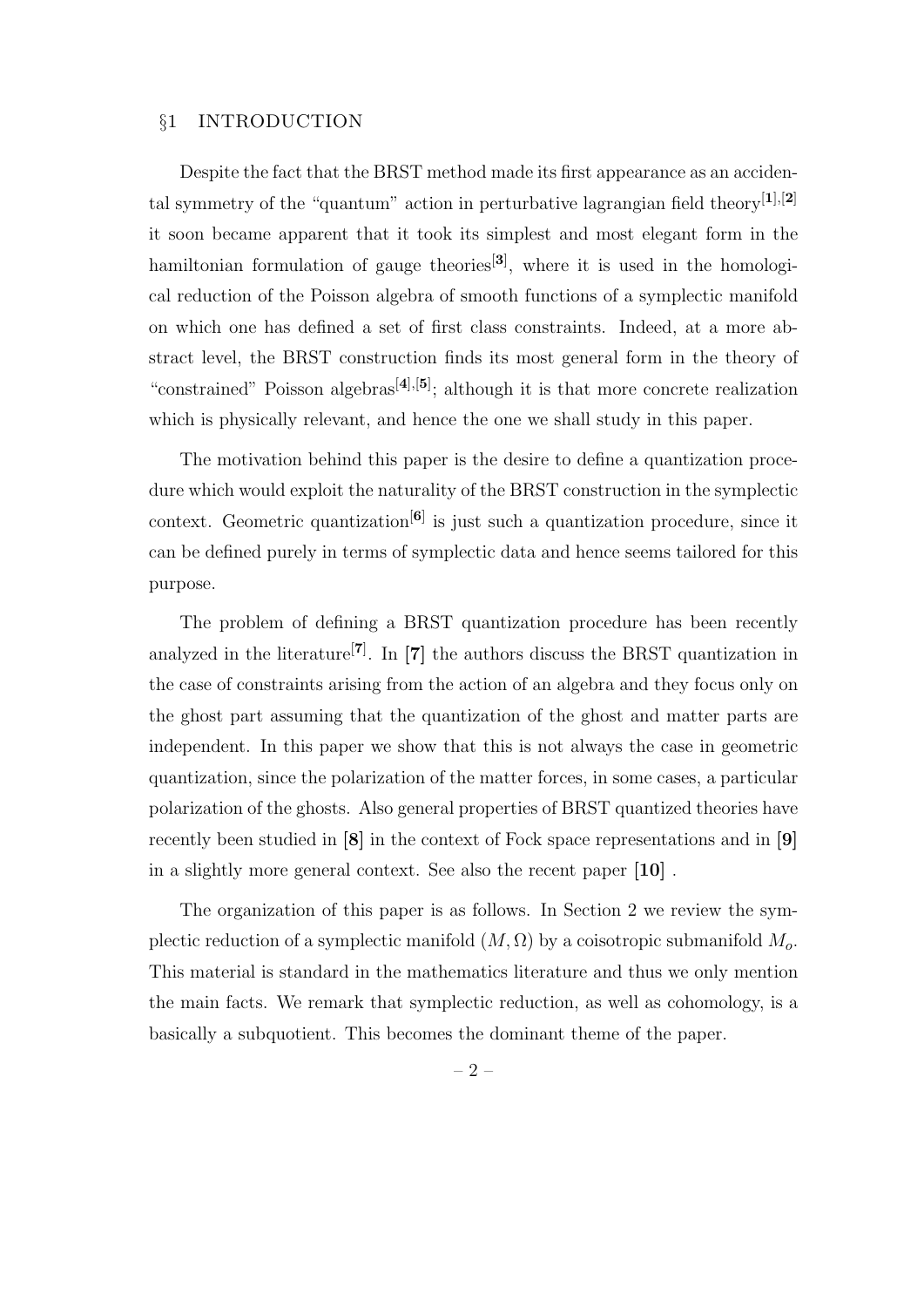In Section 3 we study the first step of the subquotient: the restriction to the subspace. Suppose  $i : M_o \to M$  is a closed embedded submanifold of codimension k corresponding to the zero set (assumed regular) of a smooth function  $\Phi: M \to \mathbb{R}^k$ . We define two Koszul-like complexes associated to this embedding, which will play a central rôle in the constructions of the BRST cohomology theories. The first yields a free acyclic resolution for  $C^{\infty}(M_o)$  thought of as a  $C^{\infty}(M)$ -module. We give a novel proof of the acyclicity of this complex in which we introduce a double complex completely analogous to the Cech-de Rham complex introduced by Weil in order to prove the de Rham theorem. We call it the Cech-Koszul complex. Now let  $E \longrightarrow M$  be a vector bundle. The second Koszul complex corresponds to an acyclic resolution of the smooth sections of the pull back bundle  $i^{-1}E \rightarrow M_o$ . The acyclicity of this complex follows from the acyclicity of the first complex and the fact that the module of smooth sections of any vector bundle is (finitely generated) projective over the ring of smooth functions.

In Section 4 we tackle the second step of the subquotient: the quotient of the subspace. We define two cohomology theories associated to the foliation determined by the null distribution of  $i^*\Omega$  on  $M_o$ . The first is a de Rham-like cohomology theory of differential forms (co)tangent to the leaves of the foliation (vertical forms) relative to the exterior derivative along the leaves of the foliation (vertical derivative). If the foliation fibers onto a smooth manifold  $\widetilde{M}$ —the symplectic quotient of M by  $M_o$ —the zeroth cohomology is naturally isomorphic to  $C^{\infty}(\widetilde{M})$ . The second cohomology theory is analogous to the first except that the differential forms take values in a vector bundle over  $M_0$  which admits a representation of the vectors tangent to the foliation; e.g. any bundle on which one can define the notion of a Lie derivative or which admits a connection relative to which the directions spanned by the vectors tangent to the foliation are flat. The zeroth cohomology is then a finitely generated projective module over  $C^{\infty}(\widetilde{M})$  which corresponds to the module of smooth sections of some vector bundle over  $\widetilde{M}$ . We then lift these cohomology theories via the Koszul resolutions obtained in Section 3 to cohomology theories (BRST) in certain bigraded complexes. The existence of these cohomology theories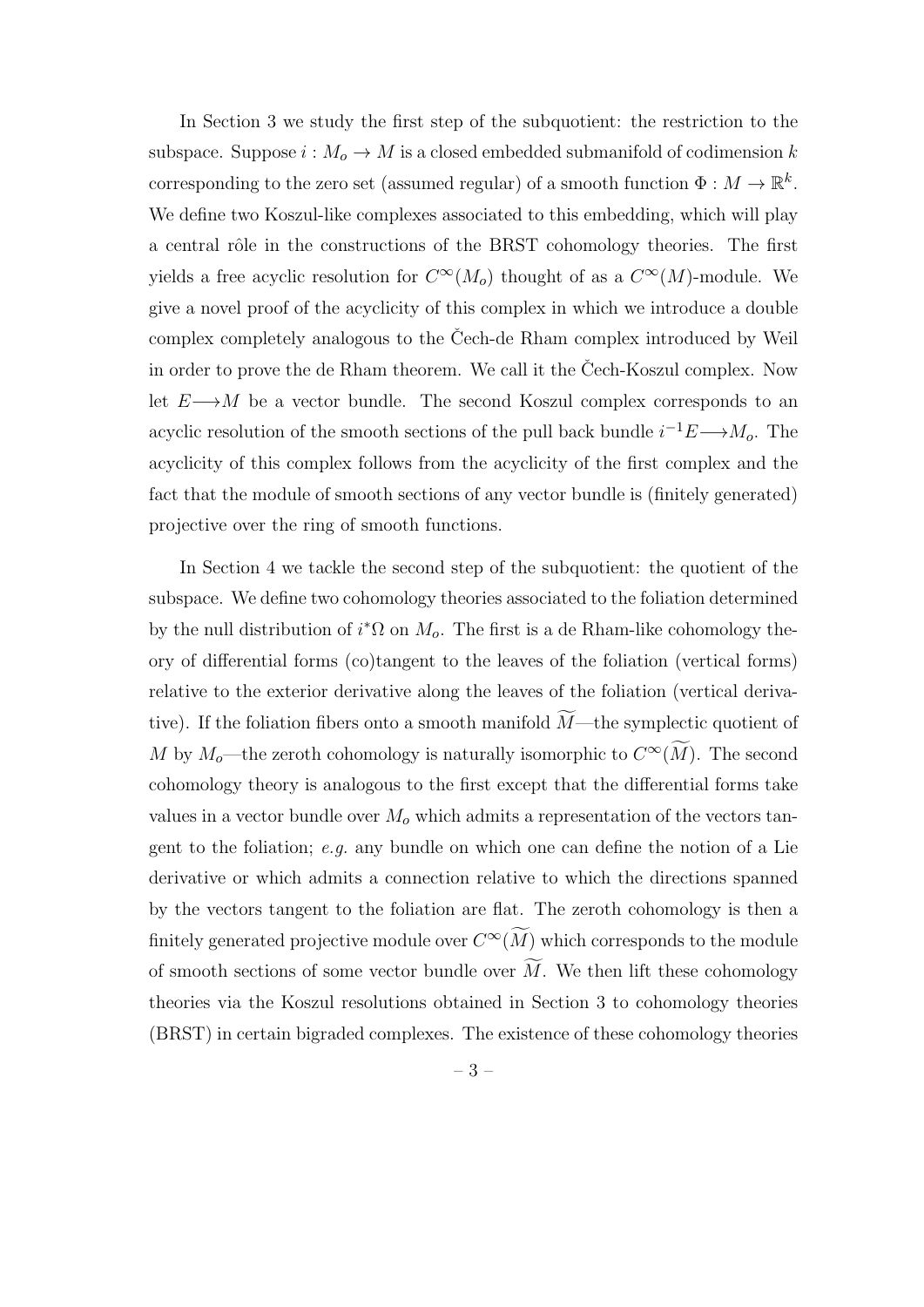must be proven since the vertical derivative does not lift to a differential operator, i.e. its square is not zero. However its square is chain homotopic to zero (relative to the Koszul differential) and the acyclicity of the Koszul resolution allows us to construct the desired differential.

In Section 5 we review the basics of Poisson superalgebras and define the notion of a Poisson module. We have not seen Poisson modules defined anywhere but we feel our definition is the natural one. We then show that the BRST cohomologies constructed in Section 4 are naturally expressed in the context of Poisson superalgebras and Poisson modules. This allows us to prove that not only the ring and module structures are preserved under BRST cohomology but, more importantly, the Poisson structures also correspond.

We are then ready to begin applying the constructions of the previous sections to the geometric quantization program. We have divided this into two sections: one discussing prequantization and the other polarization. In Section 6 we discuss how prequantum data is induced via symplectic reduction. If  $(M, \Omega)$  is prequantizable then there is a hermitian line bundle with compatible connection such that its curvature is given by  $-2\pi$ √  $\overline{-1}\Omega$ . Its pull back onto  $M_o$  is also a hermitian line bundle with compatible connection whose curvature is  $-2\pi$ √  $\overline{-1}i^*\Omega$ . Since the flat directions of this connection coincide with the directions tangent to the null foliation, the smooth sections of this line bundle admit a representation of the vector fields tangent to the foliations and thus we can build a BRST cohomology theory as in Sections 4 and 5. We prove that all the prequantum data gets induced `a la BRST except for the inner product, which involves integration. We discuss the reasons why.

In Section 7 we discuss how to induce polarizations. We find that in many cases—pseudo-Kähler polarizations, G action with G semisimple—a choice of polarization for M forces a polarization of the ghost part. This is to be compared with [7] where the quantization of the ghost and the matter parts are done separately. In particular one can always choose a polarization for the ghost part in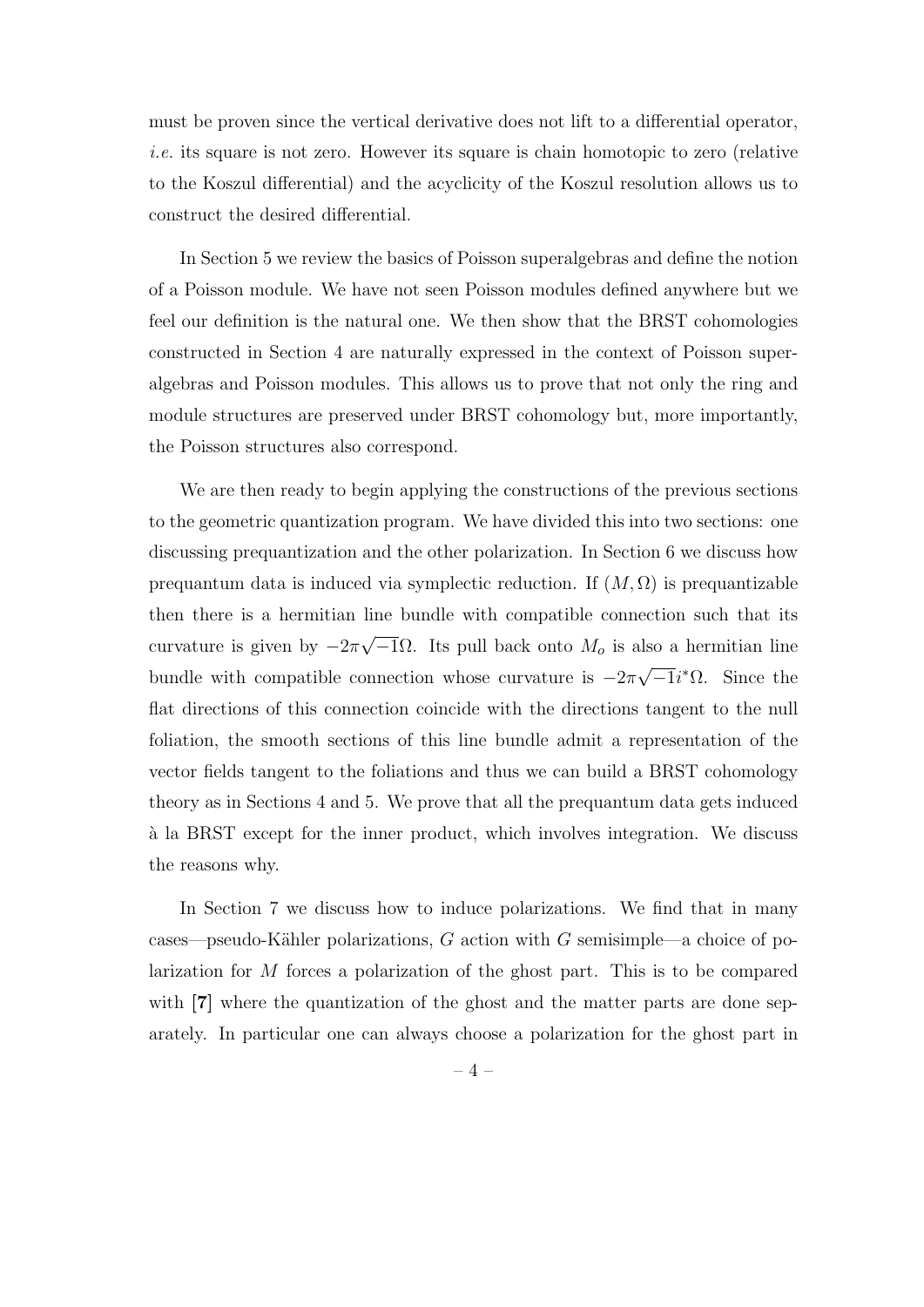which the quantum BRST operator simplifies enormously since it only contains linear and trilinear ghost terms.

In Section 8 and modulo some minor technicalities which we discuss there, we prove a duality theorem for the quantum BRST cohomology. Some of the technicalities are connected to the potential infinite dimensionality of the spaces involved.

Finally in Section 9 we conclude by discussing some of the results and some open problems.

NOTE ADDED: After completion of this work we became aware of the paper by Johannes Huebschmann [11] where he discusses geometric quantization from an algebraic stand point. He identifies Poisson algebras as a special kind of Rinehart's  $(A, R)$ –algebras. Under this identification our notion of Poisson module agrees with his. He also treats reduction but not in its more general case and without using BRST. In this purely algebraic context reduction can be taking into account by an algebraic extension of BRST à la Stasheff. We are currently investigating this extension. We wish to thank Jim Stasheff for making us aware of this work and Johannes Huebschmann for sending us the preprint.

#### §2 SYMPLECTIC REDUCTION

In this section we review the reduction of a symplectic manifold by a coisotropic submanifold. In particular we are interested in the case where the submanifold is the zero locus of a set of first class constraints. The interested reader can consult [12] for a very readable exposition of this subject.

Let  $(M, \Omega)$  be a 2n-dimensional symplectic manifold and  $i : M_o \to M$  a coisotropic submanifold. That is, for all  $m \in M_o$ ,  $T_m M_o^{\perp} \subseteq T_m M_o$ , where  $T_mM_o^{\perp} = \{X \in T_mM \mid \Omega(X,Y) = 0 \,\,\forall Y \in T_mM_o\}.$  Because  $d\Omega = 0$ , the distribution  $m \mapsto T_m M_o^{\perp}$  is involutive and it is known as the characteristic or null distribution of  $i^*\Omega$ . If its dimension is constant then, by Frobenius theorem,  $M_o$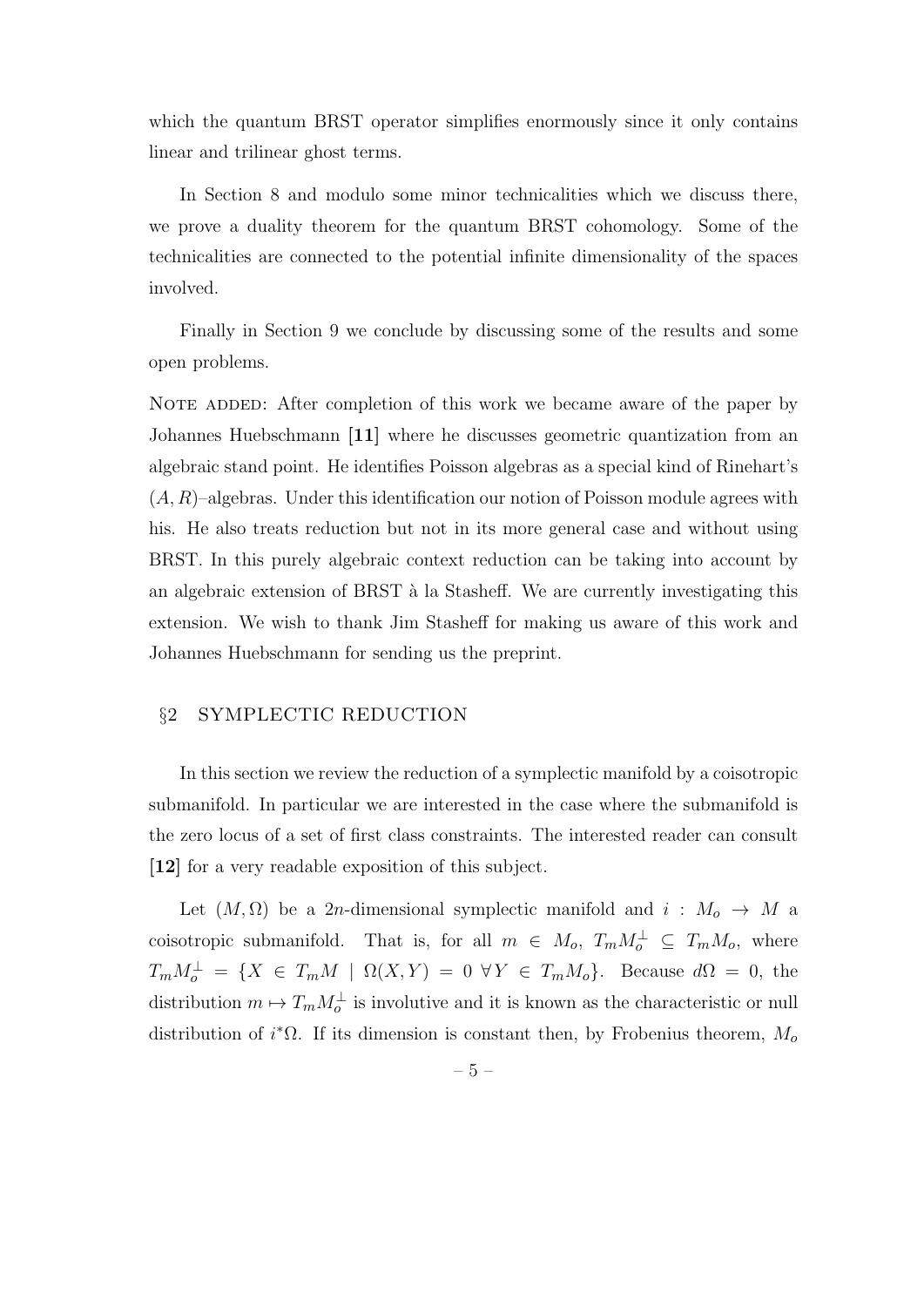is foliated by maximal connected submanifolds having the characteristic distribution as its tangent space. There is a natural surjective map  $\pi$  from  $M_0$  to the space of leaves  $\widetilde{M}$  sending each point in  $M_o$  to the unique leaf containing it. If the foliation is fibrating the space of leaves inherits a smooth structure making  $\pi$ a smooth surjection. If that is the case there is a unique symplectic structure  $\widetilde{\Omega}$ on  $\widetilde{M}$  obeying  $\pi^*\widetilde{\Omega} = i^*\Omega$ . The resulting symplectic manifold  $(\widetilde{M}, \widetilde{\Omega})$  is called the symplectic reduction of  $M$  by  $M_o$ .

In this paper we will focus on a very specific kind of coisotropic submanifold. Let  $\{\phi_i\}$  be a set of k smooth functions on M and let J denote the ideal they generate in  $C^{\infty}(M)$ . That is,  $f \in J$  if and only if  $f = \sum_{i} \phi_i h_i$  for some  $h_i \in$  $C^{\infty}(M)$ . This set of function is said to be first class if J is a Lie subalgebra of  $C^{\infty}(M)$  under Poisson bracket. This is clearly equivalent to the existence of smooth functions  $\{f_{ij}^k\}$  such that  $\{\phi_i, \phi_j\} = \sum_k f_{ij}^k \phi_k$ . Assembling the  $\phi_i$  together into one smooth function  $\Phi: M \to \mathbb{R}^k$ , we define  $M_o \equiv \Phi^{-1}(0)$ . If 0 is a regular value of  $\Phi$ —*i.e.* the tangent map  $d\Phi$  is surjective— $M_o$  is a closed embedded coisotropic submanifold of M. Let  $X_i$  denote the hamiltonian vector field associated to  $\phi_i$ . The characteristic distribution of  $M_o$  is spanned by the  $\{X_i\}$ . If the  $\{\phi_i\}$  are constraints of a dynamical system whose phase space is M then the leaves of the foliation determined by the  $\{X_i\}$  are the "gauge orbits" and if the foliation fibers the space of orbits  $M$  is the reduced phase space.

A very important special case of this construction comes about when the constraints arise from a hamiltonian group action. Let G be a connected Lie group acting on  $M$  via symplectomorphisms. To each element  $X$  in the Lie algebra  $\mathfrak g$ of G we associate a Killing vector field  $\widetilde{X}$  on M which is symplectic. To each symplectic vector field there is associated a closed 1-form on M:  $i(\tilde{X})\Omega$ . If this form is exact then the vector field is hamiltonian. If all the Killing vector fields are hamiltonian the G-action is called hamiltonian. In this case we can associate to each vector  $X \in \mathfrak{g}$  a hamiltonian function  $\phi_X$  such that  $d\phi_X + i(\tilde{X})\Omega = 0$ . Dual to this construction is the moment map  $\Phi : M \to \mathfrak{g}^*$  defined by  $\langle \Phi(m), X \rangle = \phi_X(m)$ , for all  $m \in M$ . If a certain cohomological obstruction is overcome the hamiltonian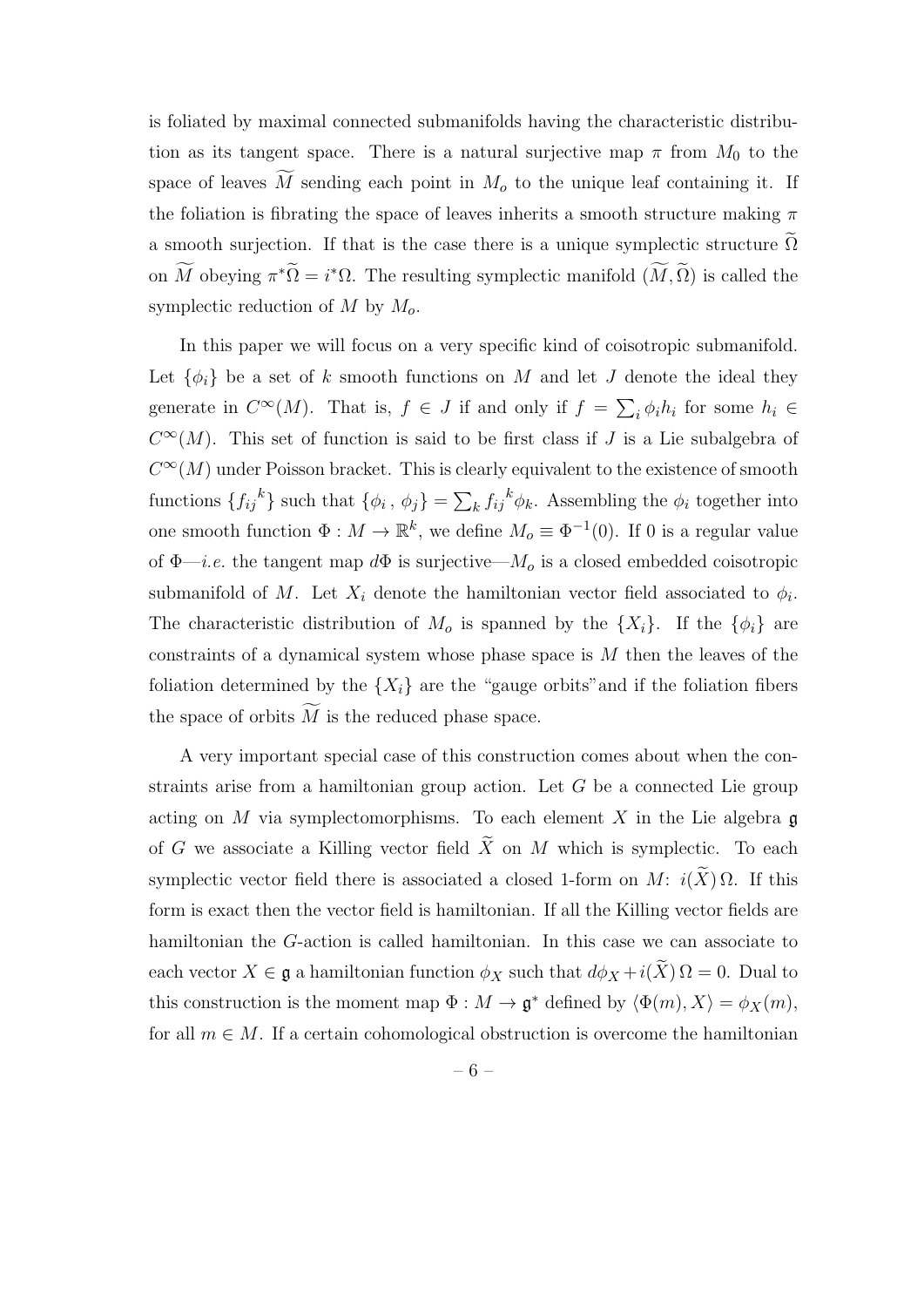functions  $\{\phi_X\}$  close under Poisson bracket:  $\{\phi_X, \phi_Y\} = \phi_{[X, Y]}$ . If this is the case, the moment map is equivariant: intertwining between the G-actions on M and the coadjoint action on  $\mathfrak{g}^*$ .

Assume that we have a hamiltonian G-action on M giving rise to an equivariant moment map and furthermore suppose that  $0 \in \mathfrak{g}^*$  is a regular value of the moment map. Denote  $\Phi^{-1}(0)$  by  $M_o$ . Then  $M_o$  is a closed embedded coisotropic submanifold and for  $m \in M_o$ ,  $T_m M_o^{\perp}$  is precisely the subspace spanned by the Killing vectors. In this case the leaves of the foliation are just the orbits of the G-action. If the G-action on  $M<sub>o</sub>$  is free and proper then the space of orbits inherits the structure of a smooth symplectic manifold in the way described above. If the G-action on  $M<sub>o</sub>$  is not free but only locally free (*i.e.* the isotropy is discrete) then the space of orbits is a symplectic orbifold.

It is interesting to notice that the reduced symplectic manifold is always a "subquotient" of M. That is, first we restrict to a submanifold  $(M<sub>o</sub>)$  and then we project onto the space of leaves of the null foliation. This is to be compared with cohomology which is also a subquotient of the cochains: first we restrict to the subspace of the cocycles and then we project by factoring out the coboundaries. It is therefore not surprising that one can set up a cohomology theory on  $M$  which recovers the symplectic quotient  $\overline{M}$ . This is precisely what the classical BRST cohomology achieves<sup>[3]</sup>.

#### §3 THE KOSZUL CONSTRUCTION

In this section we describe algebraically the "restriction" part of the symplectic reduction procedure. We will look at a method which will allow us to, in effect, work with objects on  $M_o$  without actually having to restrict ourselves to  $M_o$ . For example suppose that we are interested in describing the functions on  $M<sub>o</sub>$  without going to  $M_o$ , *i.e.* working with functions on M. It turns out that any smooth function on  $M_0$  extends to a smooth function on M and the difference of any two such extensions vanishes on  $M_o$ . Hence if we let  $I(M_o)$  denote the (multiplicative)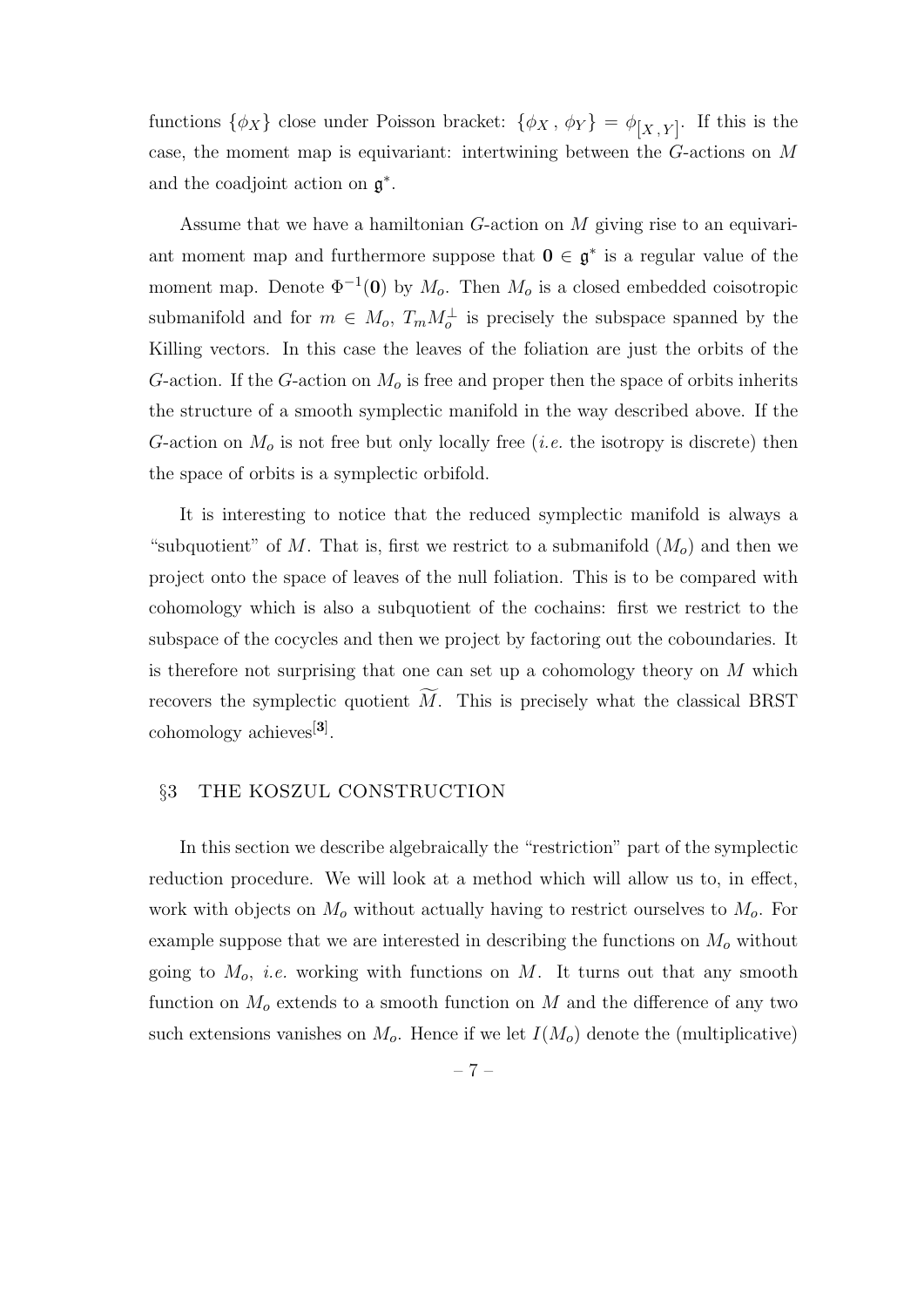ideal of  $C^{\infty}(M)$  consisting of functions which vanish at  $M_o$ , we have the following isomorphism

$$
C^{\infty}(M_o) \cong C^{\infty}(M)/I(M_o) . \tag{3.1}
$$

This is still not very good since  $I(M_o)$  is not a very manageable object. It will turn out that  $I(M_o)$  is precisely the ideal J generated by the constraints. Still this is not very good because we would rather work with the constraints themselves and not with the ideal they generate. The solution of this problem relies on a construction due to Koszul. We will see that there is a differential complex (the Koszul complex)

$$
\cdots \longrightarrow K^2 \longrightarrow K^1 \longrightarrow C^{\infty}(M) \longrightarrow 0 , \qquad (3.2)
$$

whose homology in positive dimensions is zero and in zero dimension is precisely  $C^{\infty}(M_o)$ . We shall refer to this fact as the "quasi-acyclicity" of the Koszul complex. It will play a fundamental rôle in all our constructions.

We will also construct a similar complex for the smooth sections  $\Gamma(E)$  of any vector bundle over M which will yield the smooth sections  $\Gamma(E_0)$  of the pull back bundle of E onto  $M<sub>o</sub>$ . This will be the basic construction in our description of prequantization.

We will first discuss the construction on  $\mathbb{R}^m$  and later we will globalize.

**Lemma 3.3.** Let  $\mathbb{R}^m$  be given coordinates  $(y, x) = (y^1, \ldots, y^k, x^1, \ldots, x^{m-k}).$ Let  $f : \mathbb{R}^m \to \mathbb{R}$  be a smooth function such that  $f(\mathbf{0}, x) = 0$ . Then there exist k smooth functions  $h_i: \mathbb{R}^m \to \mathbb{R}$  such that  $f = \sum_{i=1}^k \phi_i h_i$ , where the  $\phi_i$  are the functions defined by  $\phi_i(y, x) = y^i$ .

Proof: Notice that

$$
f(y,x) = \int_0^1 dt \, \frac{d}{dt} f(ty,x)
$$

– 8 –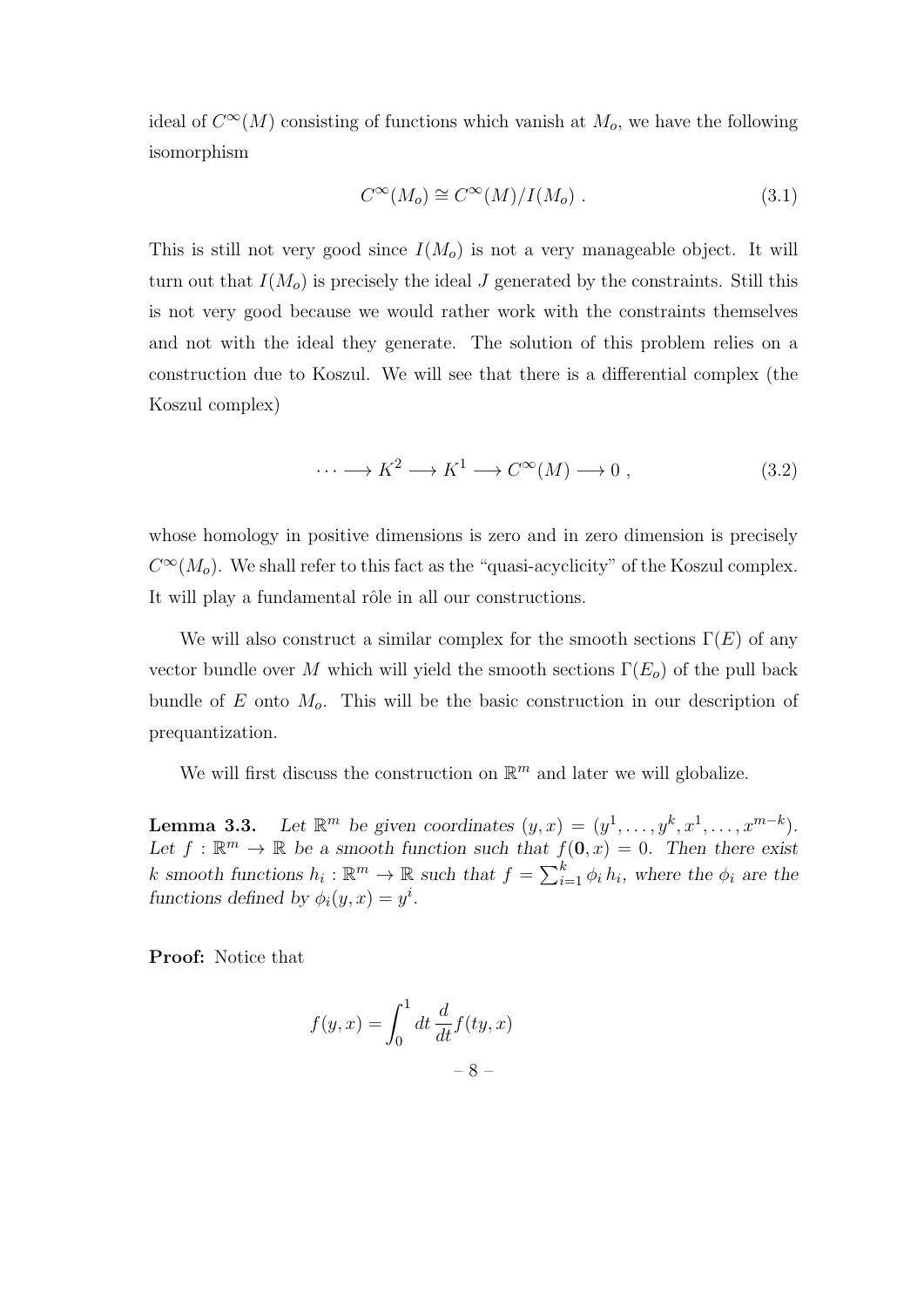$$
= \int_0^1 dt \sum_{i=1}^k y^i (D_i f)(ty, x)
$$
  
= 
$$
\sum_{i=1}^k y^i \int_0^1 dt (D_i f)(ty, x)
$$
  
= 
$$
\sum_{i=1}^k \phi_i(y, x) \int_0^1 dt (D_i f)(ty, x)
$$
,

where  $D_i$  is the *i*<sup>th</sup> partial derivative. Defining

$$
h_i(y,x) \stackrel{\text{def}}{=} \int_0^1 dt \,(D_i\,f)(ty,x) \tag{3.4}
$$

the proof is complete.

Therefore, if we let  $P \subset \mathbb{R}^m$  denote the subspace defined by  $y^i = 0$  for all i, the ideal of  $C^{\infty}(\mathbb{R}^m)$  consisting of functions which vanish on P is precisely the ideal generated by the functions  $\phi_i$ .

**Definition 3.5.** Let R be a ring<sup>1</sup>. A sequence  $(\phi_1, \ldots, \phi_k)$  of elements of R is called **regular** if for all  $j = 1, \ldots, k, \phi_j$  is not a zero divisor in  $R/I_{j-1}$ , where  $I_j$ is the ideal generated by  $\phi_1, \ldots, \phi_j$  and  $I_0 = \mathbf{0}$ . In other words, if  $f \in R$  and for any  $j = 1, \ldots, k, \phi_j f \in I_{j-1}$  then  $f \in I_{j-1}$  to start out with. In particular,  $\phi_1$  is not identically zero.

**Proposition 3.6.** Let  $\mathbb{R}^m$  be given coordinates  $(y, x) = (y^1, \ldots, y^k, x^1, \ldots, x^{m-k}).$ Then the sequence  $(\phi_i)$  in  $C^{\infty}(\mathbb{R}^m)$  defined by  $\phi_i(y, x) = y^i$  is regular.

**Proof:** First of all notice that  $\phi_1$  is not identically zero. Next suppose that  $(\phi_1, \ldots, \phi_j)$  is regular. Let  $P_j$  denote the hyperplane defined by  $\phi_1 = \cdots = \phi_j = 0$ . Then by Lemma 3.3,  $C^{\infty}(P_j) = C^{\infty}(\mathbb{R}^m)/I_j$ . Let  $[f]_j$  denote the class of a  $f \in C^{\infty}(\mathbb{R}^m)$  modulo  $I_j$ . Then  $\phi_{j+1}$  gives rise to a function  $[\phi_{j+1}]_j$  in  $C^{\infty}(P_j)$ 

 $1$  All rings explicitly considered in this paper will be assumed to be commutative and with unit.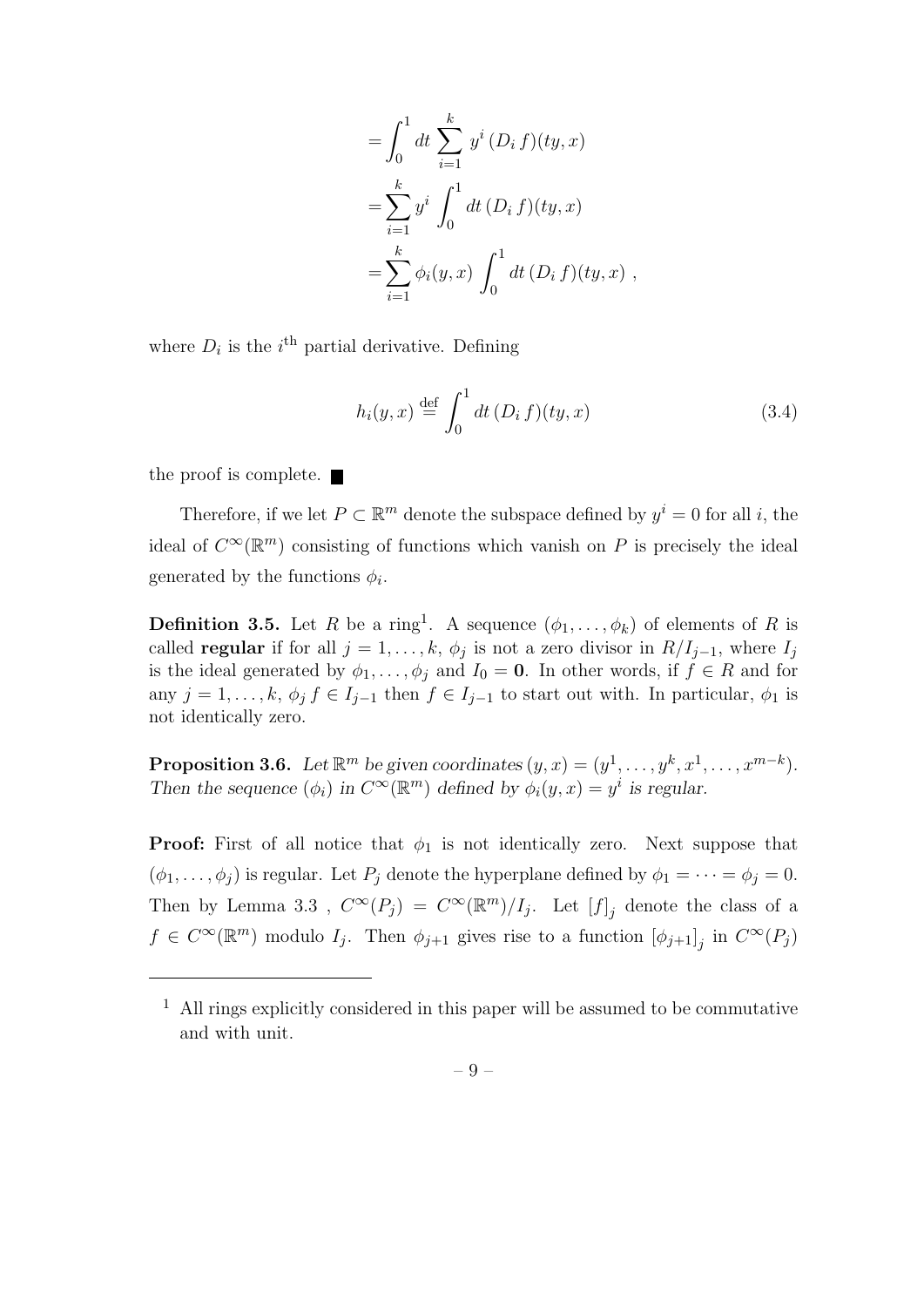which, if we think of  $P_j$  as coordinatized by  $(y^{j+1}, \ldots, y^k, x^1, \ldots, x^{m-k})$ , turns out to be defined by

$$
[\phi_{j+1}]_j (y^{j+1}, \dots, y^k, x^1, \dots, x^{m-k}) = y^{j+1} . \tag{3.7}
$$

This is clearly not identically zero and, therefore, the sequence  $(\phi_1 \ldots, \phi_{j+1})$  is regular. By induction we are done.

We now come to the definition of the Koszul complex. Let  $R$  be a ring and let  $\Phi = (\phi_1, \ldots, \phi_k)$  be a sequence of elements of R. We define a complex (in the sense of homological algebra)  $K(\Phi)$  as follows:  $K^0(\Phi) = R$  and for  $p > 0$ ,  $K^p(\Phi)$  is defined to be the free R module with basis  $\{e_{i_1} \wedge \cdots \wedge e_{i_p} \mid 0 < i_1 < \cdots < i_p \leq k\}$ .

Define a map  $\delta_K: K^p(\Phi) \to K^{p-1}(\Phi)$  by  $\delta_K e_i = \phi_i$  and extending to all of  $K(\Phi)$  as an R-linear antiderivation. That is,  $\delta_K$  is identically zero on  $K^0(\Phi)$  and

$$
\delta_K(e_{i_1} \wedge \cdots \wedge e_{i_p}) = \sum_{j=1}^p (-1)^{j-1} \phi_{i_j} \, e_{i_1} \wedge \cdots \wedge \widehat{e_{i_j}} \wedge \cdots \wedge e_{i_p} \;, \tag{3.8}
$$

where a adorning a symbol denotes its omission. It is trivial to verify that  $\delta_K^2 = 0$ , yielding a complex

$$
0 \longrightarrow K^{k}(\Phi) \xrightarrow{\delta_{K}} K^{k-1}(\Phi) \longrightarrow \cdots \longrightarrow K^{1}(\Phi) \longrightarrow R \longrightarrow 0 , \qquad (3.9)
$$

called the Koszul complex.

The following theorem is a classical result in homological algebra whose proof is completely straight-forward and can be found, for example, in [13] .

**Theorem 3.10.** If  $(\phi_1, \ldots, \phi_k)$  is a regular sequence in R then the homology of the Koszul complex is given by

$$
H^{p}(K(\Phi)) \cong \begin{cases} \mathbf{0} & \text{for } p > 0 \\ R/J & \text{for } p = 0 \end{cases} \tag{3.11}
$$

where J is the ideal generated by the  $\phi_i$ .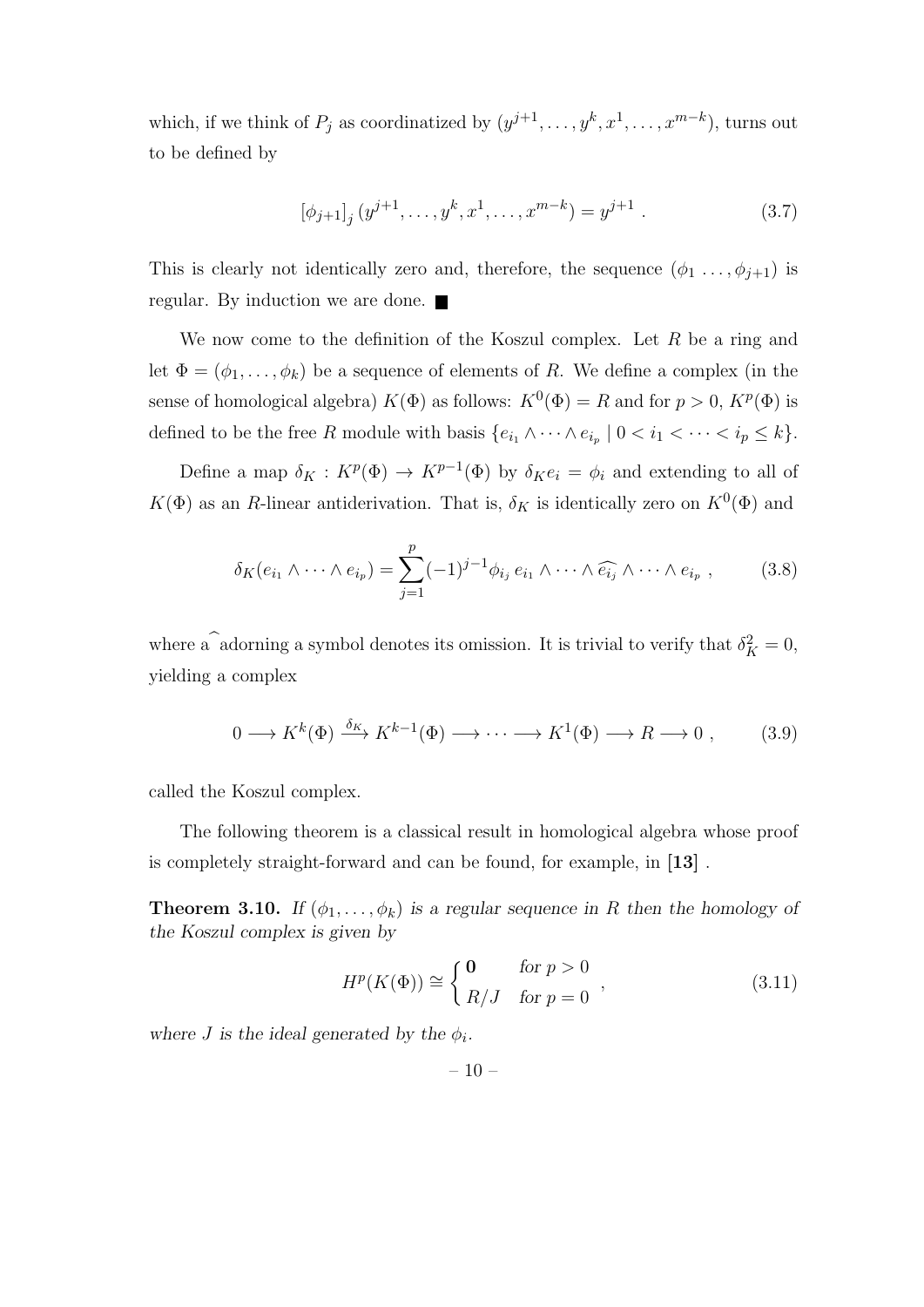Therefore the complex  $K(\Phi)$  provides an acyclic resolution (known as the Koszul resolution) for the R-module  $R/J$ . Therefore if  $R = C^{\infty}(\mathbb{R}^m)$  and  $\Phi$  is the sequence  $(\phi_1, \ldots, \phi_k)$  of Proposition 3.6, the Koszul complex gives an acyclic resolution of  $C^{\infty}(\mathbb{R}^m)/J$  which by Lemma 3.3 is just  $C^{\infty}(P_k)$ , where  $P_k$  is the subspace defined by  $\phi_1 = \cdots = \phi_k = 0$ .

We now globalize this construction. Let  $M$  be our original symplectic manifold and  $\Phi: M \to \mathbb{R}^k$  be the function whose components are the constraints, *i.e.*  $\Phi(m) = (\phi_1(m), \ldots, \phi_k(m))$ . We assume that 0 is a regular value of  $\Phi$  so that  $M_0 \equiv \Phi^{-1}(0)$  is a closed embedded submanifold of M. Therefore for each point  $m \in M_o$  here exists an open set  $U \in M$  containing m and a chart  $\Psi: U \to \mathbb{R}^m$ such that  $\Phi$  has components  $(\phi_1, \ldots, \phi_k, x^1, \ldots, x^{m-k})$  and such that the image under  $\Phi$  of  $U \cap M_o$  corresponds exactly to the points  $(0, \ldots, 0)$  $\overline{\phantom{a}}_k$ k  $(x^1, \ldots, x^{m-k})$ . Let U be an open cover for M consisting of sets like these. Of course, there will be some sets  $V \in \mathcal{U}$  for which  $V \cap M_o = \emptyset$ .

To motivate the following construction let's understand what is involved in proving, for example, that the ideal J generated by the constraints coincides with the ideal  $I(M_o)$  of smooth functions which vanish on  $M_o$ . It is clear that  $J \subset I(M_o)$ . We want to show the converse. That is, if  $f$  is a smooth function vanishing on  $M_o$  then there are smooth functions  $h^i$  such that  $f = \sum_i h^i \phi_i$ . This is always true locally. That is, restricted to any set  $U \in \mathcal{U}$  such that  $U \cap M_o \neq \emptyset$ , Lemma 3.3 implies that there will exist functions  $h_U^i \in C^\infty(U)$  such that on U

$$
f_U = \sum_i \phi_i h_U^i \t\t(3.12)
$$

where  $f_U$  denotes the restriction of f to U. If, on the other hand,  $V \in U$  is such that  $V \cap M_0 = \emptyset$ , then not all of the  $\phi_i$  vanish and the statement is also true. There is a certain ambiguity in the choice of  $h_i^U$ . In fact, if  $\delta_K$  denotes the Koszul differential we notice that (3.12) can be written as  $f_U = \delta_K h_U$ , where  $h_U = \sum_i h_U^i$  $\iota_U^i e_i$  is a Koszul 1-cochain on U. Therefore, the ambiguity in  $h_U$  is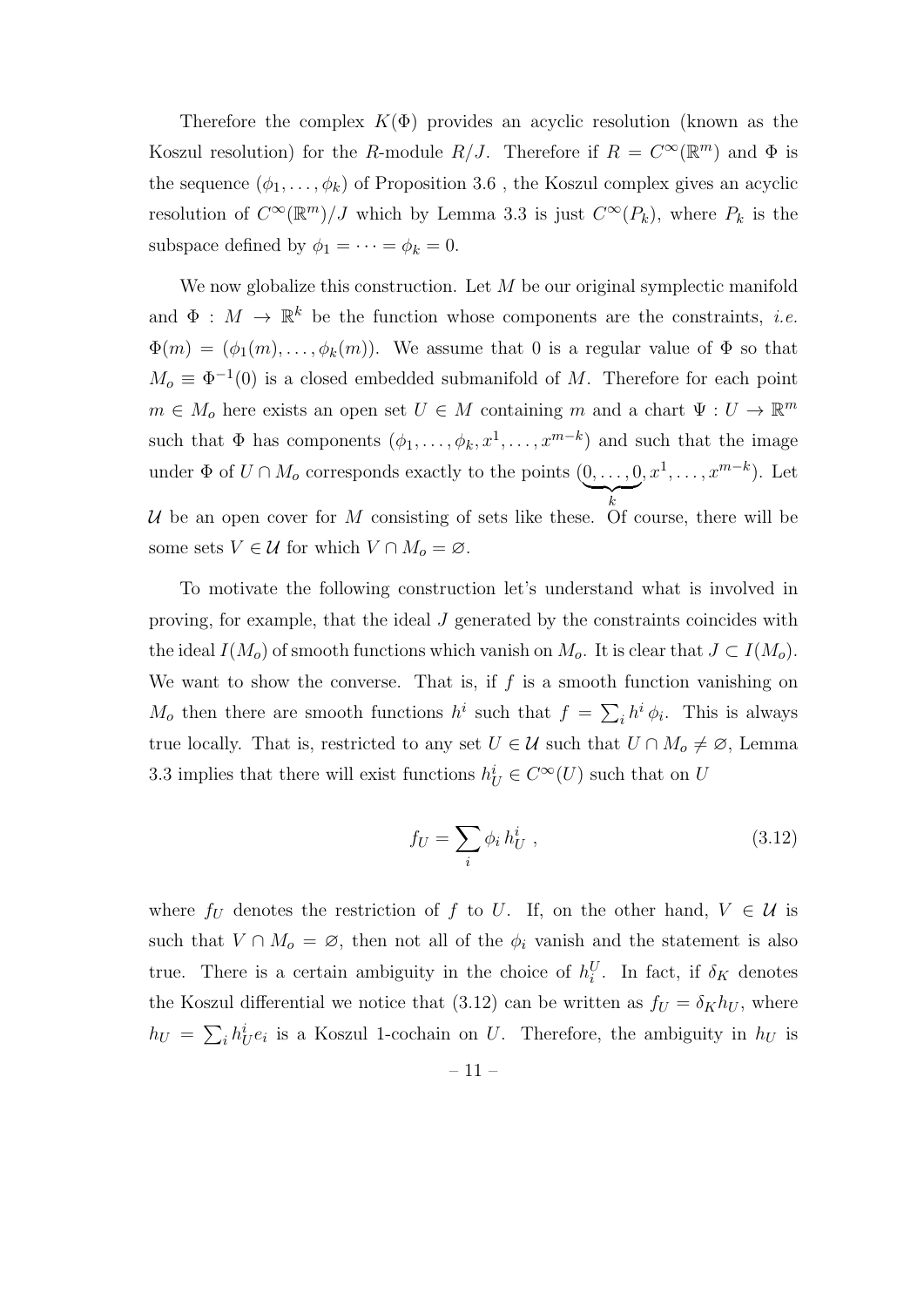precisely a Koszul 1-cocycle on  $U$ , but by Theorem 3.10, the Koszul complex on  $U$ is quasi-acyclic and hence every 1-cocycle is a 1-coboundary. What we would like to show is that this ambiguity can be exploited to choose the  $h<sub>U</sub>$  in such a way that  $h_U = h_V$  on all non-empty overlaps  $U \cap V$ . This condition is precisely the condition for  $h_U$  to be a Cech 0-cocycle. In order to analyze this problem it is useful to make use of the machinery of Cech cohomology with coefficients in a sheaf. For a review of the necessary material we refer the reader to [14] ; and, in particular, to their discussion of the Cech-de Rham complex. Our construction is very close in spirit to that one: in fact, it should properly be called the Cech-Koszul complex.

Let  $\mathcal{E}_M$  denote the sheaf of germs of smooth functions on M and let  $\mathcal{K} =$  $\bigoplus_p \mathcal{K}^p$  denote the free sheaf of  $\mathcal{E}_M$ -modules which appears in the Koszul complex:  $\mathcal{K}^p = \bigwedge^p \mathbb{V} \otimes \mathcal{E}_M$ , where  $\mathbb V$  is the vector space with basis  $\{e_i\}$ . Let  $C^p(\mathcal{U};\mathcal{K}^q)$  denote the Čech *p*-cochains with coefficients in the Koszul subsheaf  $K<sup>q</sup>$ . This becomes a double complex under the two differentials

$$
\check{\delta}: C^p(\mathcal{U}; \mathcal{K}^q) \to C^{p+1}(\mathcal{U}; \mathcal{K}^q) \qquad \text{``Čech''}
$$

and

$$
\delta_K : C^p(\mathcal{U}; \mathcal{K}^q) \to C^p(\mathcal{U}; \mathcal{K}^{q-1})
$$
\n"Koszul"

which clearly commute, since they are independent. We can therefore define the "total" complex  $CK^n = \bigoplus_{p-q=n} C^p(U;K^q)$  and the "total" differential  $D = \check{\delta}$  +  $(-1)^p \delta_K$  on  $C^p(\mathcal{U};\mathcal{K}^q)$ . The total differential has total degree one  $D:CK^n\to$  $CK^{n+1}$  and moreover obeys  $D^2 = 0$ . Since the double complex is bounded, *i.e.* for each n,  $CK^n$  is the direct sum of a finite number of  $C^p(\mathcal{U};\mathcal{K}^q)$ 's, there are two spectral sequences converging to the total cohomology. We now proceed to compute them. In doing so we will find it convenient to depict our computations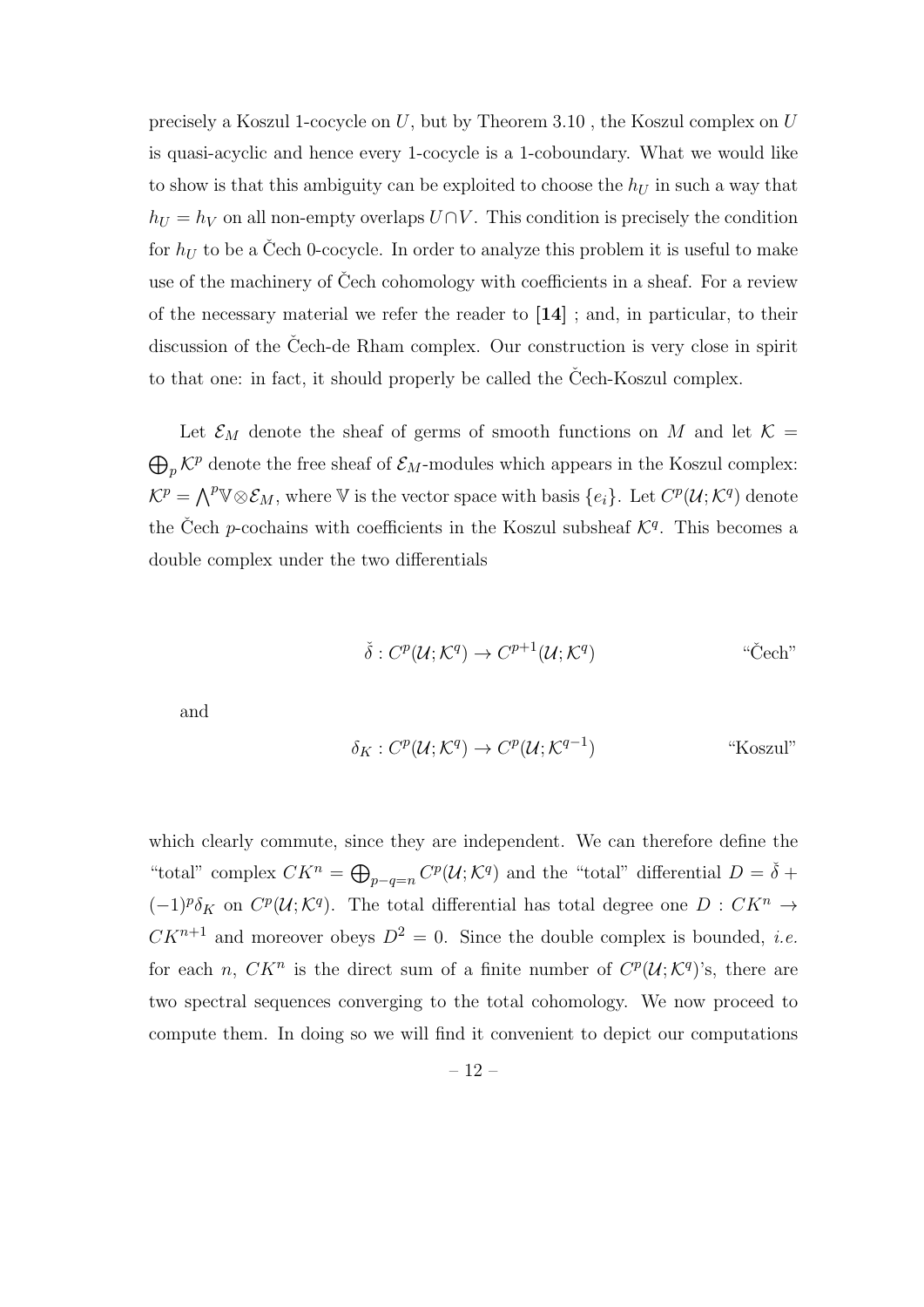| $C^0(\mathcal{U};\mathcal{K}^2)$ | $C^1(\mathcal{U};\mathcal{K}^2)$ | $C^2(\mathcal{U};\mathcal{K}^2)$ |  |
|----------------------------------|----------------------------------|----------------------------------|--|
| $C^0(\mathcal{U};\mathcal{K}^1)$ | $C^1(\mathcal{U};\mathcal{K}^1)$ | $C^2(\mathcal{U};\mathcal{K}^1)$ |  |
| $C^0(\mathcal{U};\mathcal{K}^0)$ | $C^1(\mathcal{U};\mathcal{K}^0)$ | $C^2(\mathcal{U};\mathcal{K}^0)$ |  |

graphically. The original double complex is depicted by the following diagram.

Upon taking cohomology with respect to the horizontal differential (*i.e.* Čech cohomology) and using the fact that the sheaves  $K<sup>q</sup>$  are fine, being free modules over the structure sheaf  $\mathcal{E}_M$ , we get

| $K^2(\Phi)$ | 0            | O |  |
|-------------|--------------|---|--|
| $K^1(\Phi)$ | 0            | 0 |  |
| $K^0(\Phi)$ | $\mathbf{0}$ | 0 |  |

where  $K^p(\Phi) \cong \bigwedge^p \mathbb{V} \otimes C^\infty(M)$  are the spaces in the Koszul complex on M. Taking vertical cohomology yields the Koszul cohomology

| $H^2(K(\Phi))$ | $\mathbf{0}$ | $\mathbf{I}$ |  |
|----------------|--------------|--------------|--|
| $H^1(K(\Phi))$ | $\mathbf{I}$ |              |  |
| $H^0(K(\Phi))$ | 0            | 0            |  |

Since the next differential in the spectral sequence necessarily maps across columns it must be identically zero. The same holds for the other differentials and we see that the spectral sequence degenerates at the  $E_2$  term. In particular the total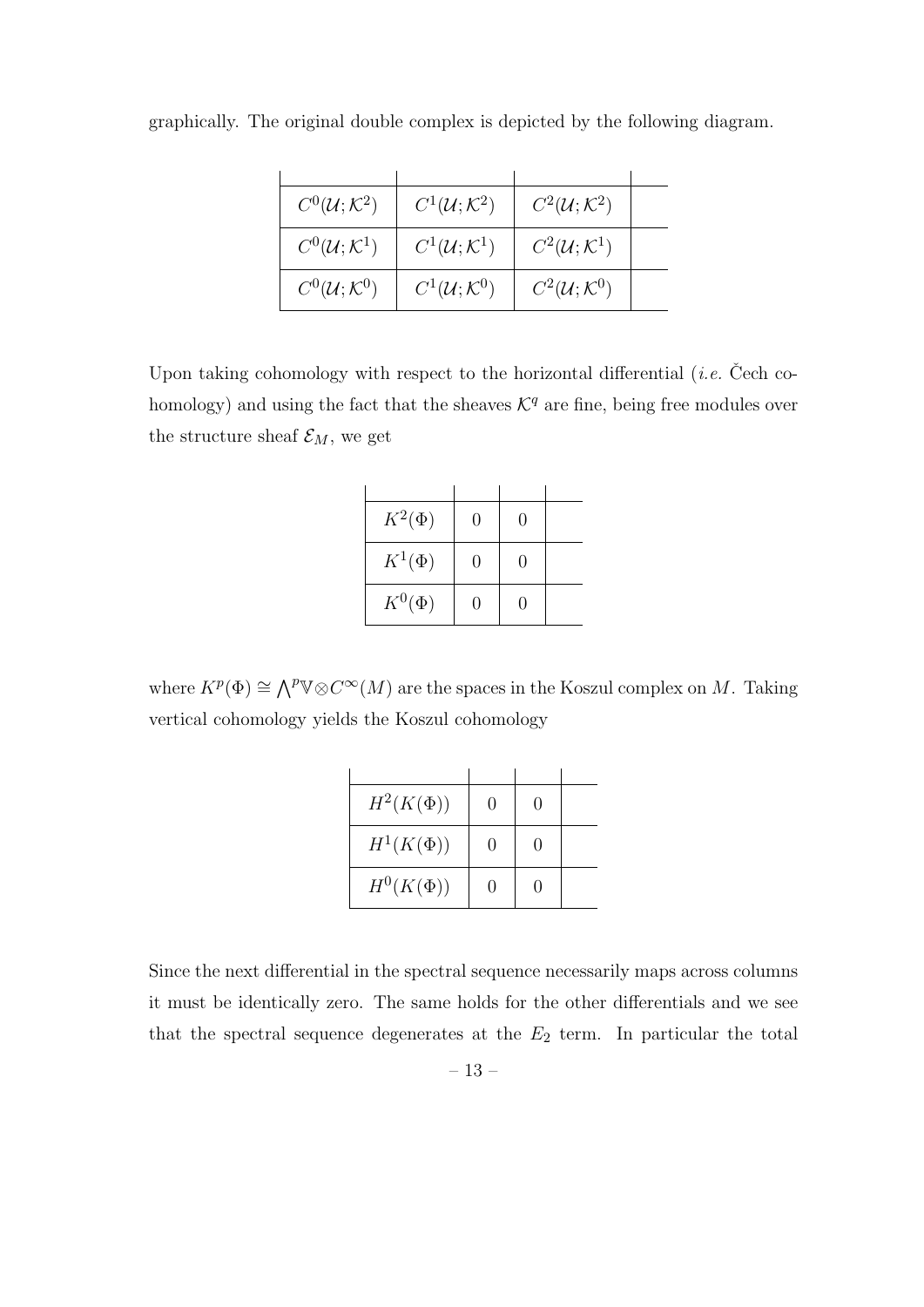cohomology is isomorphic to the Koszul cohomology:

$$
H_D^n \cong H^n(K(\Phi)) . \tag{3.13}
$$

To compute the other spectral sequence we first start by taking vertical cohomology, *i.e.* Koszul cohomology. Because of the choice of cover  $U$  we can use Theorem 3.10 and Lemma 3.3 to deduce that the vertical cohomology is given by

| $C^0(\mathcal{U}; \mathcal{E}_M/\mathcal{J})$ | $C^1(\mathcal{U};\mathcal{E}_M/\mathcal{J})$ | $\left  C^2(\mathcal{U}; \mathcal{E}_M/\mathcal{J}) \right $ |  |
|-----------------------------------------------|----------------------------------------------|--------------------------------------------------------------|--|

where  $\mathcal{E}_M/\mathcal{J}$  is defined by the exact sheaf sequence

$$
0 \to \mathcal{J} \to \mathcal{E}_M \to \mathcal{E}_M/\mathcal{J} \to 0 , \qquad (3.14)
$$

where  $\mathcal J$  is the subsheaf of  $\mathcal E_M$  consisting of germs of smooth functions belonging to the ideal generated by the  $\phi_i$ . Because of our choice of cover, Lemma 3.3 implies that  $\mathcal{J}(U)$  agrees, for all  $U \in \mathcal{U}$ , with those smooth functions vanishing on  $U \cap M_o$ , and hence we have an isomorphism of sheaves  $\mathcal{E}_M/\mathcal{J} \cong \mathcal{E}_{M_o}$ , where  $\mathcal{E}_{M_o}$  is the sheaf of germs of smooth functions on  $M_o$ . Next we notice that  $\mathcal{E}_{M_o}$  is a fine sheaf and hence all its Čech cohomology groups vanish except the zeroth one. Thus the  $E_2$ term in this spectral sequence is just

| $\left( \right)$  | $\Box$           | u |  |
|-------------------|------------------|---|--|
| $\left( \right)$  | $\left( \right)$ | 0 |  |
| $C^{\infty}(M_o)$ | $\Box$           | ı |  |

Again we see that the higher differentials are automatically zero and the spectral sequence collapses. Since both spectral sequences compute the same cohomology we have the following corollary.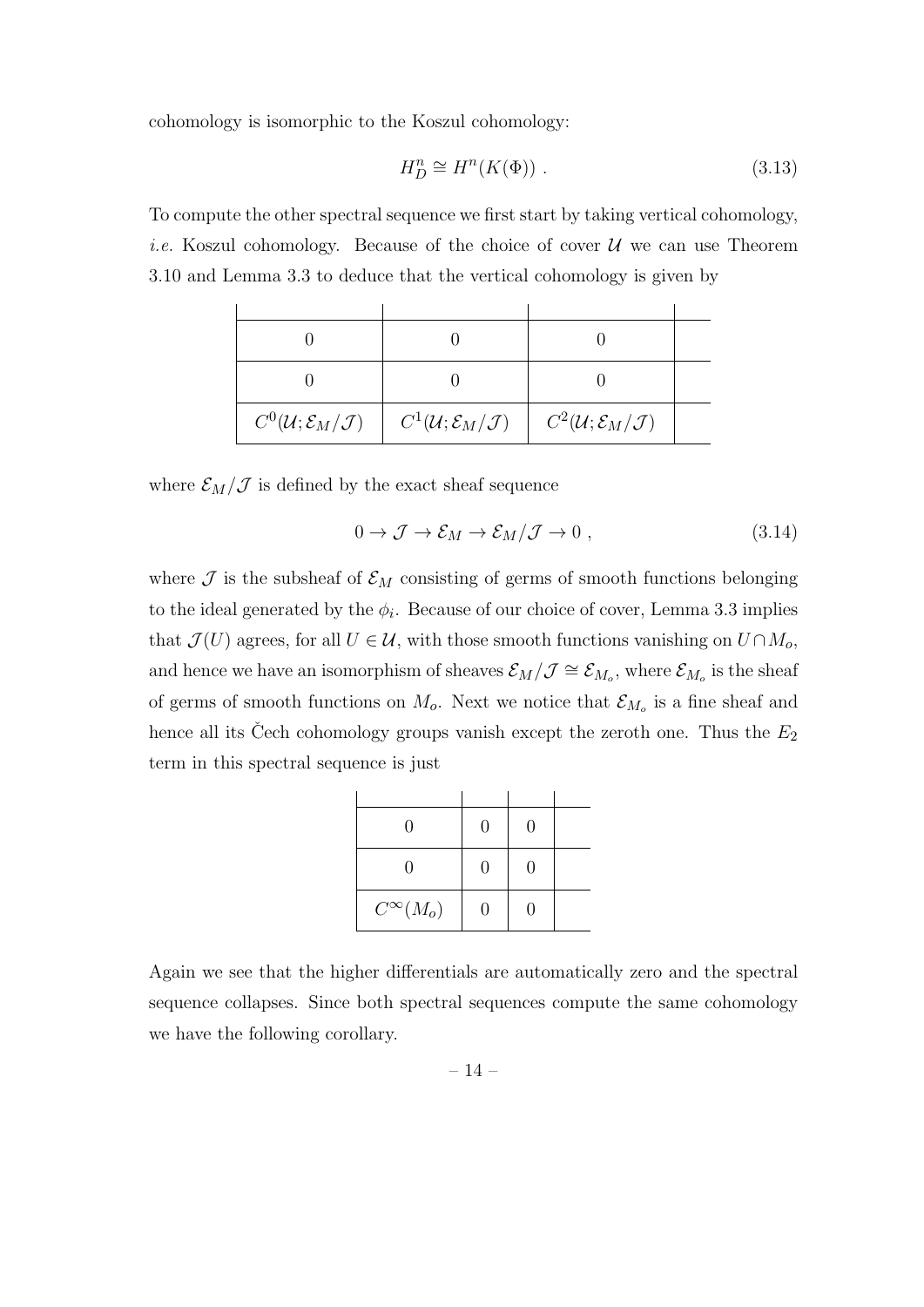**Corollary 3.15.** If 0 is a regular value for  $\Phi : M \to \mathbb{R}^k$  the Koszul complex  $K(\Phi)$ gives an acyclic resolution for  $C^{\infty}(M_o)$ . In other words, the cohomology of the Koszul complex is given by

$$
H^p(K(\Phi)) \cong \begin{cases} 0 & \text{for } p > 0 \\ C^{\infty}(M_o) & \text{for } p = 0 \end{cases},
$$
 (3.16)

where  $M_o \equiv \Phi^{-1}(0)$ .

Notice that, in particular, this means that the ideal J generated by the constraints is precisely the ideal consisting of functions vanishing on  $M<sub>o</sub>$ . This is because  $C^{\infty}(M_o) \cong C^{\infty}(M)/I(M_o)$  since  $M_o$  is a closed embedded submanifold. On the other hand, Corollary 3.15 implies that  $C^{\infty}(M_o) \cong C^{\infty}(M)/J$ . Hence the equality between the two ideals.

It may appear overkill to use the spectral sequence method to arrive at Corollary 3.15 . In fact it is not necessary and the reader is urged to supply a proof using the "tic-tac-toe" methods in [14] . This way one gains some valuable intuition on this complex. In particular, one can show that way that the sequence  $\Phi$  is regular in  $C^{\infty}(M)$  and that  $J = I(M_o)$  without having to first prove Corollary 3.15. Lack of space prevents us from exhibiting both computations and the spectral sequence computation is decidedly shorter.

Suppose now that we want to do the same for sections of vector bundles rather than with functions. Suppose that  $E\rightarrow M$  is a vector bundle on M and that the  $E_0 \longrightarrow M_0$  is the restriction of the bundle to  $M_0$ . More formally,  $E_0$  is the pullback bundle  $i^{-1}E$  via the natural inclusion  $i: M_o \to M$ . It turns out that this can be done at almost no extra cost. For this we have to introduce a generalization of the Koszul complex.

Let R be a ring and E an R-module. We can then define a complex  $K(\Phi; E)$ associated to any sequence  $(\phi_1, \ldots, \phi_k)$  by just tensoring the Koszul complex  $K(\Phi)$ with E, that is,  $K^p(\Phi; E) = K^p(\Phi) \otimes_R E$  and extending  $\delta_K$  to  $\delta_K \otimes \mathbf{1}$ . Let  $H(K(\Phi); E)$  denote the cohomology of this complex. It is naturally an R-module.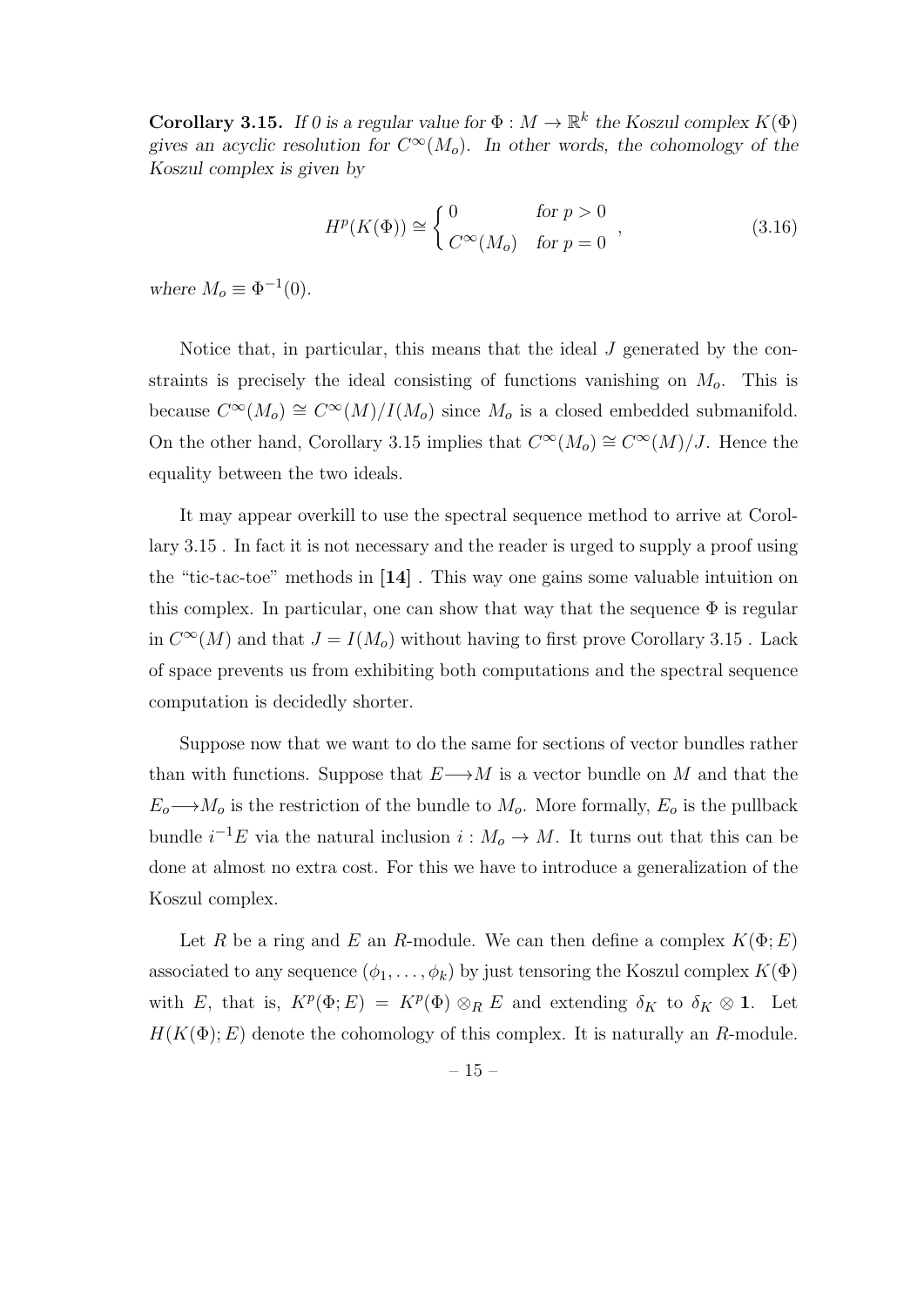It is easy to show that if  $E$  and  $F$  are  $R$ -modules, then there is an  $R$ -module isomorphism

$$
H(K(\Phi); E \oplus F) \cong H(K(\Phi); E) \oplus H(K(\Phi); F) . \tag{3.17}
$$

Hence, if  $F = \bigoplus_{\alpha} R$  is a free R-module then

$$
H(K(\Phi); F) \cong \bigoplus_{\alpha} H(K(\Phi)). \tag{3.18}
$$

In particular if  $\Phi$  is a regular sequence then the generalized Koszul complex with coefficients in a free  $R$ -module is quasi-acyclic. Now let  $P$  be a projective module, *i.e.* P is a summand of a free module. Then let  $N$  be an  $R$ -module such that  $P \oplus N = F$ , F a free R-module. Then

$$
H(K(\Phi); F) \cong H(K(\Phi); P) \oplus H(K(\Phi); N) , \qquad (3.19)
$$

which, along with the quasi-acyclicity of  $H(K(\Phi); F)$ , implies the quasi-acyclicity of  $H(K(\Phi); P)$ . How about  $H^0(K(\Phi); P)$ ? By definition

$$
H^{0}(K(\Phi); P) \cong R/J \otimes_{R} P \cong P/JP . \qquad (3.20)
$$

Therefore we have the following algebraic result

**Theorem 3.21.** If  $\Phi = (\phi_1, \ldots, \phi_k)$  is a regular sequence in R, and P is a projective R-module, then the homology of the Koszul complex with coefficients in  $P$  is given by

$$
H^{p}(K(\Phi); P) \cong \begin{cases} 0 & \text{for } p > 0 \\ P/JP & \text{for } p = 0 \end{cases},
$$
 (3.22)

where J is the ideal generated by the  $\phi_i$ .

 $-16-$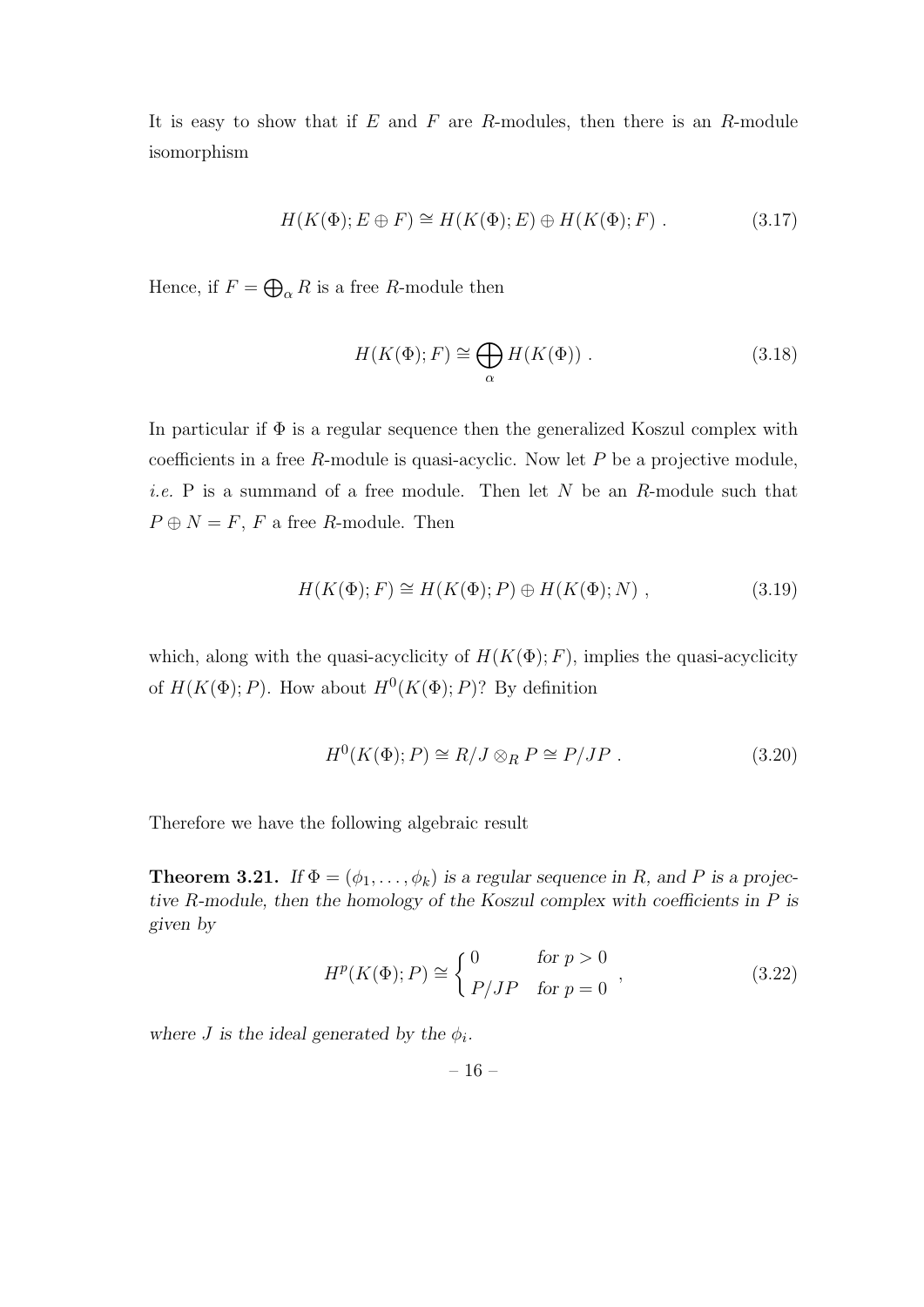The relevance of this construction is that the smooth sections of any vector bundle over M have the structure of a (finitely generated) projective  $C^{\infty}(M)$ module. More precisely, let  $E \stackrel{\pi}{\longrightarrow} M$  be a complex vector bundle of rank r over M and let  $\Gamma(E)$  denote the space of smooth sections. It is clear that  $\Gamma(E)$  is a module over  $C^{\infty}(M)$  where multiplication is defined pointwise using the linear structure on each fiber. It is straight-forward to prove that  $\Gamma(E)$  is a free rank  $r C^{\infty}(M)$ module if and only if E is a trivial bundle. It can be shown<sup>[15]</sup> that M has a finite cover trivializing E. Since on each set of the cover, E is trivial we see that  $\Gamma(E)$  is finitely generated: just take as a set of generators the local sections on each cover multiplied by the appropriate elements of a partition of unity subordinate to the cover.

It can also be shown<sup>[15]</sup> that given a vector bundle  $E \rightarrow M$  there exists another vector bundle  $F \xrightarrow{\rho} M$  such that their Whitney sum  $E \oplus F$  is trivial. Therefore  $\Gamma(E \oplus F) \cong \Gamma(E) \oplus \Gamma(F)$  is a free  $C^{\infty}(M)$  module and we see that  $\Gamma(E)$  is a direct summand of a free module. In summary,  $\Gamma(E)$  is a finitely generated projective  $C^{\infty}(M)$ -module.

After these remarks Theorem 3.21 and Corollary 3.15 provide an immediate corollary.

**Corollary 3.23.** Let 0 be a regular value for  $\Phi : M \to \mathbb{R}^k$  and let  $E \to M$  be a smooth vector bundle over M. Then the Koszul complex  $K(\Phi; \Gamma(E))$  gives an acyclic resolution of  $\Gamma(E)/J\Gamma(E)$ .

Our next and final result of this section concerns the object  $\Gamma(E)/J\Gamma(E)$ . Let  $i: M_o \to M$  denote the natural inclusion. Then if  $E \rightarrow M$  is a vector bundle over M denote by  $i^{-1}E \longrightarrow M_0$  the pull-back bundle via i. It will follow from the following theorem that  $\Gamma(E)/J\Gamma(E)$  is isomorphic to  $\Gamma(i^{-1}E)$ . But first we need some remarks of a more general nature.

Let  $\psi : \widetilde{M} \to M$  be a smooth map between differentiable manifolds. It induces a ring homomorphism

$$
\psi^* : C^{\infty}(M) \to C^{\infty}(\widetilde{M})
$$
\n
$$
-17 - \tag{3.24}
$$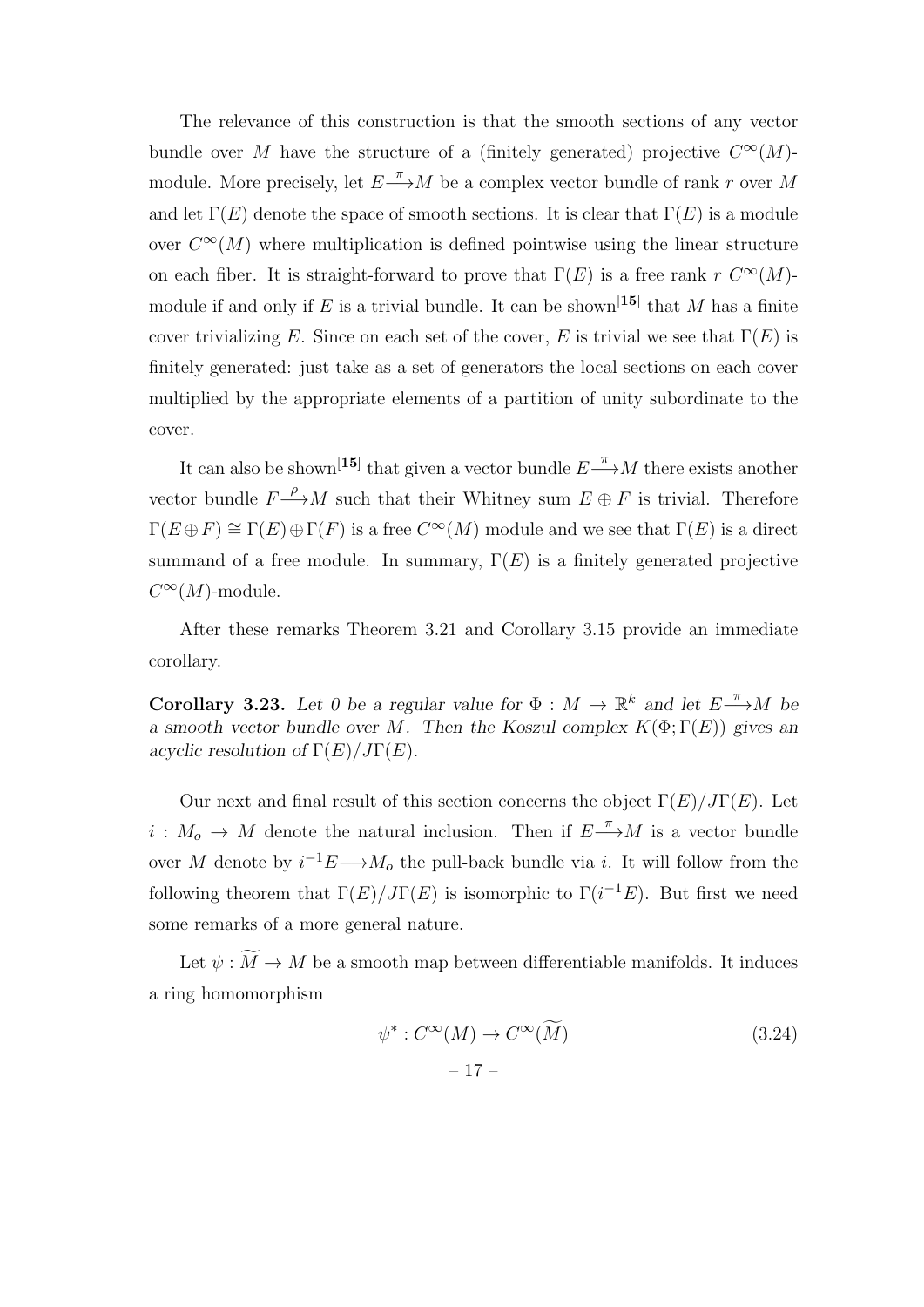defined by  $\psi^* f = f \circ \psi$  for  $f \in C^{\infty}(M)$ . This makes any  $C^{\infty}(\widetilde{M})$ -module (in particular  $C^{\infty}(\widetilde{M})$  itself) into a  $C^{\infty}(M)$ -module, by restriction of scalars: multiplication by  $C^{\infty}(M)$  is effected by precomposing multiplication by  $C^{\infty}(\widetilde{M})$  with  $\psi^*$ .

Now let  $\widetilde{E} \stackrel{\widetilde{\pi}}{\longrightarrow} \widetilde{M}$  and  $E \stackrel{\pi}{\longrightarrow} M$  be vector bundles of the same rank with the property that there is a bundle map given by the following commutative diagram

$$
\begin{array}{ccc}\n\widetilde{E} & \xrightarrow{\varphi} & E \\
\downarrow \widetilde{\pi} & & \downarrow \pi \\
\widetilde{M} & \xrightarrow{\psi} & M\n\end{array} \tag{3.25}
$$

(*i.e.*  $\varphi$  is smooth fiber-preserving) with the property that  $\varphi$  restricts to a linear isomorphism on the fibers. Then we may form the following  $C^{\infty}(M)$ -module

$$
C^{\infty}(\widetilde{M}) \otimes_{C^{\infty}(M)} \Gamma(E) \tag{3.26}
$$

which can be made into a  $C^{\infty}(\widetilde{M})$ -module by extension of scalars: left multiplication by  $C^{\infty}(\widetilde{M})$ . Define a map  $\varphi^{\sharp}: \Gamma(E) \to \Gamma(\widetilde{E})$  by

$$
(\varphi^{\sharp}\sigma)(\widetilde{m}) = (\varphi_{\widetilde{m}})^{-1} \left[ \sigma(\psi(\widetilde{m})) \right] , \qquad (3.27)
$$

for all  $\widetilde{m} \in \widetilde{M}$  and  $\sigma \in \Gamma(E)$ . Then the following can be easily proven<sup>[15]</sup>

**Theorem 3.28.** With the above notation, there exists an isomorphism of  $C^{\infty}(\widetilde{M})$ modules

$$
C^{\infty}(\widetilde{M}) \otimes \Gamma(E) \longrightarrow \Gamma(\widetilde{E}), \qquad (3.29)
$$

defined by  $f \otimes \sigma \mapsto f \cdot \varphi^{\sharp} \sigma$  and where the tensor product is over  $C^{\infty}(M)$ .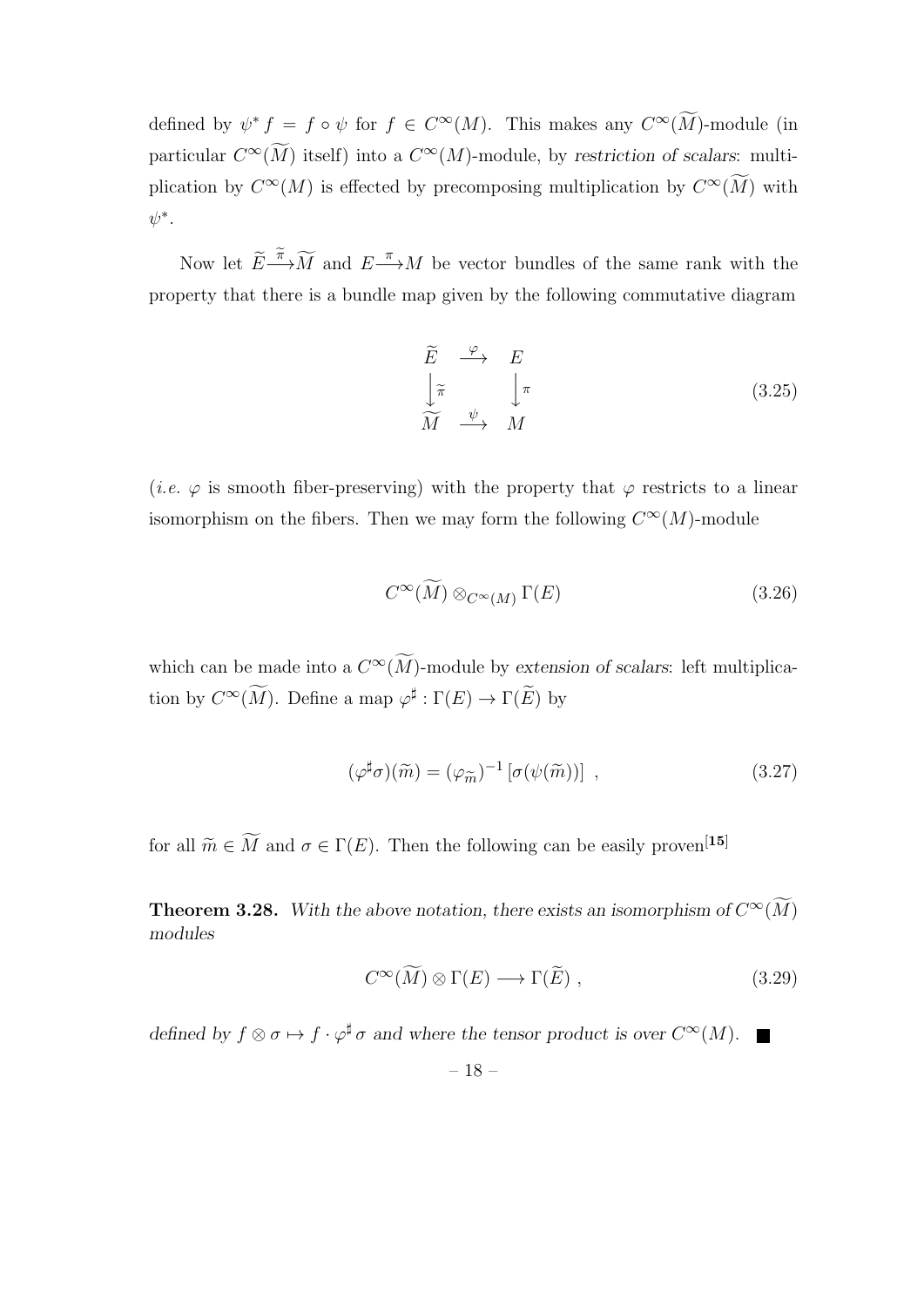In the case we are interested in we have the following commutative bundle diagram

$$
i^{-1}E \xrightarrow{j} E
$$
  
\n
$$
\downarrow^{\pi_o} \qquad \downarrow^{\pi}
$$
  
\n
$$
M_o \xrightarrow{i} M
$$
 (3.30)

By Theorem 3.28 , we have that

$$
\Gamma(i^{-1}E) \cong C^{\infty}(M_o) \otimes_{C^{\infty}(M)} \Gamma(E) . \tag{3.31}
$$

But  $C^{\infty}(M_o) \cong C^{\infty}(M)/J$ , whence

$$
\Gamma(i^{-1}E) \cong C^{\infty}(M)/J \otimes_{C^{\infty}(M)} \Gamma(E)
$$
  
\n
$$
\cong \Gamma(E)/J\Gamma(E) , \qquad (3.32)
$$

where the last isomorphism is standard.

Therefore we conclude this section with the following important corollary.

**Corollary 3.33.** If 0 is a regular value of  $\Phi : M \to \mathbb{R}^k$ . Then the Koszul complex  $K(\Phi; \Gamma(E))$  gives an acyclic resolution of the module of smooth sections of the pullback of the bundle  $E \rightarrow M$  via the natural inclusion  $i : \Phi^{-1}(0) \rightarrow M$ .

Proof: This is a direct consequence of Corollary 3.23 and the isomorphism of  $(3.32)$ .

#### §4 BRST COHOMOLOGY

In this section we complete the construction of the algebraic equivalent of symplectic reduction by first defining a cohomology theory that describes the passage of  $M_o$  to  $\widetilde{M}$  and then, in keeping with our philosophy of not having to work on  $M<sub>o</sub>$ , we extend it to a cohomology theory (BRST) which allows us to work with  $\widetilde{M}$  from objects defined on  $M$ .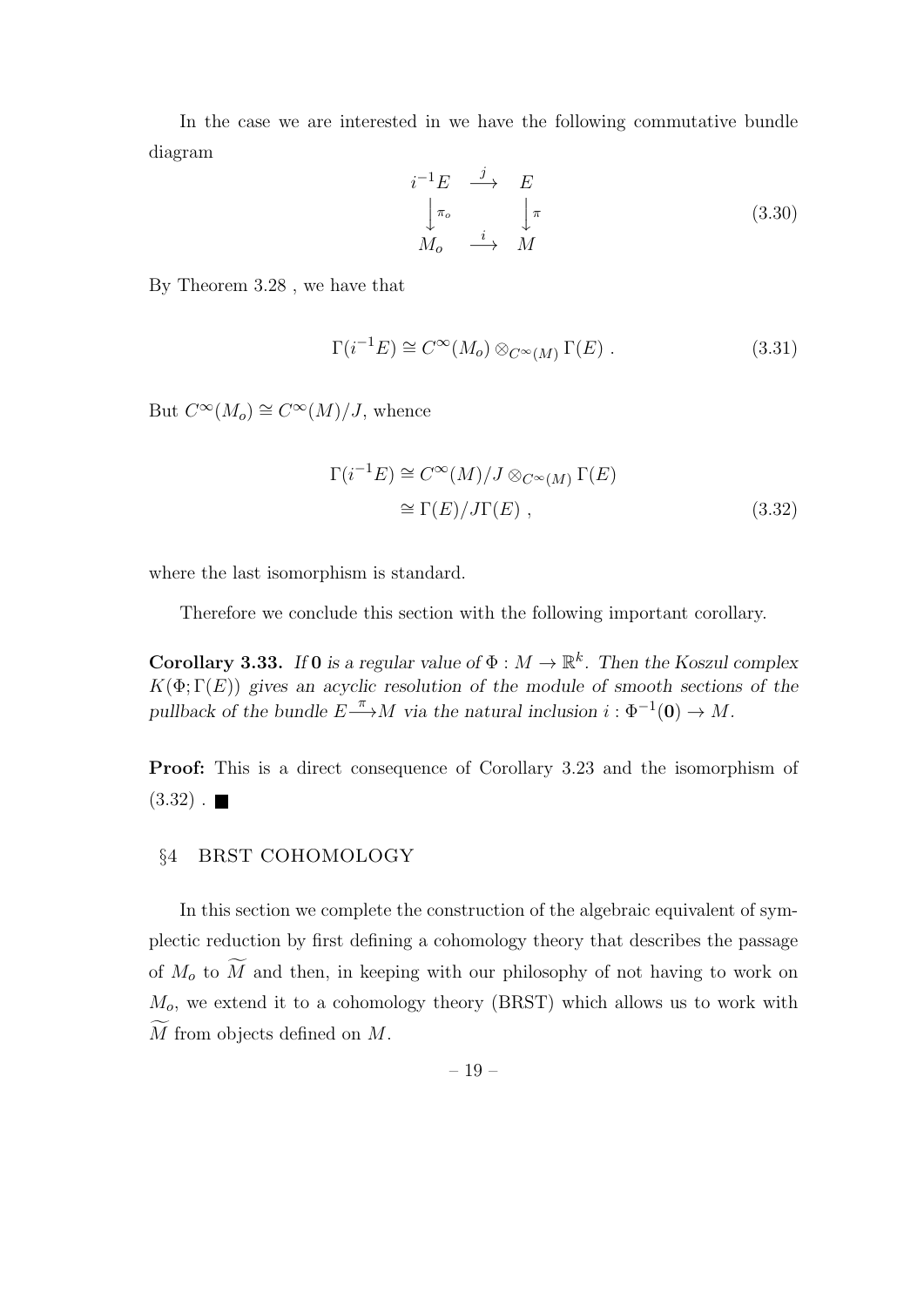To help fix the ideas we shall first discuss functions. A smooth function on M pulls back to a smooth function on  $M_0$  which is constant on the fibers. Conversely, any smooth function on  $M<sub>o</sub>$  which is constant on the fibers defines a smooth function on  $\tilde{M}$ . Since the fibers are connected (after all they arise as integral submanifolds of a distribution) a function is constant on the fibers if and only if it is locally constant. Since the hamiltonian vector fields  $\{X_i\}$  associated to the constraints  $\{\phi_i\}$  form a global basis of the tangent space to the fibers, a function f on  $M_o$  is locally constant on the fibers if and only if  $X_i f = 0$  for all i. In an effort to build a cohomology theory and in analogy to the de Rham theory, we pick a global basis  $\{\omega^i\}$  for the cotangent space to the fibers such that they are dual to the  $\{X_i\}$ , *i.e.*  $\omega^{i}(X_{j}) = \delta^{i}_{j}$ . We then define the **vertical derivative**  $d_{V}$  on functions as

$$
d_V f = \sum_i (X_i f) \,\omega^i \qquad \forall \, f \in C^\infty(M_o) \; . \tag{4.1}
$$

Let  $\Omega_V(M_o)$  denote the exterior algebra generated by the  $\{\omega^i\}$  over  $C^{\infty}(M_o)$ . We will refer to them as **vertical forms**. We can extend  $d_V$  to a derivation

$$
d_V: \Omega_V^p(M_o) \to \Omega_V^{p+1}(M_o) \tag{4.2}
$$

by defining

$$
d_V \omega^i = -\frac{1}{2} \sum_{j,k} f_{jk}^i \omega^j \wedge \omega^k , \qquad (4.3)
$$

where the  ${f_{ij}}^k$  are the functions appearing in the Lie bracket of the hamiltonian vector fields associated to the constraints:  $[X_i, X_j] = \sum_k f_{ij}^k X_k$ ; or, equivalently, in the Poisson bracket of the constraints themselves:  $\{\phi_i, \phi_j\} = \sum_k f_{ij}^k \phi_k$ .

Notice that the choice of  $\{\omega^i\}$  corresponds to a choice of connection on the fiber bundle  $M_o \xrightarrow{\pi} \widetilde{M}$ . Let  $\mathcal V$  denote the subbundle of  $TM_o$  spanned by the  $\{X_i\}$ . It can be characterized either as ker  $\pi_*$  or as  $TM_o^{\perp}$ . A connection is then a choice of complementary subspace H such that  $TM_o = V \oplus H$ . It is clear that a choice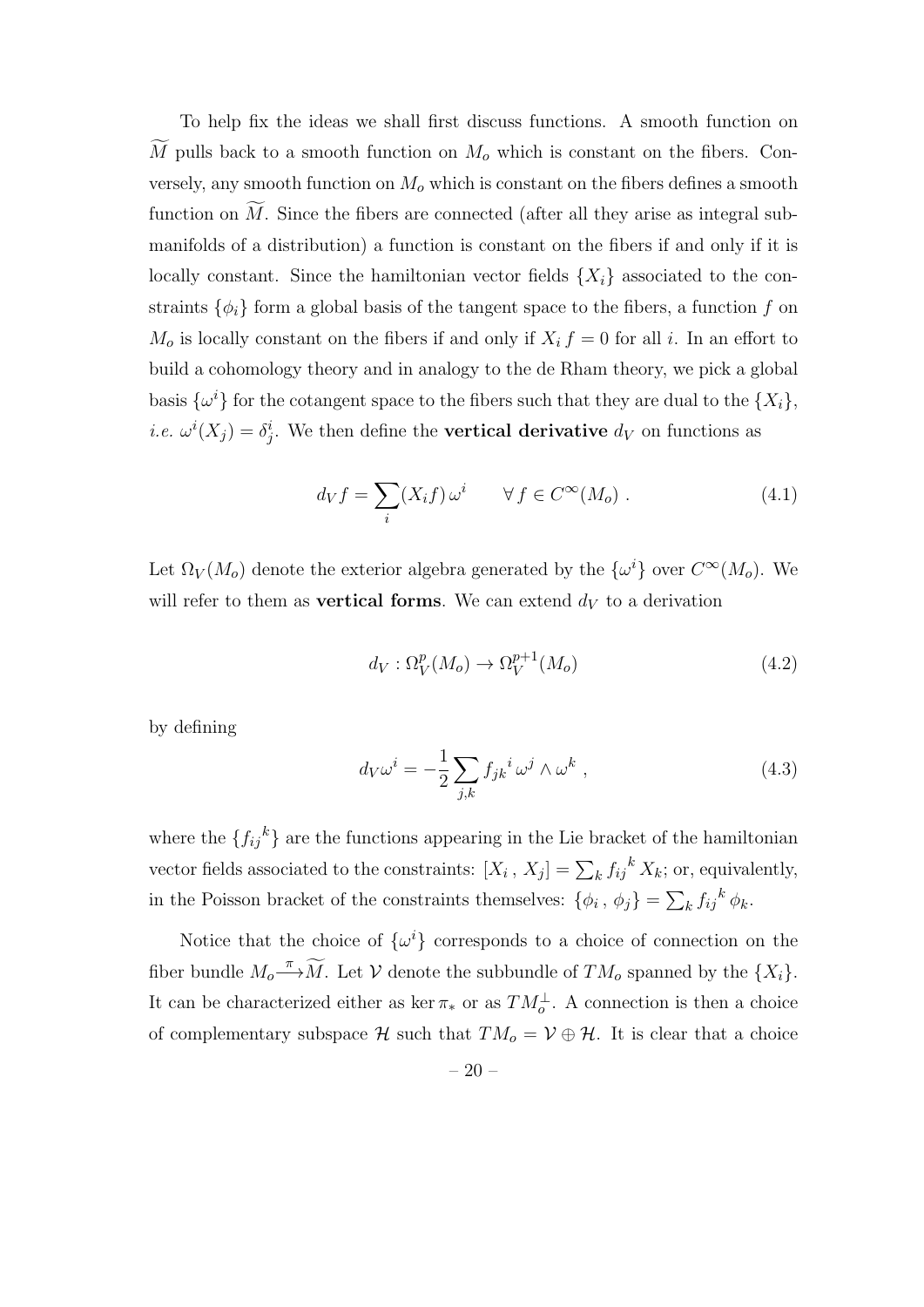of  $\{\omega^i\}$  implies a choice of H since we can define  $X \in \mathcal{H}$  if and only if  $\omega^i(X) = 0$ for all i. If we let  $pr_V$  denote the projection  $TM_o \to V$  it is then clear that acting on vertical forms,  $d_V = \text{pr}_V^* \circ d$ , where d is the usual exterior derivative on  $M_o$ .

It follows therefore that  $d_V^2 = 0$ . We call its cohomology the **vertical cohomology** and we denote it as  $H_V(M_o)$ . It turns out that it can be computed<sup>[16]</sup> in terms of the de Rham cohomology of the typical fiber in the fibration  $M_o \rightarrow \widetilde{M}$ . In particular, from its definition, we already have that

$$
H_V^0(M_o) \cong C^\infty(\widetilde{M}) . \tag{4.4}
$$

However this is not the end of the story since we don't want to have to work on  $M<sub>o</sub>$  but on M. The results of the previous section suggest that we use the Koszul construction. Notice that  $\Omega_V(M_o)$  is isomorphic to  $\bigwedge \mathbb{R}^k \otimes C^\infty(M_o)$  where  $\mathbb{R}^k$  has basis  $\{\omega^i\}$ . The Koszul complex gives a resolution for  $C^{\infty}(M_o)$ . Therefore extending the Koszul differential as the identity on  $\Lambda \mathbb{R}^k$  we get a resolution for  $\Omega_V(M_o)$ . We find it convenient to think of  $\mathbb{R}^k$  as  $\mathbb{V}^*$ , whence the resolution of  $\Omega_V(M_o)$  is given by

$$
\cdots \longrightarrow \bigwedge^{\mathbb{V}^*} \otimes \mathbb{V} \otimes C^{\infty}(M) \stackrel{\mathbf{1} \otimes \delta_K}{\longrightarrow} \bigwedge^{\mathbb{V}^*} \otimes C^{\infty}(M) \longrightarrow 0 . \tag{4.5}
$$

This gives rise to a bigraded complex  $\mathbb{K} = \bigoplus_{c,b} \mathbb{K}^{c,b}$ , where

$$
\mathbb{K}^{c,b} \equiv \bigwedge^c \mathbb{V}^* \otimes \bigwedge^b \mathbb{V} \otimes C^\infty(M) , \qquad (4.6)
$$

under the Koszul differential  $\delta_K : \mathbb{K}^{c,b} \to \mathbb{K}^{c,b-1}$ . The Koszul cohomology of this bigraded complex is zero for  $b > 0$  by  $(3.18)$ , and for  $b = 0$  it is isomorphic to the vertical forms, where the vertical derivative is defined. To make contact with the usual notation, elements of  $\bigwedge^{\mathbb{V}^*}$  (respectively,  $\bigwedge^{\mathbb{V}}$ ) are known as **ghosts** (respectively, antighosts).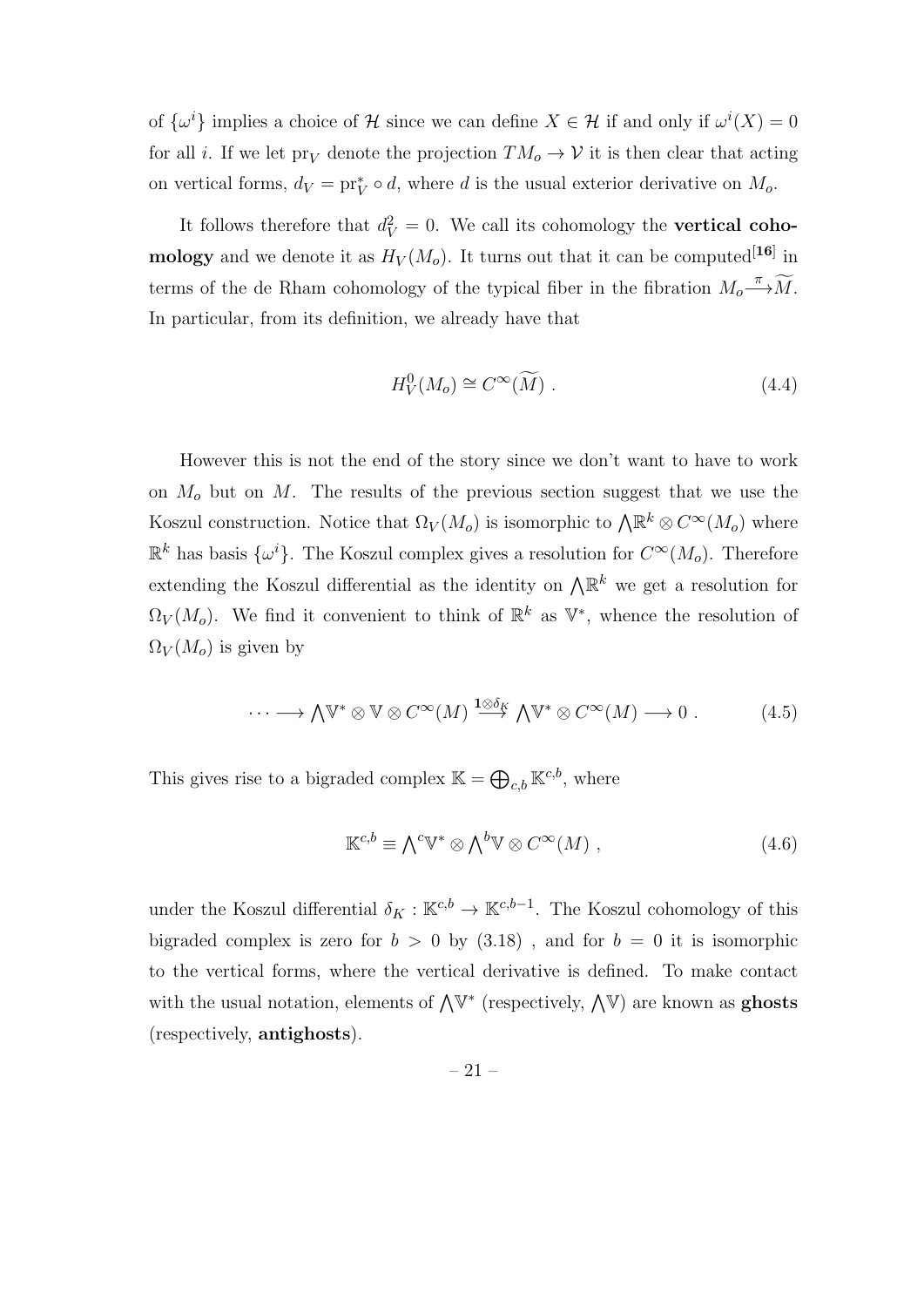The purpose of the BRST construction is to lift the vertical derivative to K. That is, to define a differential  $\delta_1$  on K which anticommutes with the Koszul differential, which induces the vertical derivative upon taking Koszul cohomology, and which obeys  $\delta_1^2 = 0$ . This would mean that the total differential  $D = \delta_K + \delta_1$ would obey  $D^2 = 0$  acting on K and its cohomology would be isomorphic to the vertical cohomology. This is possible only in the case of a group action, *i.e.* when the linear span of the constraints closes under Poisson bracket. In general this is not possible and we will be forced to add further  $\delta_i$ 's to D to ensure  $D^2 = 0$ . The need to include these extra terms was first pointed out by Fradkin and Fradkina in  $[17]$ .

We find it convenient to define  $\delta_0 = (-1)^c \delta_K$  on  $\mathbb{K}^{b,c}$ . We define  $\delta_1$  on functions and ghosts (*i.e.*  $\{\omega^i\}$ ) as the vertical derivative<sup>1</sup>

$$
\delta_1 f = \sum_i (X_i f) \omega^i
$$
  
= 
$$
\sum_i {\phi_i, f} \omega^i
$$
 (4.7)

and

$$
\delta_1 \,\omega^i = -\frac{1}{2} \sum_{j,k} f_{jk}^i \,\omega^j \wedge \omega^k \ . \tag{4.8}
$$

We can then extend it as a derivation to all of  $\bigwedge^{\vee} V^* \otimes C^{\infty}(M)$ . Notice that it trivially anticommutes with  $\delta_0$  since it stabilizes  $\bigwedge^{\vee} V^* \otimes C^{\infty}(M)$  where  $\delta_0$  acts trivially. We now define it on antighosts (*i.e.*  $\{e_i\}$ ) in such a way that it commutes with  $\delta_0$  everywhere. This does not define it uniquely but a convenient choice is

$$
\delta_1 e_i = \sum_{j,k} f_{ji}^k \omega^j \wedge e_k . \qquad (4.9)
$$

<sup>&</sup>lt;sup>1</sup> Notice that the vertical derivative is defined on  $M<sub>o</sub>$  and hence has no unique extension to  $M$ . The choice we make is the simplest and the one that, in the case of a group action, corresponds to the Lie algebra coboundary operator.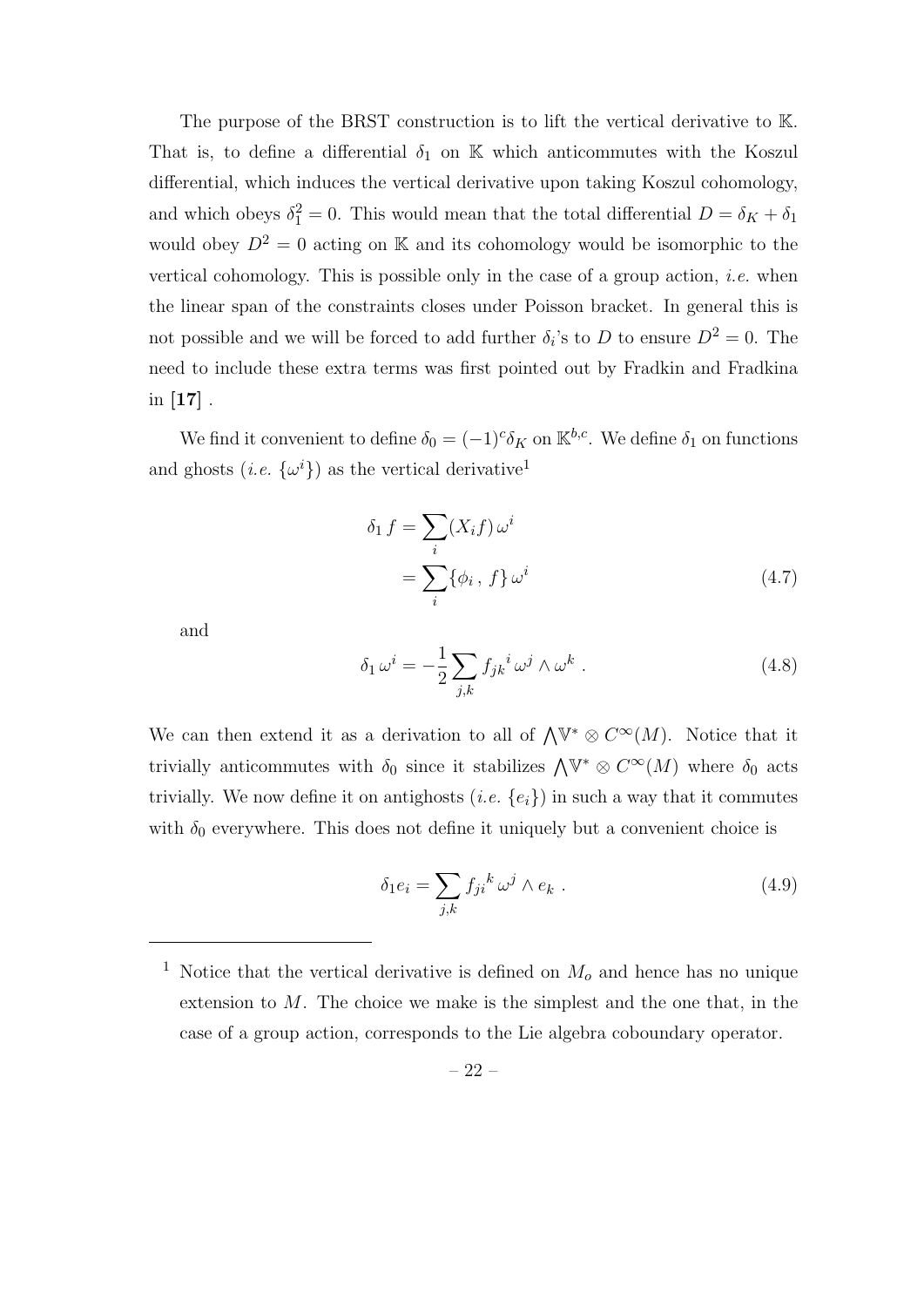Notice that  $\delta_1^2 \neq 0$  in general, although it does in the case where the  $f_{ij}^k$  are constant. However since it anticommutes with  $\delta_0$  it does induce a map in  $\delta_0$  (*i.e.* Koszul) cohomology which precisely agrees with the vertical derivative  $d_V$ , which does obey  $d_V^2 = 0$ . Hence  $\delta_1^2$  induces the zero map in Koszul cohomology. This is enough (see algebraic lemma below) to deduce the existence of a derivation  $\delta_2 : \mathbb{K}^{c,b} \to \mathbb{K}^{c+2,b+1}$  such that  $\delta_1^2 + \{\delta_0, \delta_2\} = 0$ , where  $\{\, , \, \}$  denotes the anticommutator. This suggests that we define  $D_2 = \delta_0 + \delta_1 + \delta_2$ . We see that

$$
D_2^2 = \delta_0^2 \oplus \{\delta_0 \, , \, \delta_1\} \oplus (\delta_1^2 + \{\delta_0 \, , \, \delta_2\}) \oplus \{\delta_1 \, , \, \delta_2\} \oplus \delta_2^2 \;, \tag{4.10}
$$

where we have separated it in terms of different bidegree and arranged them in increasing c-degree. The first three terms are zero but, in general, the other two will not vanish. The idea behind the BRST construction is to keep defining higher  $\delta_i: \mathbb{K}^{c,b} \to \mathbb{K}^{c+i,b+i-1}$  such that their partial sums  $D_i = \delta_0 + \cdots + \delta_i$  are nilpotent up to terms of higher and higher c-degree until eventually  $D_k^2 = 0$ . The proof of this statement will follow by induction from the quasi-acyclicity of the Koszul complex, but first we need to introduce some notation that will help us organize the information.

Let us define  $F^p\mathbb{K} = \bigoplus_{c\geq p}\bigoplus_b\mathbb{K}^{c,b}$ . Then  $\mathbb{K} = F^0\mathbb{K} \supseteq F^1\mathbb{K} \supseteq \cdots$  is a filtration of K. Let Der K denote the derivations (with respect to the  $\land$  product) of K. We say that a derivation has bidegree  $(i, j)$  if it maps  $\mathbb{K}^{c,b} \to \mathbb{K}^{c+i,b+j}$ . Der K is naturally bigraded

$$
\text{Der }\mathbb{K} = \bigoplus_{i,j} \text{Der}^{i,j} \mathbb{K} ,\tag{4.11}
$$

where  $\text{Der}^{i,j}$  K consists of derivations of bidegree  $(i, j)$ . This decomposition makes Der K into a bigraded Lie superalgebra under the graded commutator:

$$
[, ]: \text{Der}^{i,j} \mathbb{K} \times \text{Der}^{k,l} \mathbb{K} \to \text{Der}^{i+k,j+l} \mathbb{K} . \tag{4.12}
$$

We define  $F^p$ Der  $\mathbb{K} = \bigoplus_{i \geq p} \bigoplus_j \text{Der}^{i,j} \mathbb{K}$ . Then  $F$ Der  $\mathbb{K}$  gives a filtration of Der  $\mathbb{K}$ associated to the filtration  $F \mathbb{K}$  of  $\mathbb{K}$ .

– 23 –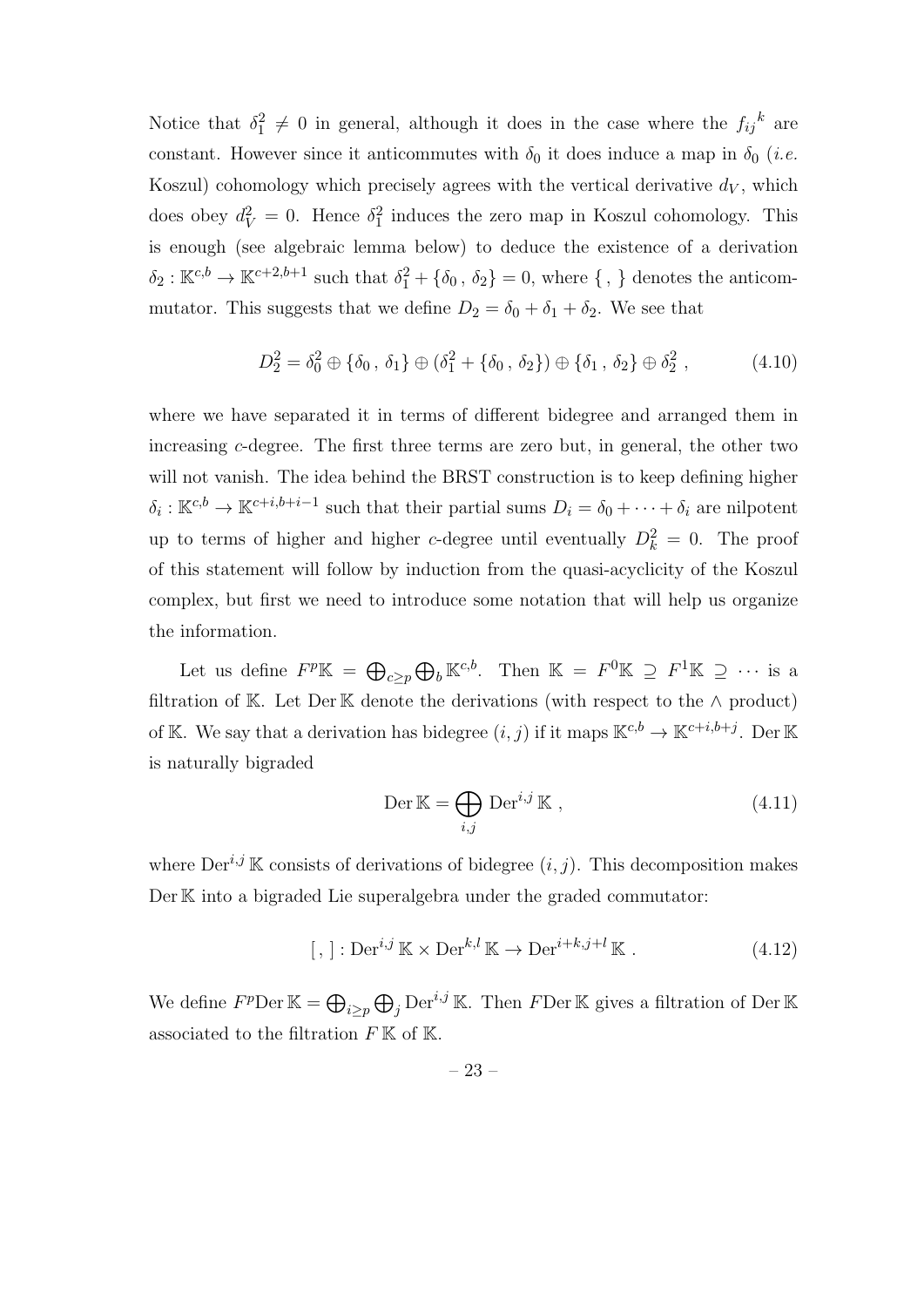The remarks immediately following (4.10) imply that  $D_2^2 \in F^3$ Der K. Moreover, it is trivial to check that  $[\delta_0, D_2^2] \in F^4$ Der K. In fact,

$$
[\delta_0, D_2^2] = [D_2, D_2^2] - [\delta_1, D_2^2] - [\delta_2, D_2^2]
$$
\n(4.13)

where the first term vanishes because of the Jacobi identity and the last two terms are clearly in  $F^4$ Der K. Therefore the part of  $D_2^2$  in  $F^3$ Der K/ $F^4$ Der K is a  $\delta_0$ chain map: that is,  $[\delta_0, {\delta_1, \delta_2}] = 0$ . Since it has non-zero b-degree, the quasiacyclicity of the Koszul complex implies that it induces the zero map in Koszul cohomology. By the following algebraic lemma (see below), there exists a derivation  $\delta_3$  of bidegree  $(3, 2)$  such that  $\{\delta_0, \delta_3\} + \{\delta_1, \delta_2\} = 0$ . If we define  $D_3 = \sum_{i=0}^3 \delta_i$ , this is equivalent to  $D_3^2 \in F^4$ Der K. But by arguments identical to the ones above we deduce that  $[\delta_0, D_3^2] \in F^5$  Der K, and so on. It is not difficult to formalize these arguments into an induction proof of the following theorem:

**Theorem 4.14.** We can define a derivation  $D = \sum_{i=0}^{k} \delta_i$  on K, where  $\delta_i$  are derivations of bidegree  $(i, i - 1)$ , such that  $D^2 = 0$ .

Finally we come to the proof of the algebraic lemma used above.

#### Lemma 4.15. Let

$$
\cdots \longrightarrow \mathbb{K}_2 \xrightarrow{\delta_0} \mathbb{K}_1 \xrightarrow{\delta_0} \mathbb{K}_0 \to 0 \tag{4.16}
$$

denote the Koszul complex where  $\mathbb{K}_b = \bigoplus_c \mathbb{K}^{c,b}$ . Let  $d : \mathbb{K}_b \to \mathbb{K}_{b+i}$ ,  $(i \geq 0)$  be a derivation which commutes with  $\delta_0$  and which induces the zero map on cohomology. Then there exists a derivation  $K : \mathbb{K}_b \to \mathbb{K}_{b+i+1}$  such that  $d = \{\delta_0, K\}.$ 

**Proof:** Since  $C^{\infty}(M)$  is an R-algebra it is, in particular, a vector space. Let  $\{f_{\alpha}\}$ be a basis for it. Then, since  $\delta_0 f_\alpha = 0$ ,  $\delta_0 d f_\alpha = 0$ . Since d induces the zero map in cohomology, there exists  $\lambda_{\alpha}$  such that  $df_{\alpha} = \delta_0 \lambda_{\alpha}$ . Define  $K f_{\alpha} = \lambda_{\alpha}$ . Similarly, since  $\delta_0 d\omega^i = 0$ , there exists  $\mu^i$  such that  $d\omega^i = \delta_0 \mu^i$ . Define  $K \omega^i = \mu^i$ . Since  $C^{\infty}(M)$  and the  $\{\omega^{i}\}\$ generate  $\mathbb{K}_{0}$ , we can extend K to all of  $\mathbb{K}_{0}$  as a derivation and, by construction, in such a way that on  $\mathbb{K}_0$ ,  $d = \{\delta_0, K\}$ . Now,  $\delta_0 d e_i = d \delta_0 e_i$ .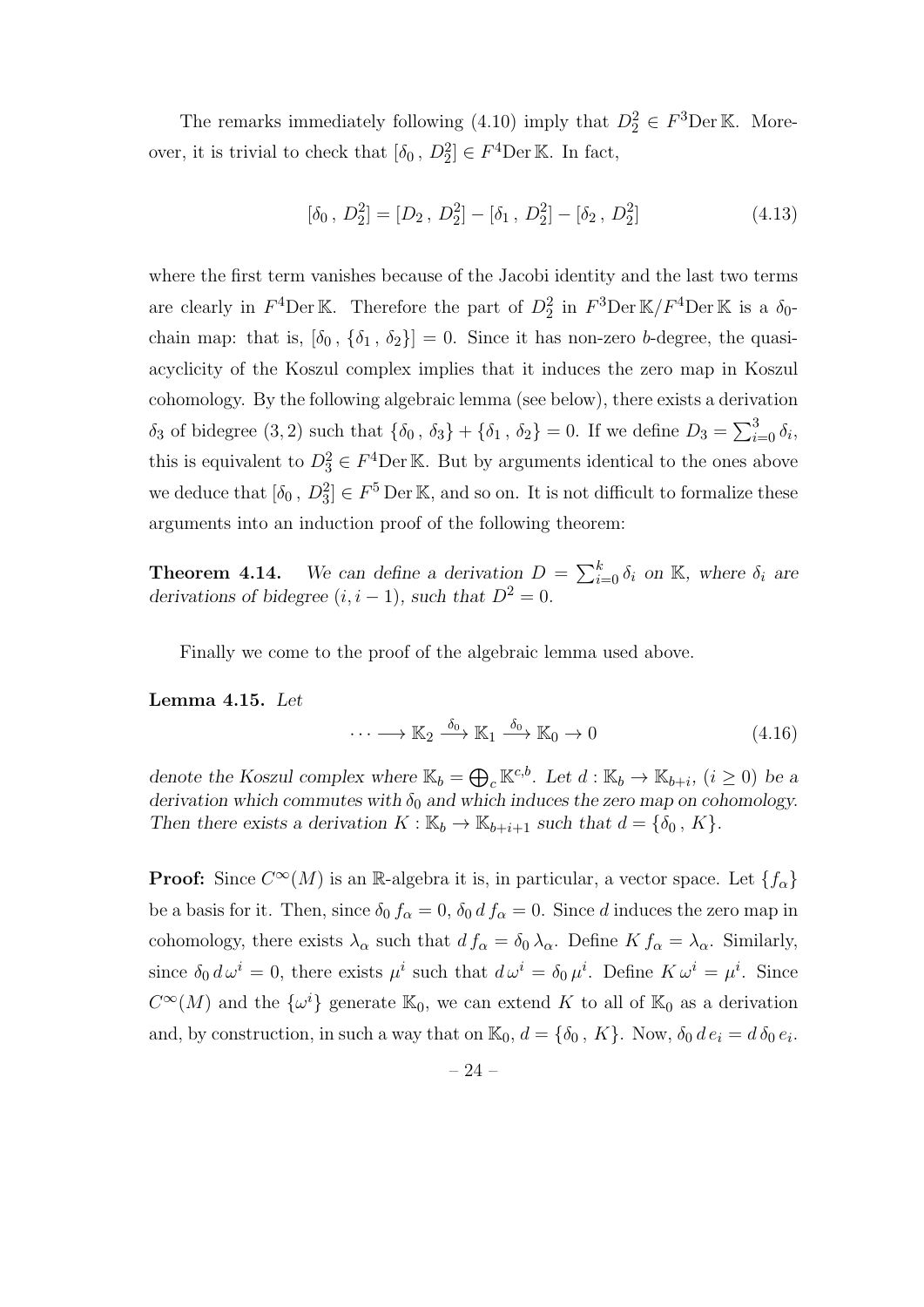But since  $\delta_0 e_i \in \mathbb{K}_0$ ,  $\delta_0 d e_i = \delta_0 K \delta_0 e_i$ . Therefore  $\delta_0 (de_i - K \delta_0 e_i) = 0$ . Since  $de_i \in \mathbb{K}^{i+1}$  for some  $i \geq 0$ , the quasi-acyclicity of the Koszul complex implies that there exists  $\xi_i$  such that  $de_i - K \delta_0 e_i = \delta_0 \xi_i$ . Define  $K e_i = \xi_i$ . Therefore,  $de_i = \{\delta_0, K\} e_i$ . We can now extend K as a derivation to all of K. Since d and  $\{\delta_0, K\}$  are both derivations and they agree on generators, they are equal.

Defining the total complex  $\mathbb{K} = \bigoplus_n \mathbb{K}^n$ , where  $\mathbb{K}^n = \bigoplus_{c-b=n} \mathbb{K}^{c,b}$ , we see that  $D: \mathbb{K}^n \to \mathbb{K}^{n+1}$ . Its cohomology is therefore graded, that is,  $H_D = \bigoplus_n H_D^n$ . D is known as the BRST operator and its cohomology is the classical BRST cohomology. The total degree is known as the ghost number. We now compute the classical BRST cohomology. Notice that since all terms in D have non-negative filtration degree with respect to  $F \mathbb{K}$ , there is a spectral sequence associated to this filtration which converges to the cohomology of  $D$ . The  $E_1$  term is the cohomology of the associated graded object  $\mathrm{Gr}^p\mathbb{K} \equiv F^p\mathbb{K}/F^{p+1}\mathbb{K}$ , with respect to the induced differential. The induced differential is the part of D of c-degree 0, that is,  $\delta_0$ . Therefore the  $E_1$  term is given by

$$
E_1^{c,b} \cong \bigwedge^c \mathbb{V}^* \otimes H^b(K(\Phi)) \ . \tag{4.17}
$$

That is,  $E_1^{c,0}$  $\Omega_1^{c,0} \cong \Omega_V^c$  $_V^c(M_o)$  and  $E_1^{c,b>0} = 0$ .

The  $E_2$  term is the cohomology of  $E_1$  with respect to the induced differential d<sub>1</sub>. Tracking down the definitions we see that  $d_1$  is induced by  $\delta_1$  and hence it is just the vertical derivative  $d_V$ . Therefore,  $E_2^{c,0}$  $E_2^{c,0} \cong H^c_V(M_0)$  and  $E_2^{c,b>0} = 0$ . Notice, however, that the spectral sequence is degenerate at this term, since the higher differentials  $d_2, d_3, \ldots$  all have b-degree different from zero. Therefore we have proven the following theorem.

Theorem 4.18. The classical BRST cohomology is given by

$$
H_D^n \cong \begin{cases} 0 & \text{for } n < 0 \\ H_V^n(M_o) & \text{for } n \ge 0 \end{cases} . \tag{4.19}
$$

In particular,  $H_D^0 \cong C^\infty(\widetilde{M}).$ 

– 25 –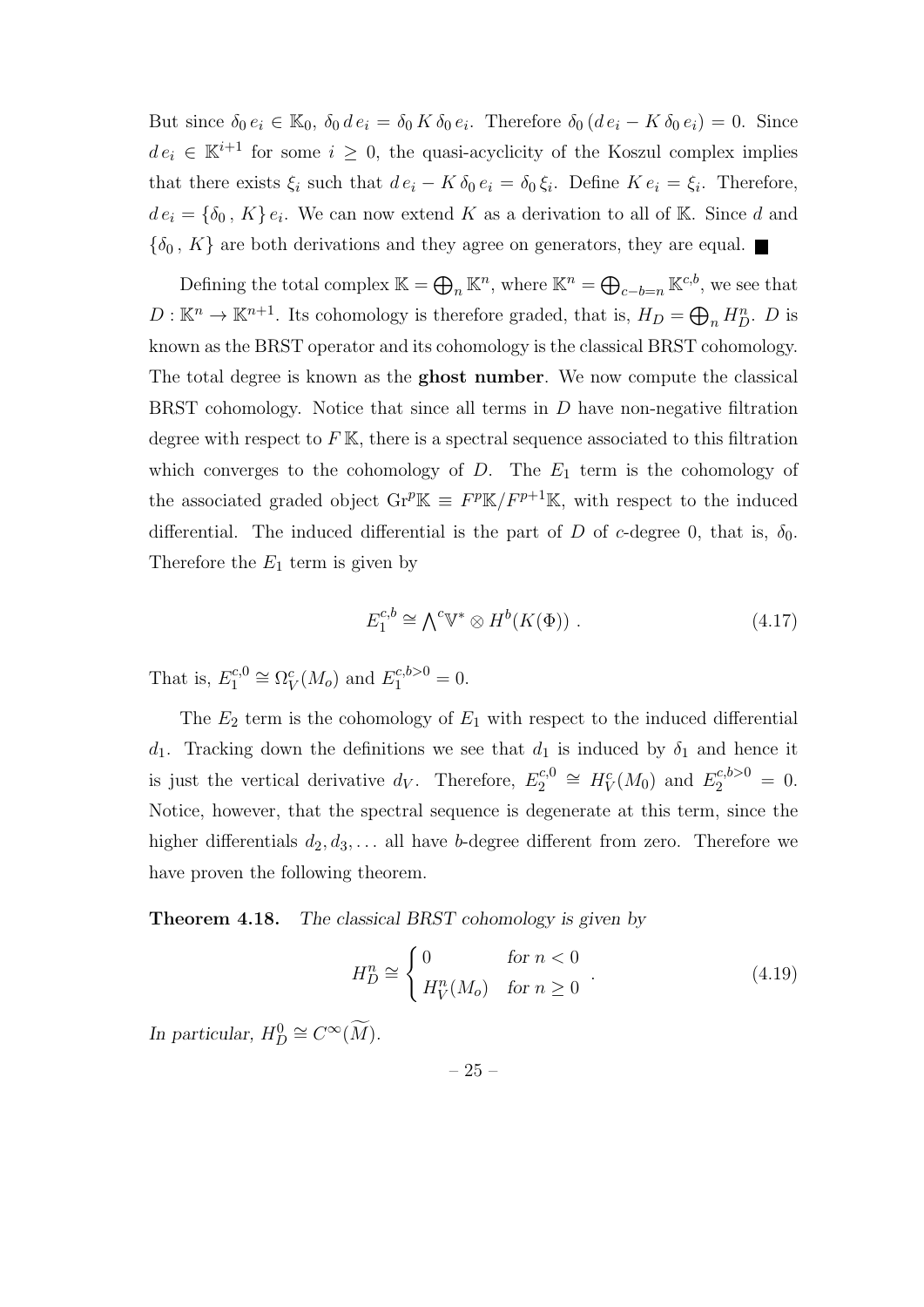Now suppose that  $E \longrightarrow M$  is a vector bundle over M whose smooth sections  $\Gamma(E)$  afford a representation of the Lie algebra structure of  $C^{\infty}(M)$  given by the Poisson brackets. That is, we have an action

$$
C^{\infty}(M) \times \Gamma(E) \to \Gamma(E)
$$
  
( $f, \sigma$ )  $\mapsto f \times \sigma$  (4.20)

such that for all  $f, g \in C^{\infty}(M)$  and  $\sigma \in \Gamma(E)$ 

$$
f \times (g \times \sigma) - g \times (f \times \sigma) = \{f, g\} \times \sigma.
$$
 (4.21)

Furthermore we demand that this action be a derivation with respect to the usual action of  $C^{\infty}(M)$  on  $\Gamma(E)$  given by pointwise multiplication. That is, for all  $f, g \in C^{\infty}(M)$  and  $\sigma \in \Gamma(E)$ 

$$
f \times (g \sigma) = \{f, g\} \sigma + g (f \times \sigma) \quad . \tag{4.22}
$$

For example, if E admits a flat connection  $\nabla$  then we can define

$$
f \times \sigma \equiv \nabla_{X_f} \sigma , \qquad (4.23)
$$

where  $X_f$  is the hamiltonian vector field associated to f. The fact that  $\nabla$  is flat implies that

$$
\nabla_X \nabla_Y - \nabla_Y \nabla_X = \nabla_{[X,Y]}, \qquad (4.24)
$$

and hence it gives a representation. Similarly if we have a notion of Lie derivative on  $\Gamma(E)$ , we can define

$$
f \times \sigma \equiv \mathcal{L}_{X_f} \sigma \tag{4.25}
$$

Let  $E_o \longrightarrow M_o$  denote the pullback of E via the inclusion  $i : M_o \to M$ . We can now define vertical cohomology with coefficients in  $E<sub>o</sub>$  as follows. Define the

$$
-26-
$$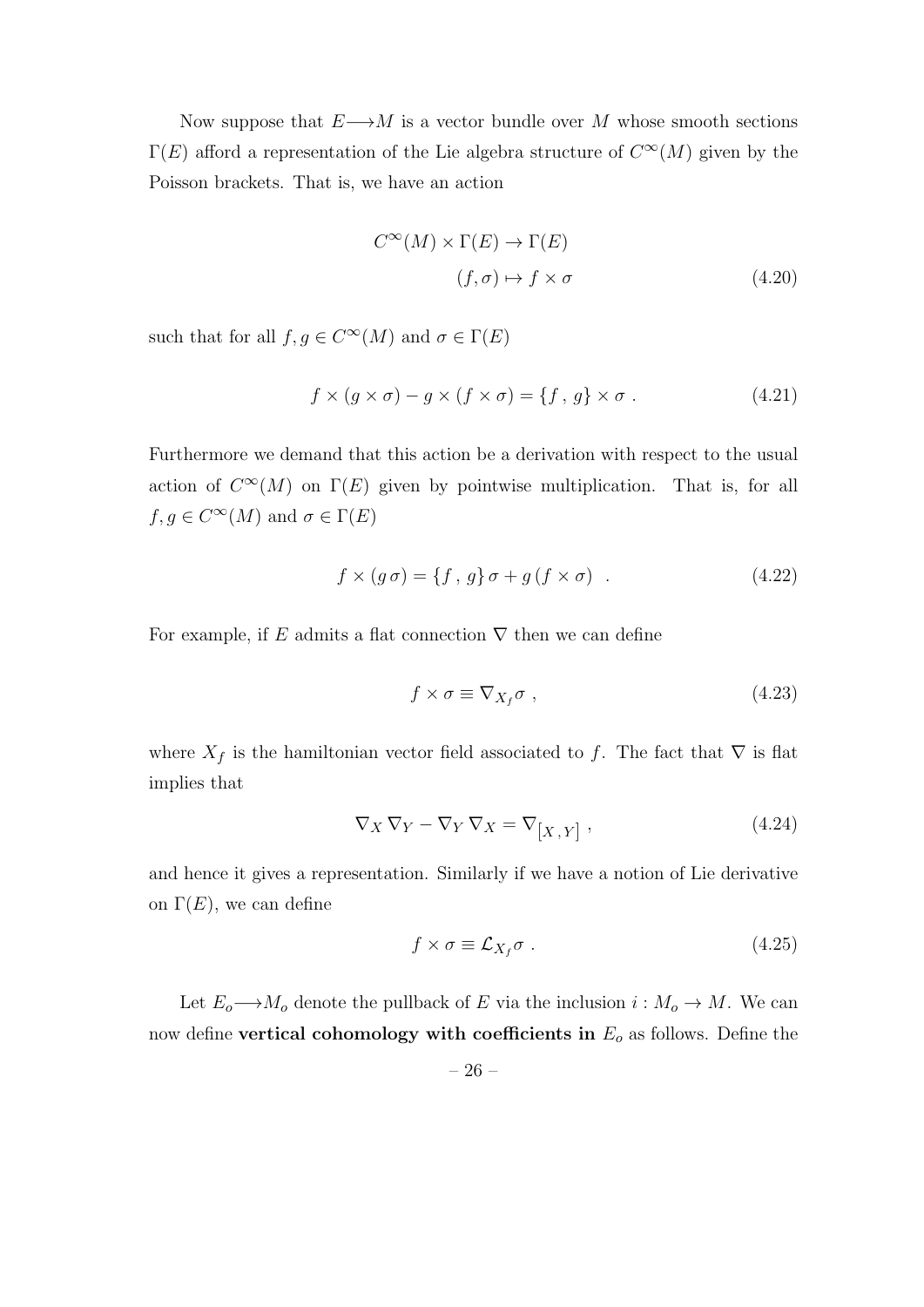$E_o$ -valued vertical forms  $\Omega_V(E_o)$  by

$$
\Omega_V(E_o) \equiv \Omega_V(M_o) \otimes_{C^\infty(M_o)} \Gamma(E_o) \ . \tag{4.26}
$$

We define  $\nabla_V$  by

$$
\nabla_V \sigma = \sum_i (\phi_i \times \sigma) \,\omega^i \tag{4.27}
$$

and

$$
\nabla_V \,\omega^i = -\frac{1}{2} \sum_{j,k} f_{jk}{}^i \,\omega^j \wedge \omega^k \;, \tag{4.28}
$$

for all  $\sigma \in \Gamma(E_o)$ . We then extend it to all of  $\Omega_V(E_o)$  as a derivation. Just as for  $d_V$ , it is easy to verify that  $\nabla_V^2 = 0$ . We denote its cohomology by  $H_V(E_o)$ . Moreover notice that for all  $E_o$ -valued vertical forms  $\theta$ 

$$
\nabla_V (f \theta) = d_V f \wedge \theta + f \nabla_V \theta . \qquad (4.29)
$$

Therefore,  $H_V^0(E_o)$  becomes a  $C^{\infty}(\widetilde{M})$ -module (under pointwise multiplication) after the identification of  $C^{\infty}(\widetilde{M})$  with  $H_V^0(M_o)$ . To see this notice that if  $d_V f = 0$ and  $\nabla_V \sigma = 0$ , for some  $\sigma \in \Gamma(E_o)$ ,  $\nabla_V (f \sigma) = 0$ . Moreover, it is easy to verify that this module is finitely generated and projective. Hence, by general arguments<sup>[15]</sup>, it is the module of sections of some vector bundle over  $\widetilde{M}$ .

Now using the Koszul resolution for  $\Gamma(E_o)$  given by Corollary 3.33 we would like to lift  $\nabla_V$  to a differential  $D_\nabla$  on the complex  $\mathbb{K}(E) = \bigoplus_{c,b} \mathbb{K}^{c,b}(E)$  where

$$
\mathbb{K}^{c,b}(E) \equiv \bigwedge^c \mathbb{V}^* \otimes \bigwedge^b \mathbb{V} \otimes \Gamma(E) \ . \tag{4.30}
$$

This follows virtually identical steps as for the case of functions. We define

$$
\nabla_0 \equiv (-1)^c \delta_K \otimes \mathbf{1} \qquad \text{on} \quad \mathbb{K}^{c,b}(E) \ . \tag{4.31}
$$

Then, just as before, we define  $\nabla_1$  by

$$
\nabla_1 \sigma = \sum_i (\phi_i \times \sigma) \,\omega^i \,,
$$
\n
$$
-27 - \tag{4.32}
$$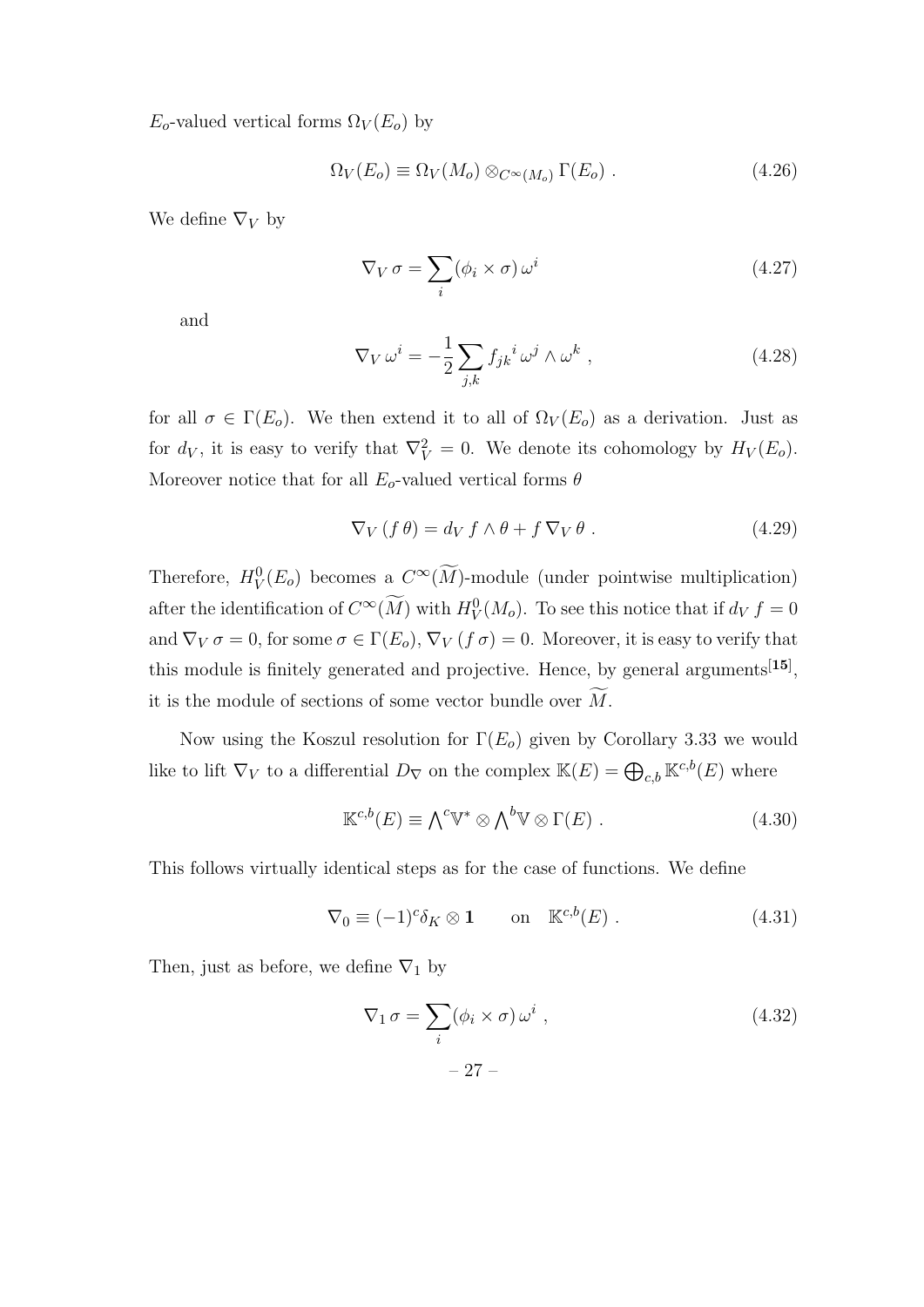$$
\nabla_1 \,\omega^i = -\frac{1}{2} \sum_{j,k} f_{jk}^i \,\omega^j \wedge \omega^k \,, \tag{4.33}
$$

and

$$
\nabla_1 e_i = \sum_{j,k} f_{ji}^k \omega^j \wedge e_k . \qquad (4.34)
$$

In this way  $\nabla_0^2 = 0$  and  $\{\nabla_0, \nabla_1\} = 0$ . Therefore filtering  $\mathbb{K}(E)$  in the same way as we filtered  $\mathbb K$  and following isomorphic arguments to those leading to Theorem 4.14 we prove the following theorem.

**Theorem 4.35.** We can define a derivation  $D_{\nabla} = \sum_{i=0}^{k} \nabla_i$  on  $\mathbb{K}(E)$ , where  $\nabla_i$ are derivations of bidegree  $(i, i - 1)$ , such that  $D_{\nabla}^2 = 0$ .

Another spectral sequence argument isomorphic to the one yielding Theorem 4.18 allows us to compute the cohomology of  $D_{\nabla}$ .

**Theorem 4.36.** The cohomology of  $D_{\nabla}$  is given by

$$
H_{D_{\nabla}}^{n} \cong \begin{cases} 0 & \text{for } n < 0 \\ H_{V}^{n}(E_{o}) & \text{for } n \ge 0 \end{cases} . \tag{4.37}
$$

#### §5 POISSON ALGEBRAS AND POISSON MODULES

So far in the construction of the BRST complex no use has been made of the Poisson structure of the smooth functions on  $M$ . In this section we remedy the situation. It turns out that the complex K introduced in the last section is a Poisson superalgebra and the BRST operator D can be made into a Poisson derivation. Moreover the complex  $K(E)$  has a natural Poisson module structure over K under which D and  $D_{\nabla}$  correspond. It will then follow that in cohomology all constructions based on the Poisson structures will be preserved. This is especially important in the context of geometric quantization since all objects there can be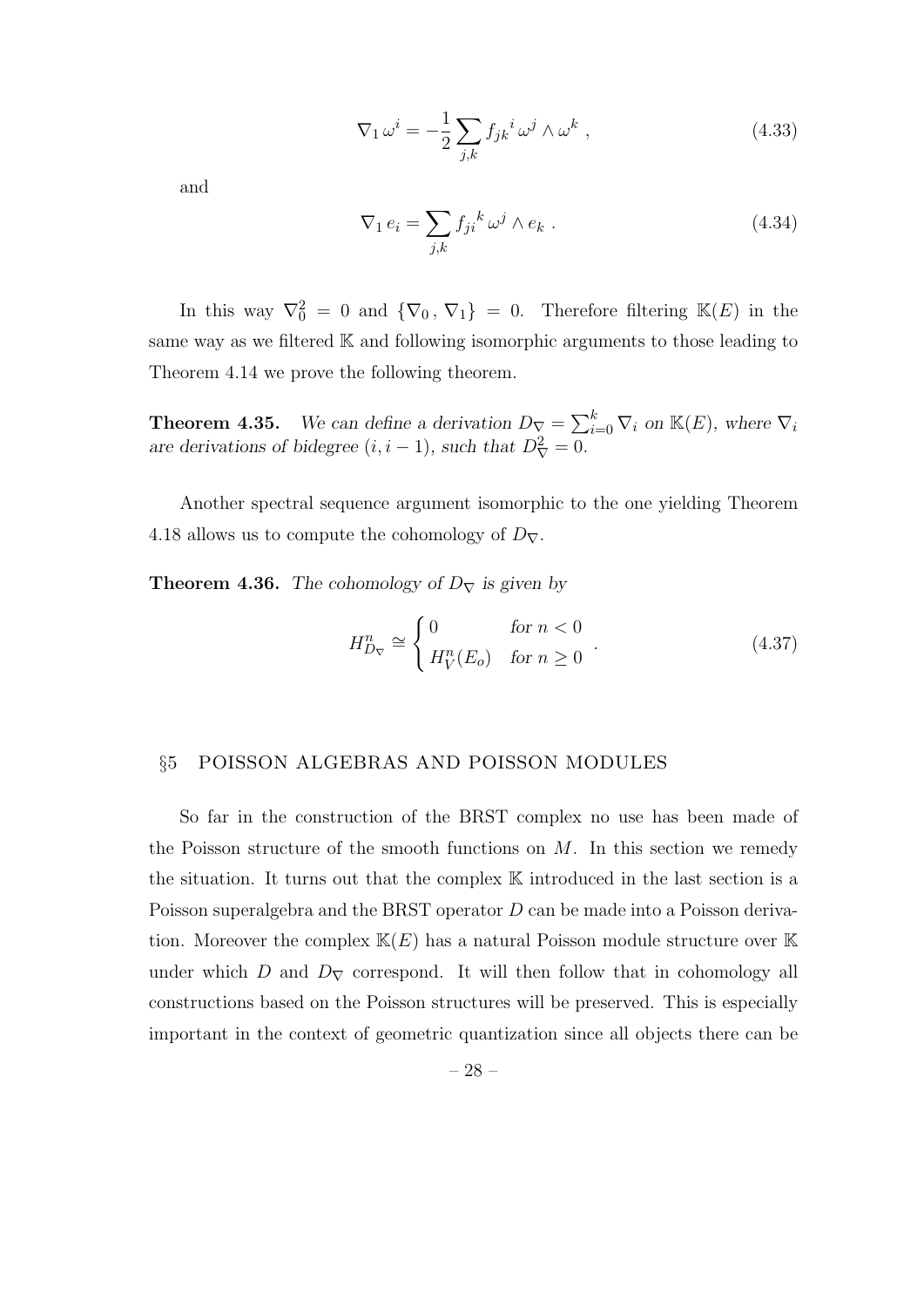defined purely in terms of the Poisson algebra structure of the smooth functions. In this section we review the concepts associated to Poisson algebras and Poisson modules. We define the relevant Poisson structures in  $K$  and in  $K(E)$  and explore its consequences.

Recall that a **Poisson superalgebra** is a  $\mathbb{Z}_2$ -graded vector space  $P = P_0 \oplus P_1$ together with two bilinear operations preserving the grading:

$$
P \times P \to P
$$
 (multiplication)  
 $(a, b) \mapsto ab$ 

and

$$
P \times P \to P
$$
 (Poisson bracket)  
(a, b)  $\mapsto [a, b]$ 

obeying the following properties

(P1)  $P$  is an associative supercommutative superalgebra under multiplication:

$$
a(bc) = (ab)c
$$

$$
ab = (-1)^{|a||b|} ba ;
$$

(P2) P is a Lie superalgebra under Poisson bracket:

$$
[a, b] = (-1)^{|a||b|} [b, a]
$$
  

$$
[a, [b, c]] = [[a, b], c] + (-1)^{|a||b|} [b, [a, c]]
$$
;

(P3) Poisson bracket is a derivation over multiplication:

$$
[a, bc] = [a, b]c + (-1)^{|a||b|}b[a, c];
$$

for all  $a, b, c \in P$  and where |a| equals 0 or 1 according to whether a is even or odd, respectively.

– 29 –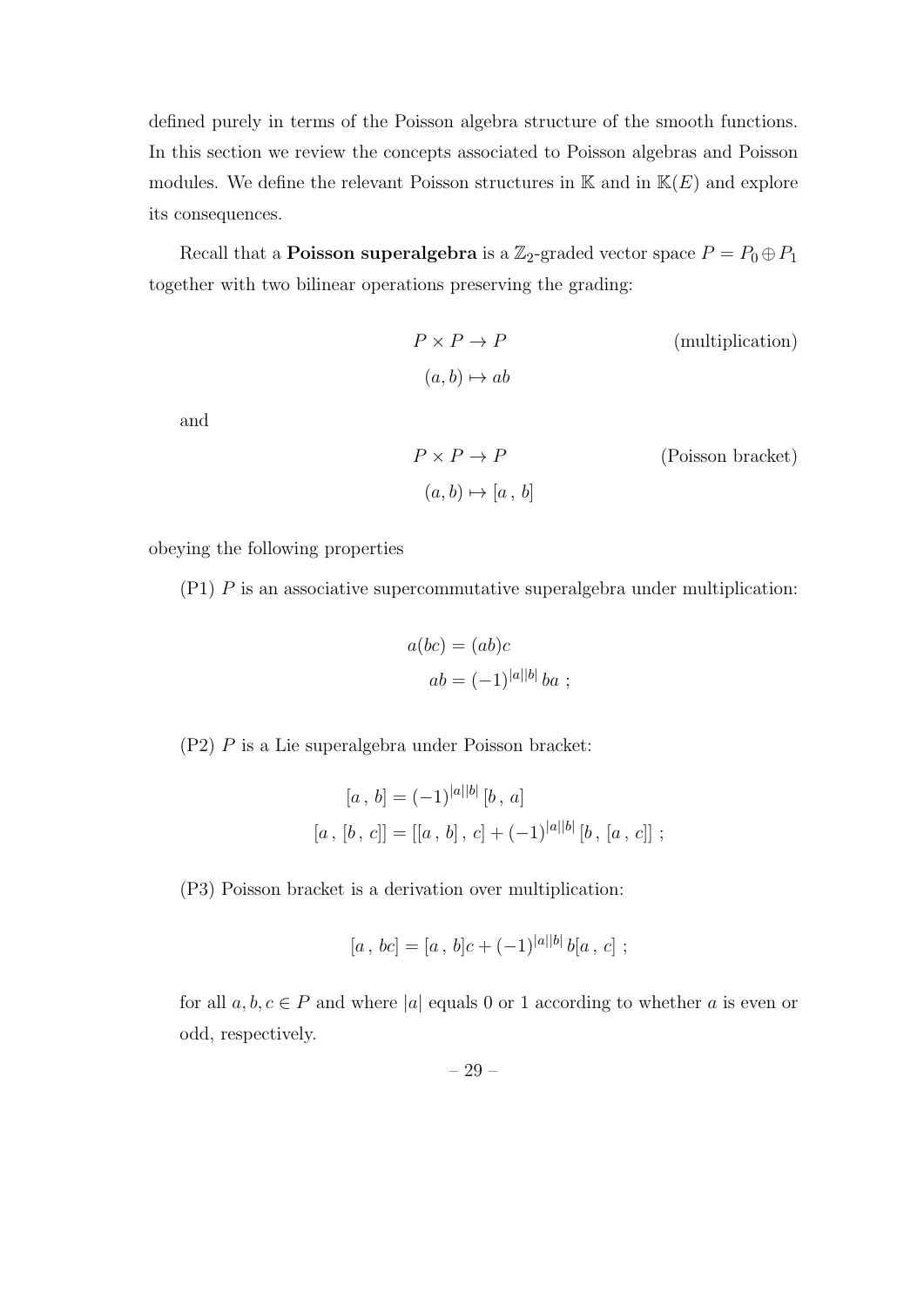The algebra  $C^{\infty}(M)$  of smooth functions of a symplectic manifold  $(M, \Omega)$  is clearly an example of a Poisson superalgebra where  $C^{\infty}(M)_1 = 0$ . On the other hand, if  $V$  is a finite dimensional vector space and  $V^*$  its dual, then the exterior algebra  $\bigwedge(\mathbb{V} \oplus \mathbb{V}^*)$  posseses a Poisson superalgebra structure. The associative multiplication is given by exterior multiplication  $(\wedge)$  and the Poisson bracket is defined for  $u, v \in \mathbb{V}$  and  $\alpha, \beta \in \mathbb{V}^*$  by

$$
[\alpha, v] = \langle \alpha, v \rangle \qquad [v, w] = 0 = [\alpha, \beta], \qquad (5.1)
$$

where  $\langle , \rangle$  is the dual pairing between V and V<sup>\*</sup>. We then extend it to all of  $\bigwedge(\mathbb{V} \oplus \mathbb{V}^*)$  as an odd derivation. Therefore the classical ghosts/antighosts in BRST possess a Poisson algebra structure. In [7] it is shown that this Poisson bracket is induced from the supercommutator in the Clifford algebra  $Cl(\mathbb{V} \oplus \mathbb{V}^*)$ with respect to the non-degenerate inner product on  $\mathbb{V} \oplus \mathbb{V}^*$  induced by the dual pairing.

To show that K is a Poisson superalgebra we need to discuss tensor products. Given two Poisson superalgebras P and Q, their tensor product  $P \otimes Q$  can be given the structure of a Poisson superalgebra as follows. For  $a, b \in P$  and  $u, v \in Q$  we define

$$
(a \otimes u)(b \otimes v) = (-1)^{|u||b|} ab \otimes uv \tag{5.2}
$$

$$
[a \otimes u, b \otimes v] = (-1)^{|u||b|} ([a, b] \otimes uv + ab \otimes [u, v]) . \tag{5.3}
$$

The reader is invited to verify that with these definitions (P1)-(P3) are satisfied. From this it follows that  $\mathbb{K} = C^{\infty}(M) \otimes \bigwedge (\mathbb{V} \oplus \mathbb{V}^*)$  becomes a Poisson superalgebra.

Now let P be a Poisson superalgebra and  $M = M_0 \oplus M_1$  a  $\mathbb{Z}_2$ -graded vector space. We will call  $M$  a  $P$ -module, or a **Poisson module over**  $P$ , if there exist two bilinear operations preserving the grading

$$
P \times M \to M
$$
  

$$
-30 -
$$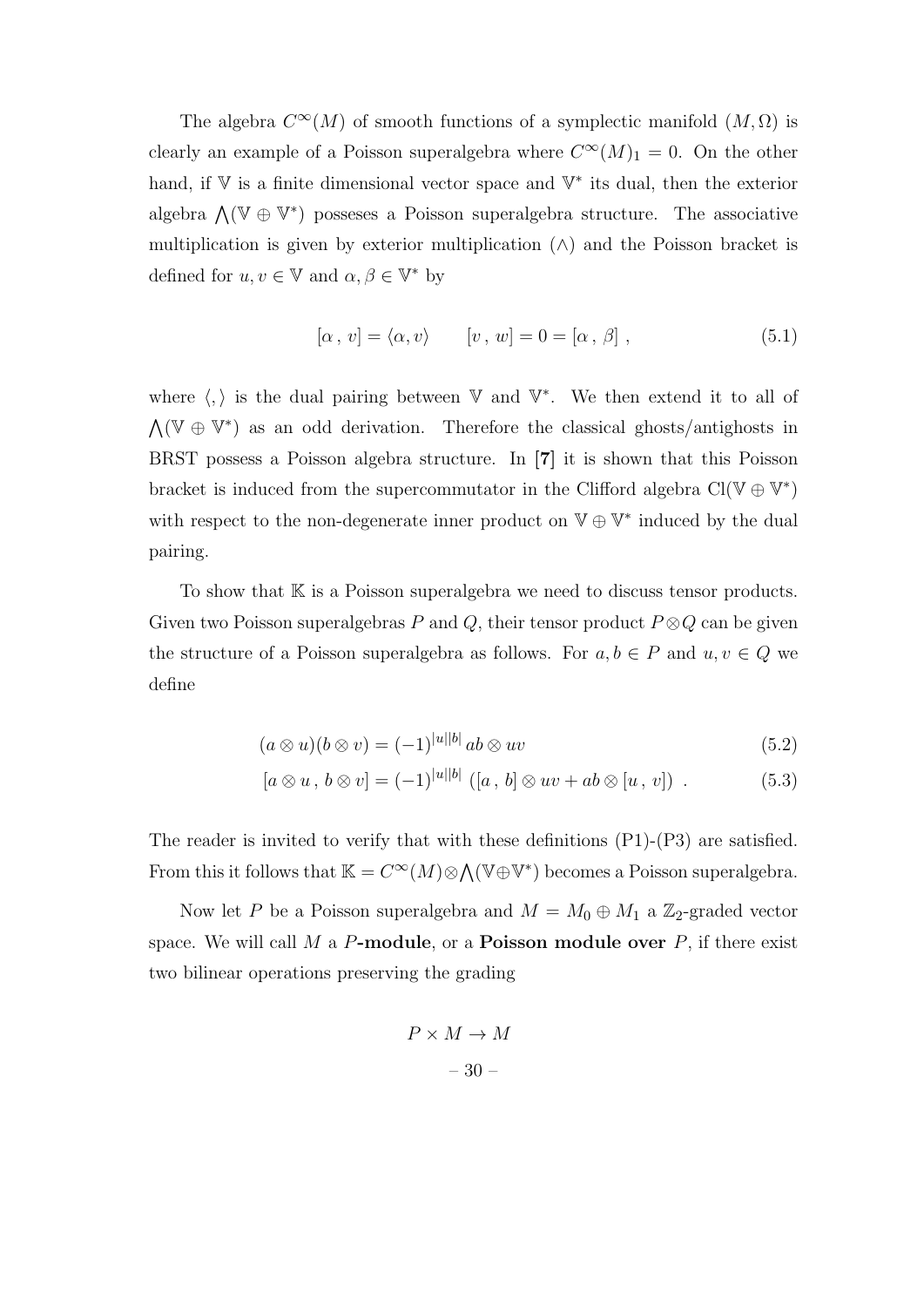$$
(a, m) \mapsto a \cdot m
$$

and

$$
P \times M \to M
$$

$$
(a, m) \mapsto a \times m
$$

obeying the following properties

 $(M1)$  · makes M a module over the associative structure of P:

$$
a \cdot (b \cdot m) = (ab) \cdot m ;
$$

 $(M2)$  × makes M into a module over the Lie superalgebra structure of P:

$$
a \times (b \times m) - (-1)^{|a||b|} b \times (a \times m) = [a, b] \times m ;
$$

(M3) 
$$
a \times (b \cdot m) = [a, b] \cdot m + (-1)^{|a||b|} b \cdot (a \times m)
$$
; where  $a, b \in P$  and  $m \in M$ .

In particular a Poisson algebra becomes a Poisson module over itself after identifying  $a \cdot b$  with ab and  $a \times b$  with [a, b]. Notice that equations (4.21) and (4.22) imply that  $\Gamma(E)$  becomes a Poisson module over  $C^{\infty}(M)$ .

Just like the tensor product of two Poisson superalgebras can be made into a Poisson superalgebra, if  $M$  and  $N$  are Poisson modules over  $P$  and  $Q$ , respectively, their tensor product  $M \otimes N$  becomes a  $P \otimes Q$ -module under the following operations:

$$
(a \otimes u) \cdot (m \otimes n) = (-1)^{|u||m|} (a \cdot m) \otimes (u \cdot n)
$$
\n
$$
(5.4)
$$

$$
a \otimes u \times m \otimes n = (-1)^{|u||m|} (a \times m \otimes u \cdot n + a \cdot m \otimes u \times n) , \qquad (5.5)
$$

for all  $a \in P$ ,  $u \in Q$ ,  $m \in M$ , and  $n \in N$ . Again the reader is invited to verify that with these definitions (M1)-(M3) are satisfied.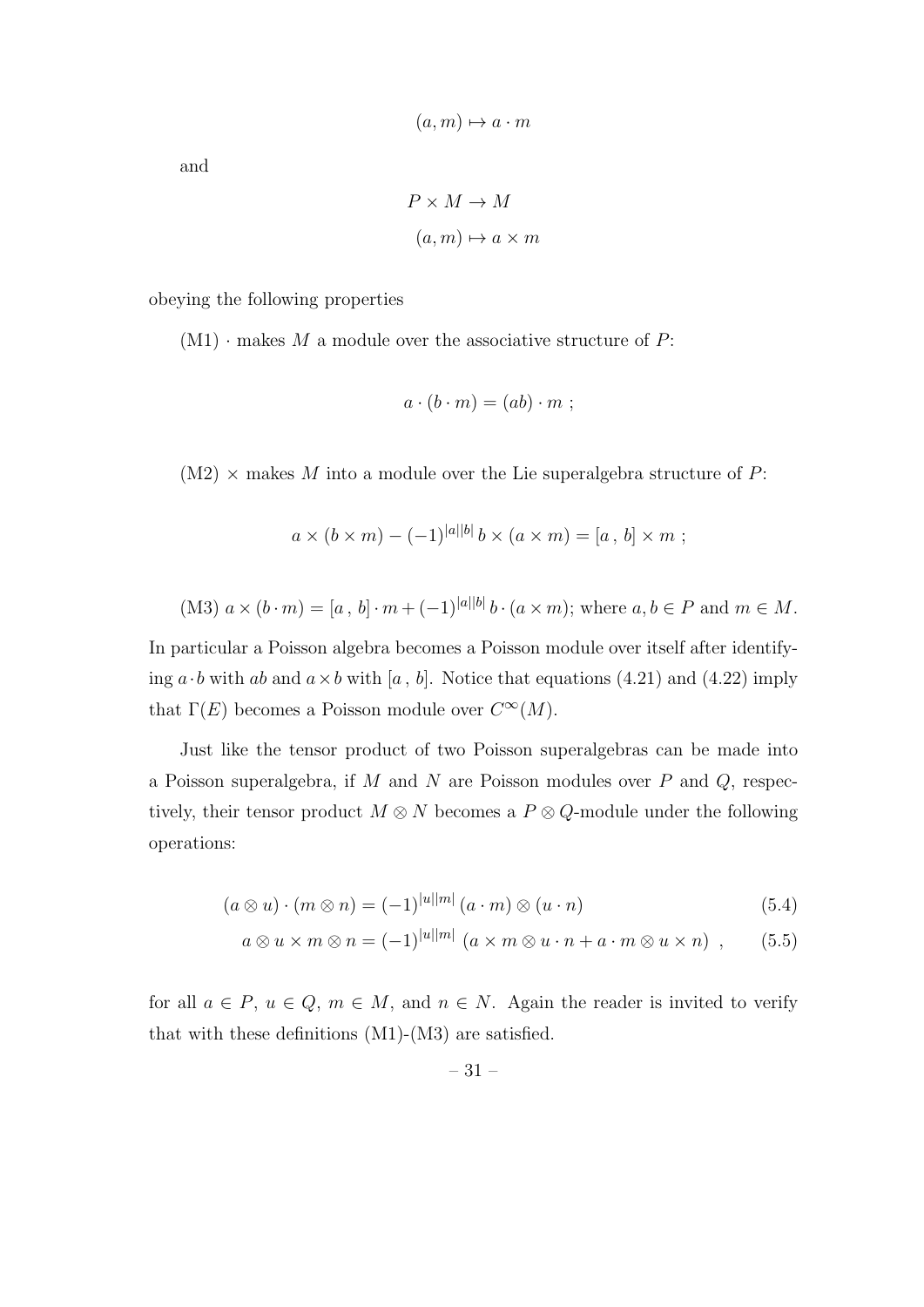Since  $\bigwedge(\mathbb{V} \oplus \mathbb{V}^*)$  is a Poisson module over itself and  $\Gamma(E)$ , for  $E \longrightarrow M$  the kind of vector bundle discussed in the previous section, is a Poisson module over  $C^{\infty}(M)$ , their tensor product  $\mathbb{K}(E)$  becomes a Poisson module over K.

Now let P be a Poisson superalgebra which, in addition, is  $\mathbb{Z}$ -graded, that is,  $P = \bigoplus_n P^n$  and  $P^n P^m \subseteq P^{m+n}$  and  $[P^n, P^m] \subseteq P^{m+n}$ ; and such that the  $\mathbb{Z}_2$ -grading is the reduction modulo 2 of the  $\mathbb{Z}$ -grading, that is,  $P_0 = \bigoplus_n P^{2n}$  and  $P_1 = \bigoplus_n P^{2n+1}$ . We call such algebras graded Poisson superalgebras. Notice that  $P^0$  is an even Poisson subalgebra of P.

For example, letting  $\mathbb{K} = C^{\infty}(M) \otimes \bigwedge (\mathbb{V} \oplus \mathbb{V}^*)$  we can define  $\mathbb{K}^n = \bigoplus_{c-b=n} \mathbb{K}^{c,b}$ . This way K becomes a Z-graded Poisson superalgebra. Although the bigrading is preserved by the exterior product, the Poisson bracket does not preserve it. In fact, the Poisson bracket obeys

$$
[,]:\mathbb{K}^{i,j}\times\mathbb{K}^{k,l}\to\mathbb{K}^{i+k,j+l}\oplus\mathbb{K}^{i+k-1,j+l-1}.
$$
\n
$$
(5.6)
$$

We can also define the analogous concept of a graded Poisson module over a graded Poisson superalgebra P in the obvious way:  $M = \bigoplus_n M^n$ , where  $M_0 =$  $\bigoplus_n M^{2n}$  and  $M_1 = \bigoplus_n M^{2n+1}$ , and both actions of P on M respect the grading. Therefore  $K(E)$  becomes a graded Poisson module over K.

By a Poisson derivation of degree k we will mean a linear map  $D: P^n \to P^{n+k}$ such that

$$
D(ab) = (Da)b + (-1)^{k|a|} a(Db)
$$
\n(5.7)

$$
D[a, b] = [Da, b] + (-1)^{k|a|} [a, Db] . \qquad (5.8)
$$

The map  $a \mapsto [Q, a]$  for some  $Q \in P^k$  automatically obeys (5.7) and (5.8). Such Poisson derivations are called inner. Whenever the degree derivation is inner, any Poisson derivation of non-zero degree is inner<sup>[18]</sup> as we now show. The degree derivation N is defined uniquely by  $Na = na$  if and only if  $a \in P<sup>n</sup>$ . In the case

$$
-32-
$$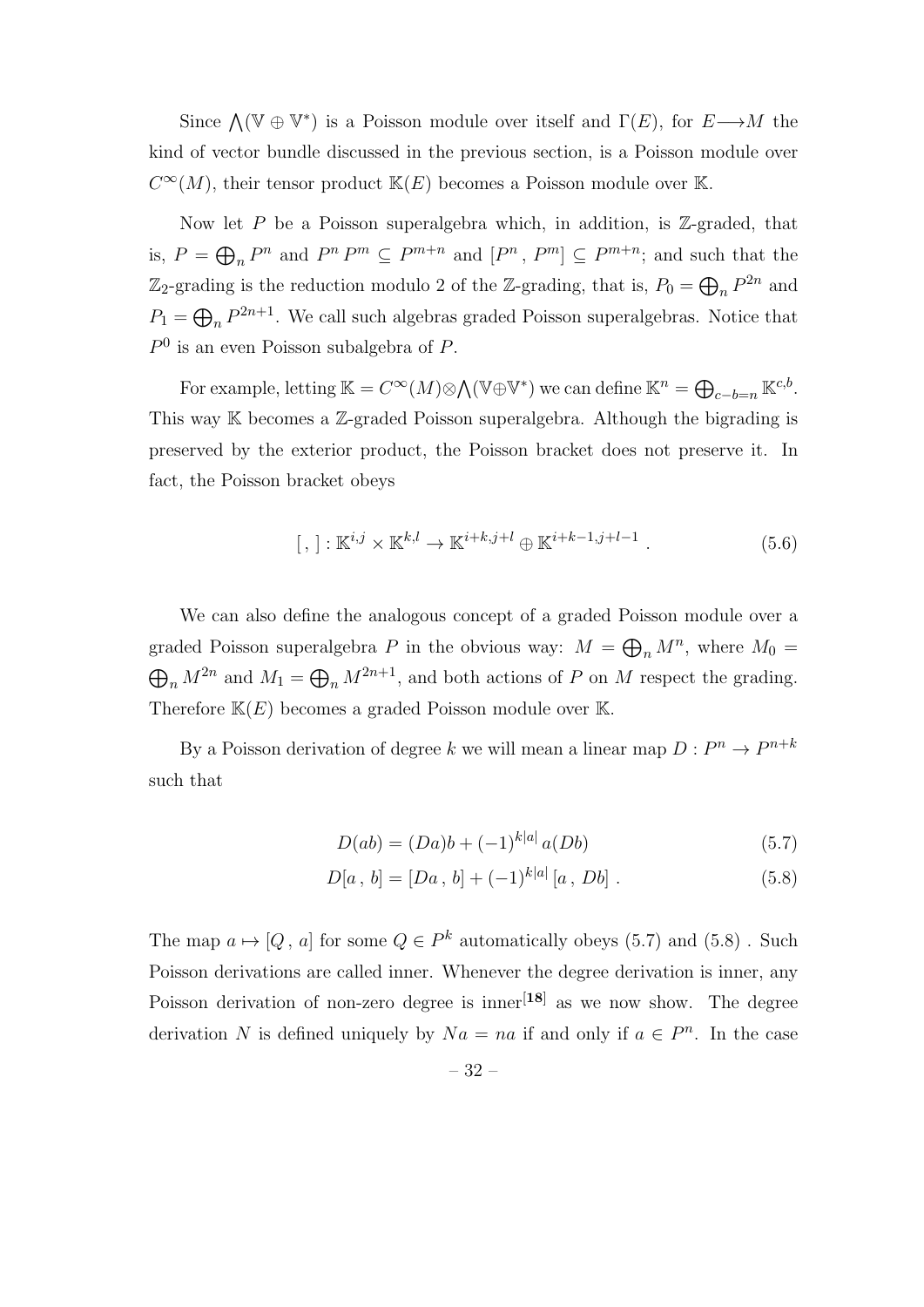$P = \mathbb{K}, N$  is the ghost number operator which is an inner derivation  $[G, \cdot]$ , where  $G = \sum_i \omega^i \wedge e_i$ , where  $\{e_i\}$  is a basis for V and  $\{\omega^i\}$  denotes its canonical dual basis. Now if  $a \in P^n$ , and the degree of D is  $k \neq 0$ , it follows from (5.8) that

$$
Da = \frac{-1}{k} [DG, a] \; , \tag{5.9}
$$

and so D is an inner derivation.

If, furthermore, D should obey  $D^2 = 0$ , and be of degree 1,  $Q = -DG$  would obey  $[Q, Q] = 0$ . To see this notice that for all  $a \in P^n$ 

$$
D^2a = [Q, [Q, a]] = \frac{1}{2}[[Q, Q], a] = 0.
$$

But for  $a = G$  we get that  $[Q, Q] = 0$ . In this case it is easy to verify that  $\ker D$  becomes a Poisson subalgebra of P and  $\operatorname{im} D$  is a Poisson ideal of  $\ker D$ . Therefore the cohomology space  $H_D = \ker D/\mathrm{im} D$  naturally inherits the structure of a Poisson algebra. If let M be a P-module and define the endomorphism  $\mathbb D$ :  $M \to M$  by

$$
\mathbb{D} m = Q \times m \qquad \forall m \in M , \qquad (5.10)
$$

it follows from (M2) and the fact that  $[Q, Q] = 0$  that  $\mathbb{D}^2 = 0$ . Furthermore, using (M1)-(M3), it follows that its cohomology,  $H_{\mathbb{D}}$ , inherits the structure of a graded Poisson module over  $H_D$ . In particular,  $H_{\mathbb{D}}^0$  is a Poisson module over  $H_D^0$ .

The BRST operator D constructed in the previous section is a derivation over the exterior product. Nothing in the way it was defined guarantees that it is a Poisson derivation and, in fact, it need not be so. However one can show that the  $\delta_i$ 's — which were, by far, not unique — can be defined in such a way that the resulting D is a Poisson derivation, from which it would immediately follow that it is inner. It is easier, however, to show the existence of the element  $Q \in \mathbb{K}^1$  such that  $D = [Q, \cdot]$ . We will show that there exists  $Q = \sum_{i \geq 0} Q_i$ , where  $Q_i \in \mathbb{K}^{i+1,i}$ , such that  $[Q, Q] = 0$  and that the cohomology of the operator  $[Q, \cdot]$  is isomorphic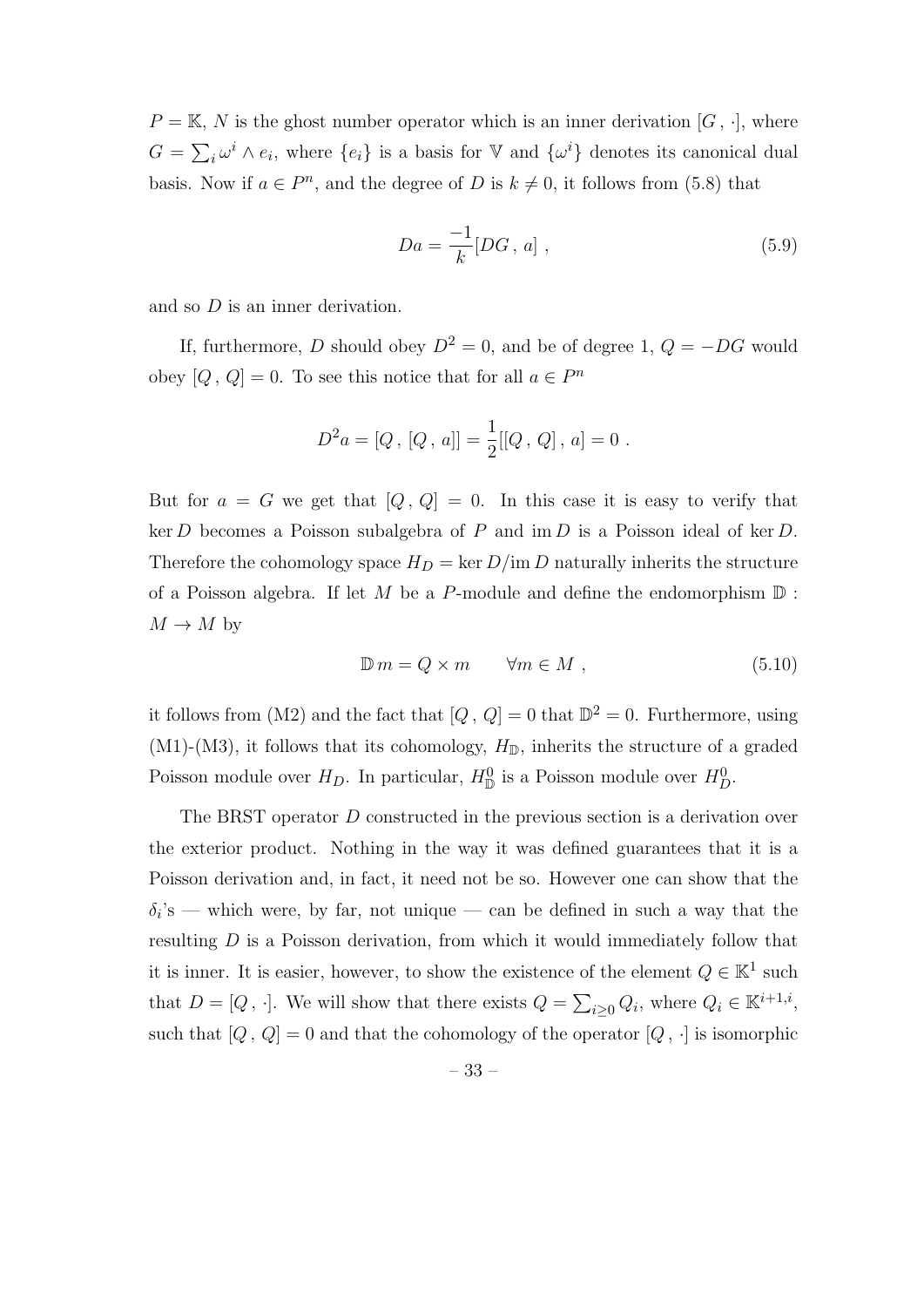to that of D. This was first proven by Henneaux in [19] and later in a completely algebraic way by Stasheff in [4] . Our proof is a simplified version of this latter proof.

From the discussion previous to Theorem 4.18 we know that the only parts of D which affect its cohomology are  $\delta_0$ , which is the Koszul differential, and  $\delta_1$ acting on the Koszul cohomology. Hence we need only make sure that the  $Q_i$  we construct realize these differentials. Notice that if  $Q_i \in \mathbb{K}^{i+1,i}$ ,  $[Q_i, \cdot]$  has terms of two different bidegrees  $(i + 1, i)$  and  $(i, i - 1)$ . Hence the only term which can contribute to the Koszul differential is  $Q_0$ . There is a unique element  $Q_0 \in \mathbb{K}^{1,0}$ such that  $[Q_0, e_i] = \delta_0 e_i = \phi_i$ . This is given by

$$
Q_0 = \sum_i \omega^i \phi_i \tag{5.11}
$$

Notice that

$$
[Q_0, e_i] = \delta_0 e_i = \phi_i \tag{5.12}
$$

$$
[Q_0, \omega^i] = \delta_0 \omega^i = 0 \tag{5.13}
$$

$$
[Q_0, f] = (\delta_0 + \delta_1) f = \sum_i [\phi_i, f] \,\omega^i \,. \tag{5.14}
$$

There is now a unique  $Q_1 \in \mathbb{K}^{2,1}$  such that  $[Q_1, \omega^i] = \delta_1 \omega^i$ , namely,

$$
Q_1 = -\frac{1}{2} \sum_{i,j,k} f_{ij}{}^k \omega^i \wedge \omega^j \wedge e_k . \qquad (5.15)
$$

If we define  $R_1 = Q_0 + Q_1$  we then have that

$$
[R_1, e_i] = (\delta_0 + \delta_1) e_i \tag{5.16}
$$

$$
[R_1, \omega^i] = (\delta_0 + \delta_1) \,\omega^i \tag{5.17}
$$

$$
[R_1, f] = (\delta_0 + \delta_1 + \delta_2) f . \tag{5.18}
$$

In particular, two things are imposed upon us:  $\delta_2 f$  and  $\delta_1 e_i$ ; the latter imposition agrees with the choice made in (4.9) .

$$
-\;34\;-\;
$$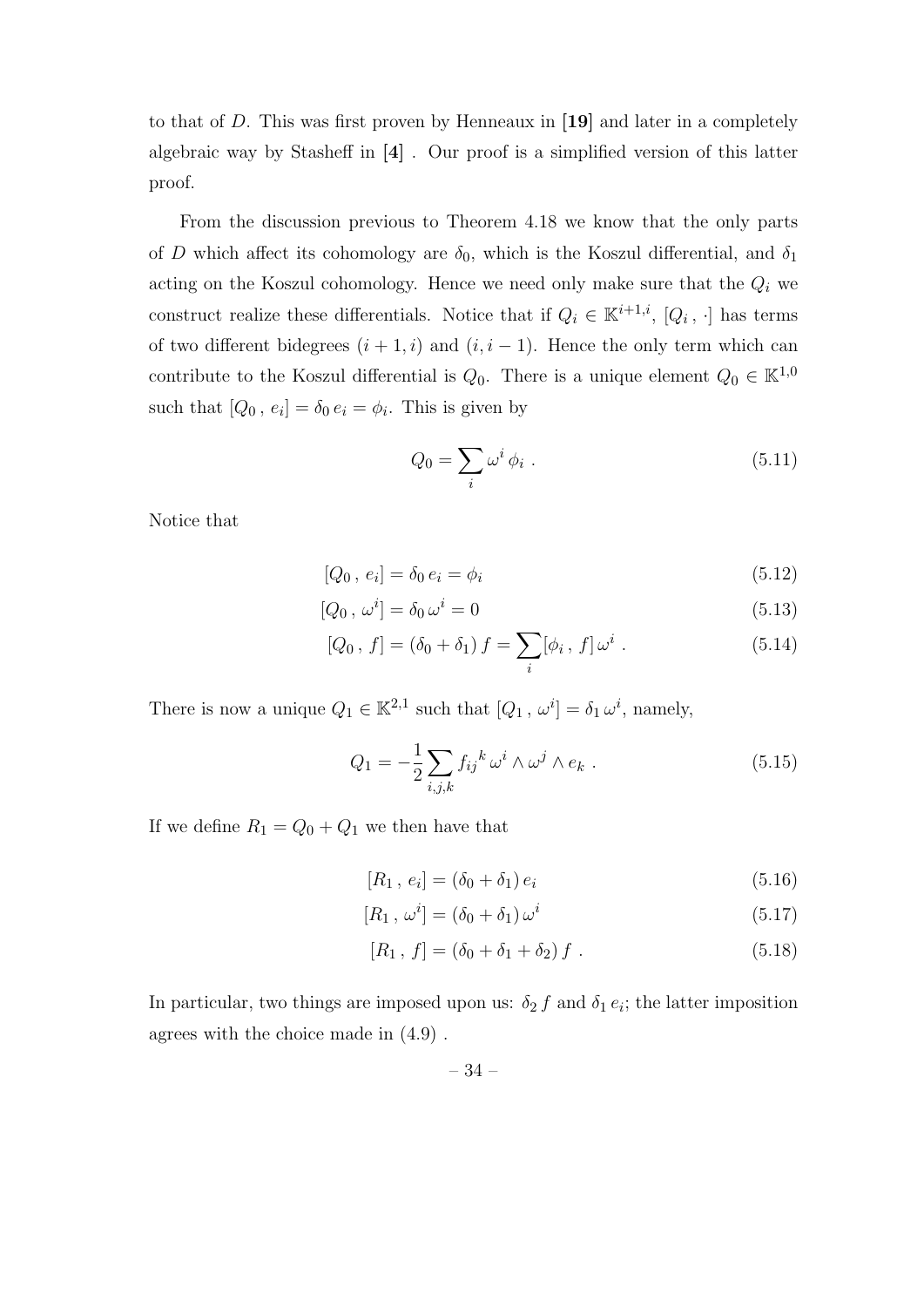Letting  $F\mathbb{K}$  denote the filtration of  $\mathbb{K}$  defined in the previous section, and using the notation in which, if  $O \in \mathbb{K}$  is an odd element,  $O^2$  stands for  $\frac{1}{2}[O, O],$ the following are satisfied:

$$
R_1^2 \in F^3 \mathbb{K}
$$
 and  $[Q_0, R_1^2] \in F^4 \mathbb{K}$ . (5.19)

That means that the part of  $R_1^2$  which lives in  $F^3\mathbb{K}/F^4\mathbb{K}$  is a  $\delta_0$ -cocycle, since the  $(0, -1)$  part of  $Q_0$  is precisely  $\delta_0$ . By the quasi-acyclicity of the Koszul complex it is a coboundary, say,  $-\delta_0 Q_2$  for some  $Q_2 \in \mathbb{K}^{3,2}$ . In other words, there exists  $Q_2 \in \mathbb{K}^{3,2}$  such that if  $R_2 = Q_0 + Q_1 + Q_2$ , then  $R_2^2 \in F^4\mathbb{K}$ . If this is the case then

$$
[Q_0, R_2^2] = [R_2, R_2^2] - [Q_1, R_2^2] - [Q_2, R_2^2]. \tag{5.20}
$$

But the first term is zero because of the Jacobi identity and the last two terms are clearly in  $F^5$ <sup>K</sup> due to the fact that, from  $(5.6)$ ,

$$
[F^p\mathbb{K}, F^q\mathbb{K}] \subseteq F^{p+q-1}\mathbb{K} \ . \tag{5.21}
$$

Hence,  $[Q_0, R_2^2] \in F^5\mathbb{K}$ , from where we can deduce the existence of  $Q_3 \in \mathbb{K}^{4,3}$ such that  $R_3 = Q_0 + Q_1 + Q_2 + Q_3$  obeys  $R_3^2 \in F^5$ K, and so on. It is easy to formalize this into an induction proof of the following theorem.

**Theorem 5.22.** There exists  $Q = \sum_i Q_i$ , where  $Q_i \in \mathbb{K}^{i+1,i}$  such that  $[Q, Q] =$ 0.

Now let  $D = [Q, \cdot]$ . Then  $D^2 = 0$  and repeating the proof of Theorem 4.18 we obtain the following.

**Theorem 5.23.** The cohomology of  $D$  is given by

$$
H_D^n \cong \begin{cases} 0 & \text{for } n < 0\\ H_V^n(M_o) & \text{for } n \ge 0 \end{cases} . \tag{5.24}
$$

In particular,  $H_D^0 \cong C^\infty(\widetilde{M}).$ 

– 35 –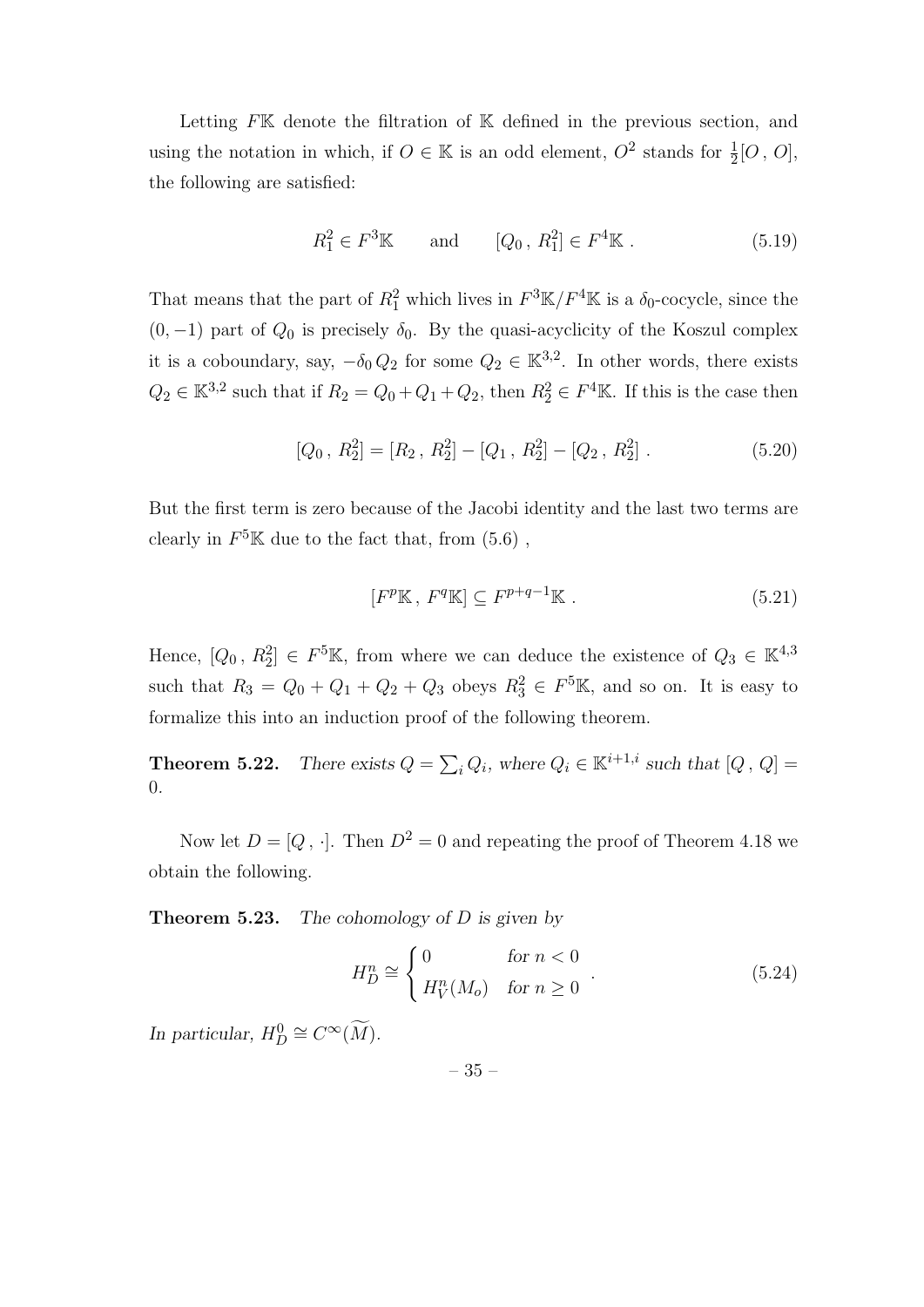From now on we will take  $D = [Q, \cdot]$  to be the classical BRST operator.

Now we consider an arbitrary vector bundle  $E \longrightarrow M$ , whose smooth sections  $\Gamma(E)$  form a Poisson module over  $C^{\infty}(M)$ . Then we can define D by (5.10). Then D decomposes into D =  $\sum_i \nabla_i$ , where  $\nabla_i$  : K<sup>c,b</sup> → K<sup>c+*i*,b+*i*-1</sup>. We can recover the  $\nabla_i$  from the  $Q_i$  by picking the contribution with the right bidegree. Using the explicit expressions for  $Q_0$  and  $Q_1$  it is easy to verify that  $\nabla_0$  and  $\nabla_1$  defined in this way agree precisely with the ones in  $(4.31)$ ,  $(4.32)$ ,  $(4.33)$ , and  $(4.34)$ .

This being enough to determine its cohomology, we deduce that the cohomology of D and that of the operator  $D_{\nabla}$  of Theorem 4.35 are isomorphic. That is,

**Theorem 5.25.** The cohomology of  $\mathbb{D}$  is given by

$$
H_{\mathbb{D}}^{n} \cong \begin{cases} 0 & \text{for } n < 0 \\ H_{V}^{n}(E_{o}) & \text{for } n \ge 0 \end{cases} . \tag{5.26}
$$

We conclude, therefore, that the classical BRST construction — both for functions and for sections — is completely compatible with the Poisson structure. Roughly speaking, the BRST construction feels right at home in the Poisson category.

#### §6 PREQUANTIZATION

Geometric quantization is an attempt to develop a mathematically consistent and invariant quantization scheme. It tries to overcome the problems of the more traditional "canonical" quantization. The canonical quantization of finite dimensional systems consists in finding a unitary irreducible representation of the Heisenberg algebra

$$
[q^a, p_b] = \sqrt{-1}\hbar \,\delta_b^a \,, \tag{6.1}
$$

where  $(q, p)$  are local coordinates for the phase space of the system we are quantizing. The Stone–Von Neumann theorem guarantees that there is essentially a unique

– 36 –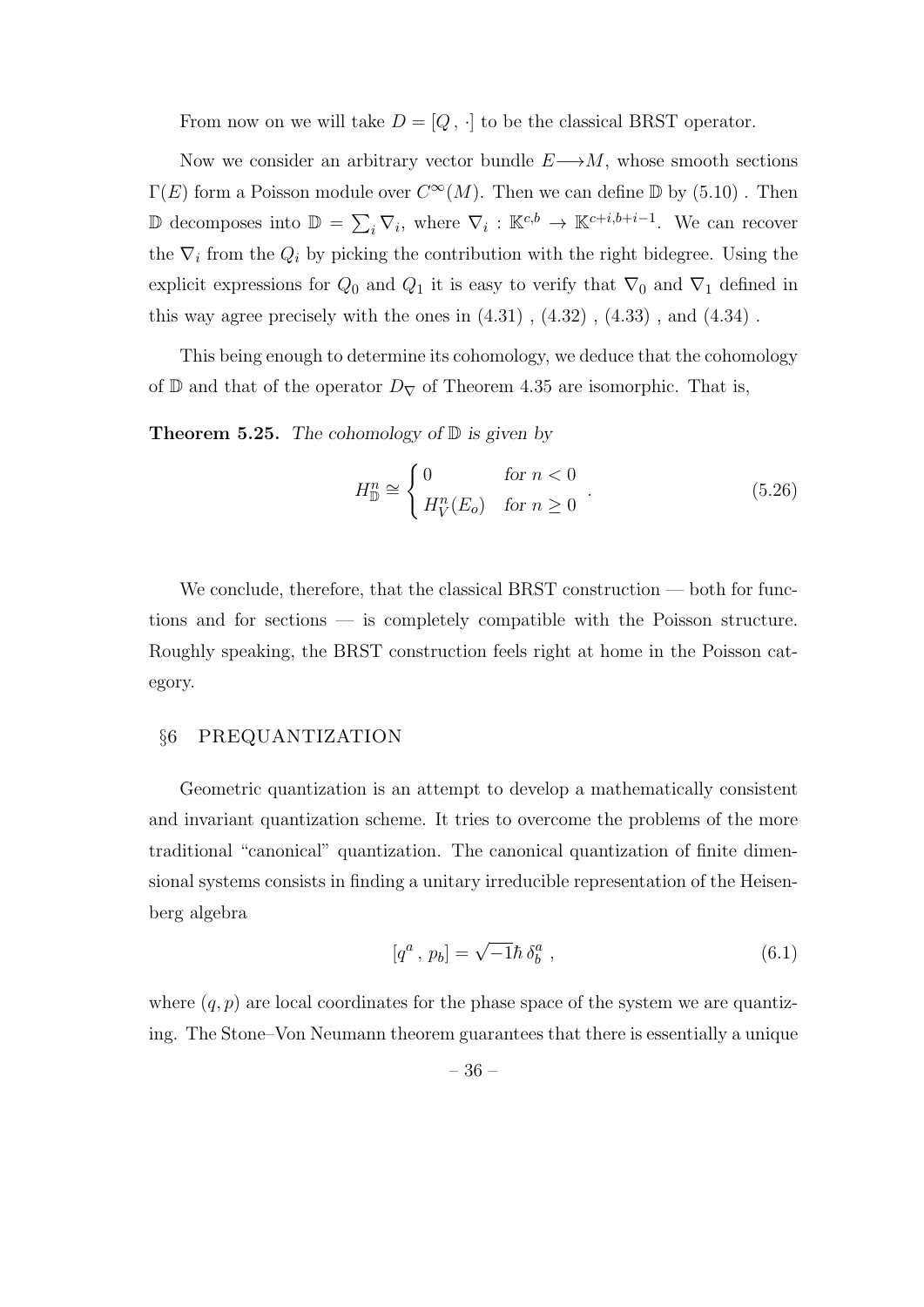such representation<sup>2</sup>. In this representation — taken, without loss of generality, to be  $L^2(\mathbb{R}^n)$  –  $q^a$  is represented by the multiplication operator  $\psi(q) \mapsto q^a \psi(q)$ ; and p<sub>b</sub> is represented by  $\psi(q) \mapsto -\sqrt{-1}\hbar \psi'(q)$ . A classical observable  $f(p,q)$  is then represented by  $f(-\sqrt{1}\hbar\frac{\partial}{\partial q}, q)$ . √

This has two obvious problems. First, the operator  $f(-)$ √  $\overline{1}\hbar\frac{\partial}{\partial q},q)$  requires for its definition that we give an ordering prescription, since q and  $\frac{\partial}{\partial q}$  do not commute. And second, the Heisenberg algebra is not general coordinate invariant, so the above prescription depends on the choice of coordinates.

It was Dirac who first noticed the similarity between the algebraic structures in both quantum and classical mechanics. He observed that the Poisson bracket seemed to be the classical analogue of the quantum commutator. The fact that the Poisson bracket has an invariant meaning in the phase space allowed Dirac to reformulate canonical quantization in an invariant fashion. The Poisson brackets  $(i.e.$  the symplectic structure) thus plays a fundamental rôle in the Dirac quantization approach. The Dirac quantization problem consists therefore in finding an irreducible representation of the Lie algebra (under Poisson bracket) of real smooth functions as "self-adjoint" operators in a Hilbert space with the properties that the constant function with value 1 shall be represented by the identity operator and that, if  $(q, p)$  is local chart forming a canonically conjugate pair *(i.e.* they obey the Heisenberg algebra), then they shall act irreducibly or at least, in case one wants to include internal degrees of freedom, with finite reducibility. These conditions are demanded, for example, by the Heisenberg uncertainty relation.

A celebrated theorem of Van Hove<sup>[20]</sup> forbids the existence of such a representation; although he showed that one could find an irreducible representation of some subalgebra if one dropped the last condition on canonically conjugate pairs.

<sup>&</sup>lt;sup>2</sup> Strictly speaking, the theorem guarantees the uniqueness up to unitary equivalence of the irreducible representations of the exponentiated (Weyl) form of the commutation relations.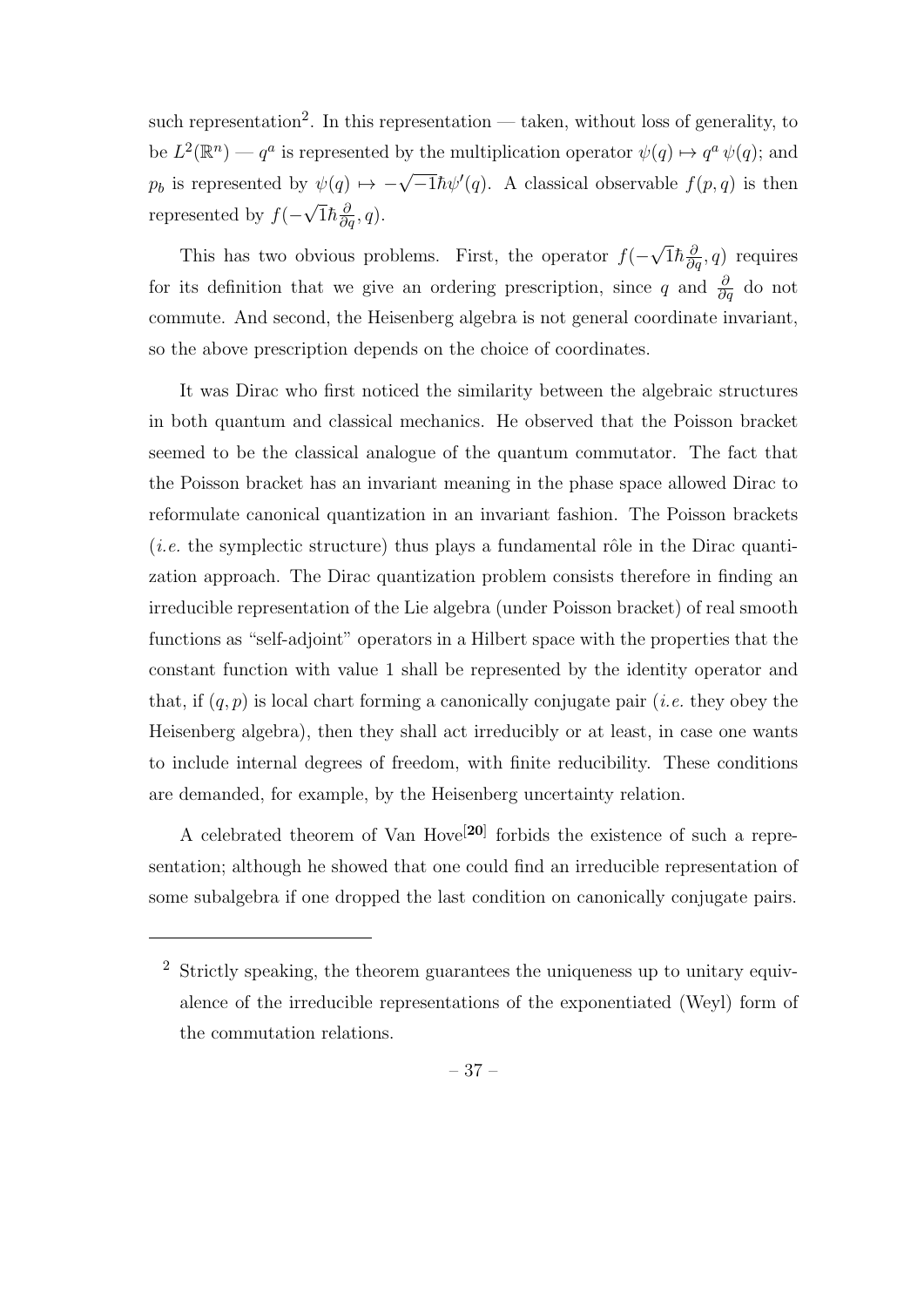The geometric quantization program of Kostant<sup>[21]</sup> and Souriau<sup>[22]</sup> provides an invariant method of constructing such representations. The first part of the method, called prequantization, consists of dropping the irreducibility condition and constructing a representation of the Lie algebra of smooth functions as "selfadjoint" operators in a Hilbert space, purely in terms of symplectic data. The second part of the construction, called polarization, will take care of making this representation irreducible and in the process restricting the class of functions which can be quantized. In this section we discuss prequantization. We will review how prequantum data gets induced under symplectic reduction, and how this is implemented à la BRST.

Let  $(M, \Omega)$  be a symplectic manifold. Since  $d\Omega = 0$ , the symplectic form defines a class in the real de Rham cohomology group  $H_{dR}^2(M;\mathbb{R})$ . We say  $\Omega$  is integral if this class lies in the image of the map

$$
H^2(M; \mathbb{Z}) \to H^2(M; \mathbb{R}) \cong H^2_{dR}(M; \mathbb{R}) . \tag{6.2}
$$

If this is the case we speak of an integral symplectic manifold.

If  $(M, \Omega)$  is an integral symplectic manifold then there exists at least one complex line bundle  $E \longrightarrow M$  with a hermitian structure, *i.e.* a sesquilinear map

$$
\langle,\rangle:\Gamma(E)\times\Gamma(E)\to C_{\mathbb{C}}^{\infty}(M)\;,
$$
\n(6.3)

which is antilinear in the first factor and linear in the second; and with a connection

$$
\nabla : \Gamma(E) \to \Omega^1(M) \otimes \Gamma(E) , \qquad (6.4)
$$

such that

(PQ1)  $\langle, \rangle$  is parallel with respect to  $\nabla$ ; that is, for all  $\sigma, \tau \in \Gamma(E)$ ,

$$
d\langle \sigma, \tau \rangle = \langle \sigma, \nabla \tau \rangle + \langle \nabla \sigma, \tau \rangle ;
$$

(PQ2) the symplectic form and the curvature 2-form of the connection are

– 38 –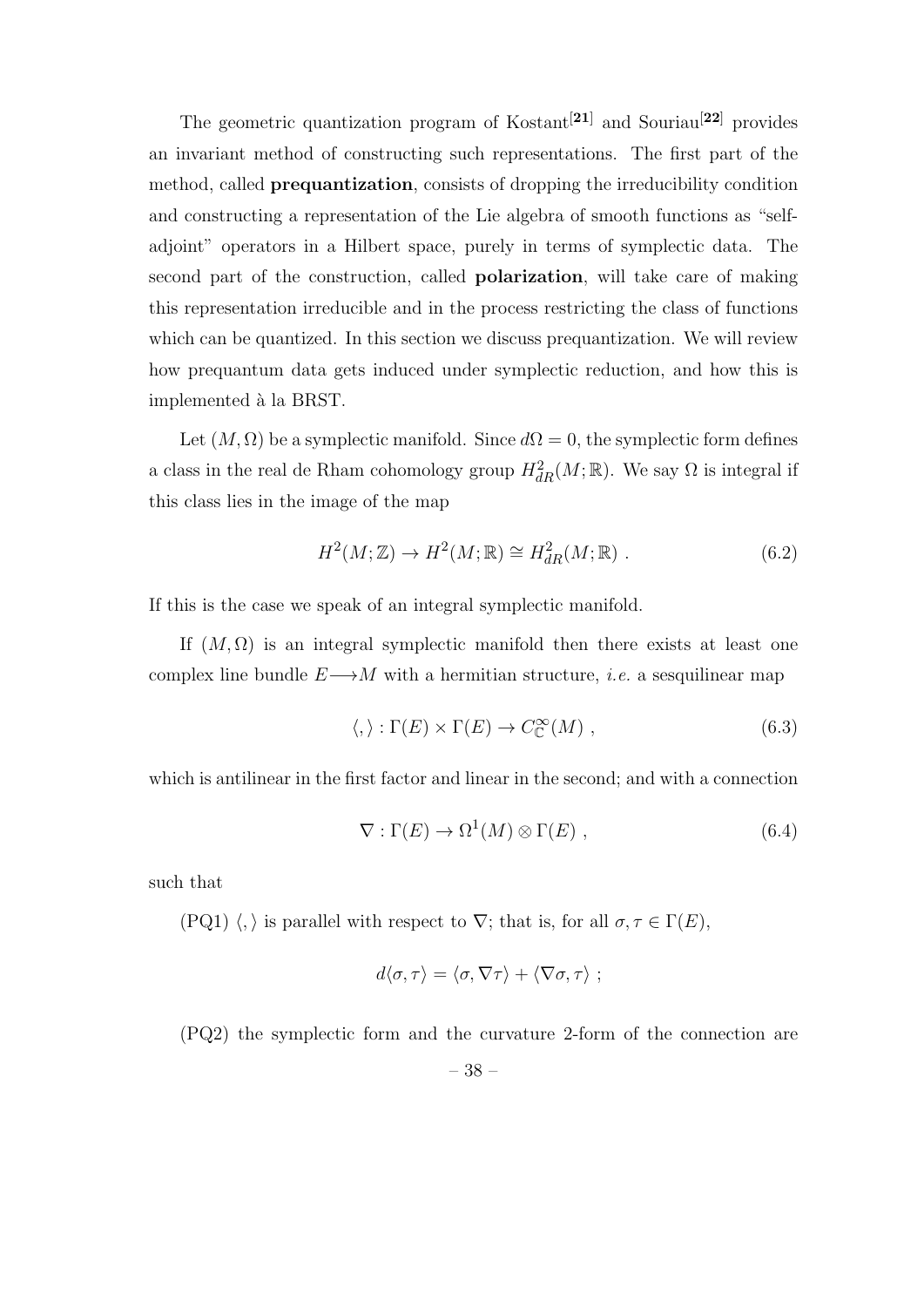related by

$$
curv(\nabla) = -2\pi\sqrt{-1}\Omega.
$$

The triple  $(E, \nabla, \langle, \rangle)$  satisfying the above properties will be called prequantum data for the symplectic manifold  $(M, \Omega)$ . Hence integral symplectic manifolds are also known as prequantizable symplectic manifolds.

Let  $d\mu_L$  denote the Liouville measure on M. This is the measure induced by the volume form proportional to  $\Omega \wedge \cdots \wedge \Omega$  $\overbrace{n}$ for  $M$  a 2n-dimensional manifold. This allows us to define an inner product on  $\Gamma(E)$  by integrating the pointwise inner product with respect to this measure:

$$
(\sigma, \tau) \equiv \int_M \langle \sigma, \tau \rangle \, d\mu_L \,. \tag{6.5}
$$

Let  $\Gamma_{L^2}(E)$  denote the Hilbert space completion of the subspace of  $\Gamma(E)$  consisting of sections  $\sigma$  such that  $\|\sigma\|^2 \equiv (\sigma, \sigma) < \infty$ . This will become the prequantum Hilbert space. The prequantization map assigning to a smooth function  $f$  and operator  $O(f)$  in  $\Gamma_{L^2}(E)$  is the following

$$
f \mapsto O(f) \equiv \nabla_{X_f} + 2\pi \sqrt{-1} f , \qquad (6.6)
$$

where  $X_f$  is the Hamiltonian vector field associated to f, that is,  $i(X_f) \Omega + df = 0$ . The prequantization map obeys the following

$$
O(f)O(g)\sigma - O(g)O(f)\sigma = O(\lbrace f, g \rbrace)\sigma , \qquad (6.7)
$$

$$
O(f)(g\sigma) = \{f, g\}\sigma + g\,O(f)\sigma\;, \tag{6.8}
$$

for all  $\sigma \in \Gamma(E)$  and  $f, g \in C^{\infty}(M)$ , making  $\Gamma(E)$  into a Poisson module over  $C^{\infty}(M)$ . Moreover each  $O(f)$  is a skew-symmetric operator. That is, if  $\sigma, \tau \in$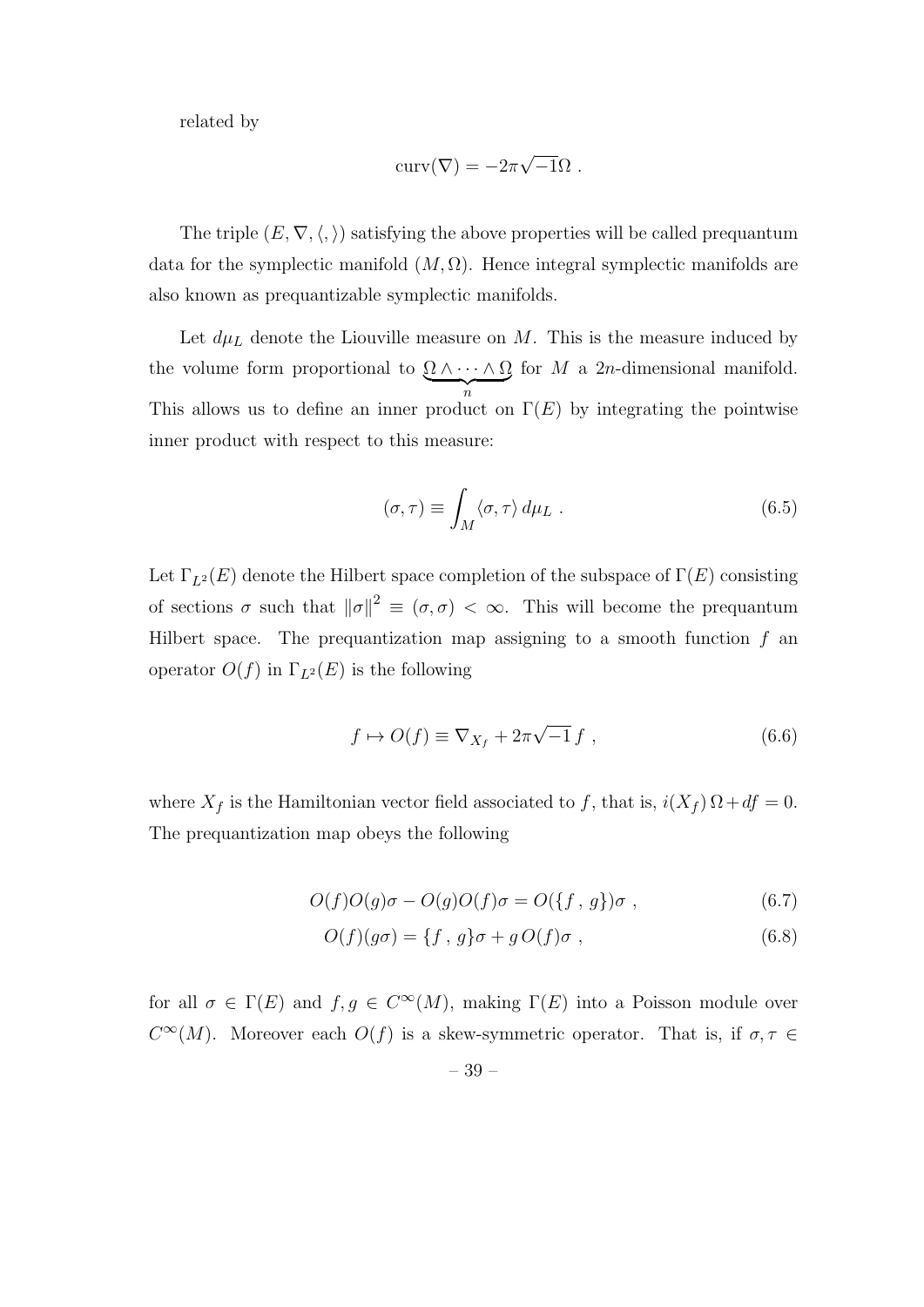$\Gamma_{L^2}(E)$  are in the domain of  $O(f)$  then

$$
(O(f)\sigma, \tau) + (\sigma, O(f)\tau) = 0.
$$
\n(6.9)

If, in addition,  $X_f$  is a complete vector field,  $O(f)$  has a skew-self-adjoint extension and generates, by Stone's theorem, a one parameter family of unitary operators in  $\Gamma_{L^2}(E)$ .

The prequantization map has the property that the only operator of the form  $O(f)$  for some  $f \in C^{\infty}(M)$  which commutes with all the other  $O(g)$ 's are the scalars, corresponding to  $O(c)$  for c a constant function on M. Still this representation is highly reducible: roughly speaking it consists of integrable functions of both the momenta and the coordinates. Thus we need to cut down the size of  $\Gamma_{L^2}(E)$ . This process, known as polarization, will be the topic of the next section. In the rest of this section we show how prequantum data gets induced under symplectic reduction, and how this works in the BRST context.

In [23] Guillemin and Sternberg proved that in the case of a hamiltonian group action one could induce prequantum data on the reduced symplectic manifold. Their construction goes roughly as follows. Let  $M<sub>o</sub>$  denote the constrained submanifold  $\Phi^{-1}(0)$ ,  $\Phi$  being the moment mapping in their case, and let  $E_o \longrightarrow M_o$ denote the pull back bundle of E via the inclusion  $i : M_o \to M$ . They define a complex line bundle  $\widetilde{E}\longrightarrow \widetilde{M}$ , where  $\widetilde{M} = M_o/G$ , by defining its sheaf of sections to be the g-invariant sections<sup>3</sup> of  $E_o$ . On  $M_o$ , a section  $\sigma$  was g-invariant if and only if  $\nabla_X \sigma = 0$  for all Killing vectors X. Hence if  $\sigma$  and  $\tau$  are g-invariant sections, so is their pointwise inner product  $\langle \sigma, \tau \rangle$ , since

$$
X\langle \sigma, \tau \rangle = \langle \nabla_X \sigma, \tau \rangle + \langle \sigma, \nabla_X \tau \rangle . \tag{6.10}
$$

A connection  $\widetilde{\nabla}$  is also constructed by constructing its connection 1-form patchwise.

<sup>&</sup>lt;sup>3</sup> Strictly speaking one must assume that the  $\mathfrak g$  action on the sections of  $E_o$ lifts to a G action, to guarantee that the invariant sections correspond to the sections of some vector bundle over  $\overline{M}$ .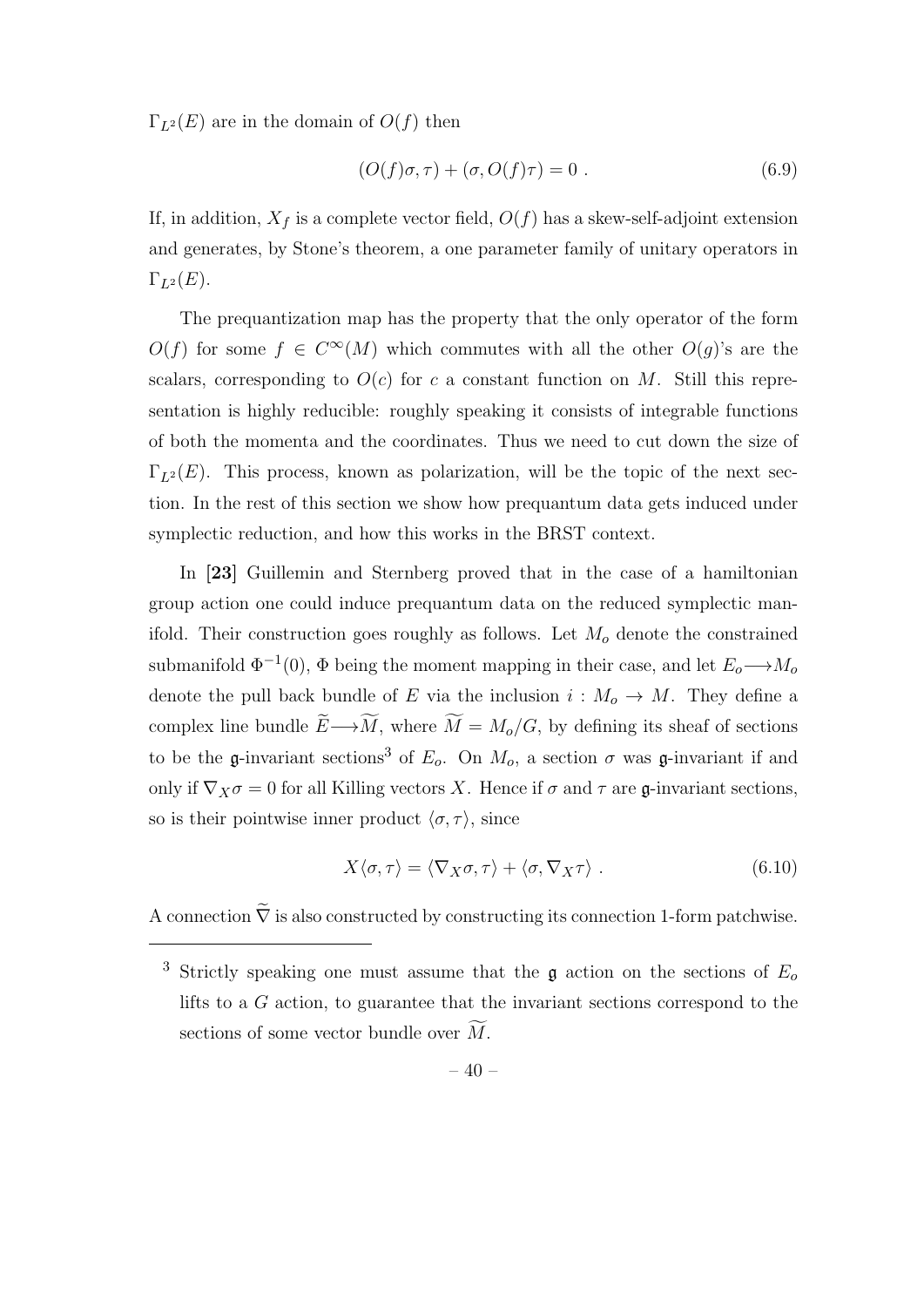Finally, the inner product was defined integrating the pointwise inner product with the Liouville measure on  $M$ .

We now proceed to see how the prequantum data gets induced à la BRST. We need not restrict ourselves to the case of a group action. First of all notice that the sections  $\Gamma(E)$  of the prequantum line bundle form a Poisson module over  $C^{\infty}(M)$ . Therefore the discussion of the previous sections goes through unaltered. That is, we construct the graded complex  $\mathbb{K}(E) = \bigoplus_n \mathbb{K}^n(E)$  and the derivation

$$
D_{\nabla} : \mathbb{K}^n(E) \to \mathbb{K}^{n+1}(E) , \qquad (6.11)
$$

given by  $Q \times \sigma$ , where  $Q \in \mathbb{K}^1$  is the element such that the classical BRST operator D is given by [Q, ·]. We then define  $\widetilde{E}\longrightarrow \widetilde{M}$  by defining its space of smooth sections  $\Gamma(\widetilde{E})$  as  $H_{D_{\nabla}}^0$ . It then becomes a  $H_D^0 \cong C^{\infty}(\widetilde{M})$  module as shown in the previous section. Since the prequantization map is precisely one of the maps incorporated in the Poisson module structure of  $\Gamma(\widetilde{E})$  we have induced all the prequantum data except for the inner product. We will be able to induce a pointwise inner product but not an inner product. We will comment on the reasons why later on.

In order to induce a pointwise inner product on  $H_{D_{\nabla}}^0$  it will be first of all necessary to define a pointwise inner product on  $K(E)$ . To motivate this construction let us first understand in Poisson terms the invariance of the pointwise inner product of two invariant sections. This invariance follows from the following fact. Since  $\langle, \rangle$ is R-linear in both slots it induces a map

$$
\langle , \rangle : \Gamma(E) \otimes \Gamma(E) \to C^{\infty}_{\mathbb{C}}(M) ,
$$

which is a  $C^{\infty}(M)$ -module homomorphism (a homomorphism of Poisson modules over  $C^{\infty}(M)$ . That is, if  $\sigma, \tau \in \Gamma(E)$  and  $f \in C^{\infty}(M)$  then

$$
[f, \langle \sigma, \tau \rangle] = \langle f \times \sigma, \tau \rangle + \langle \sigma, f \times \tau \rangle. \tag{6.12}
$$

$$
-41 -
$$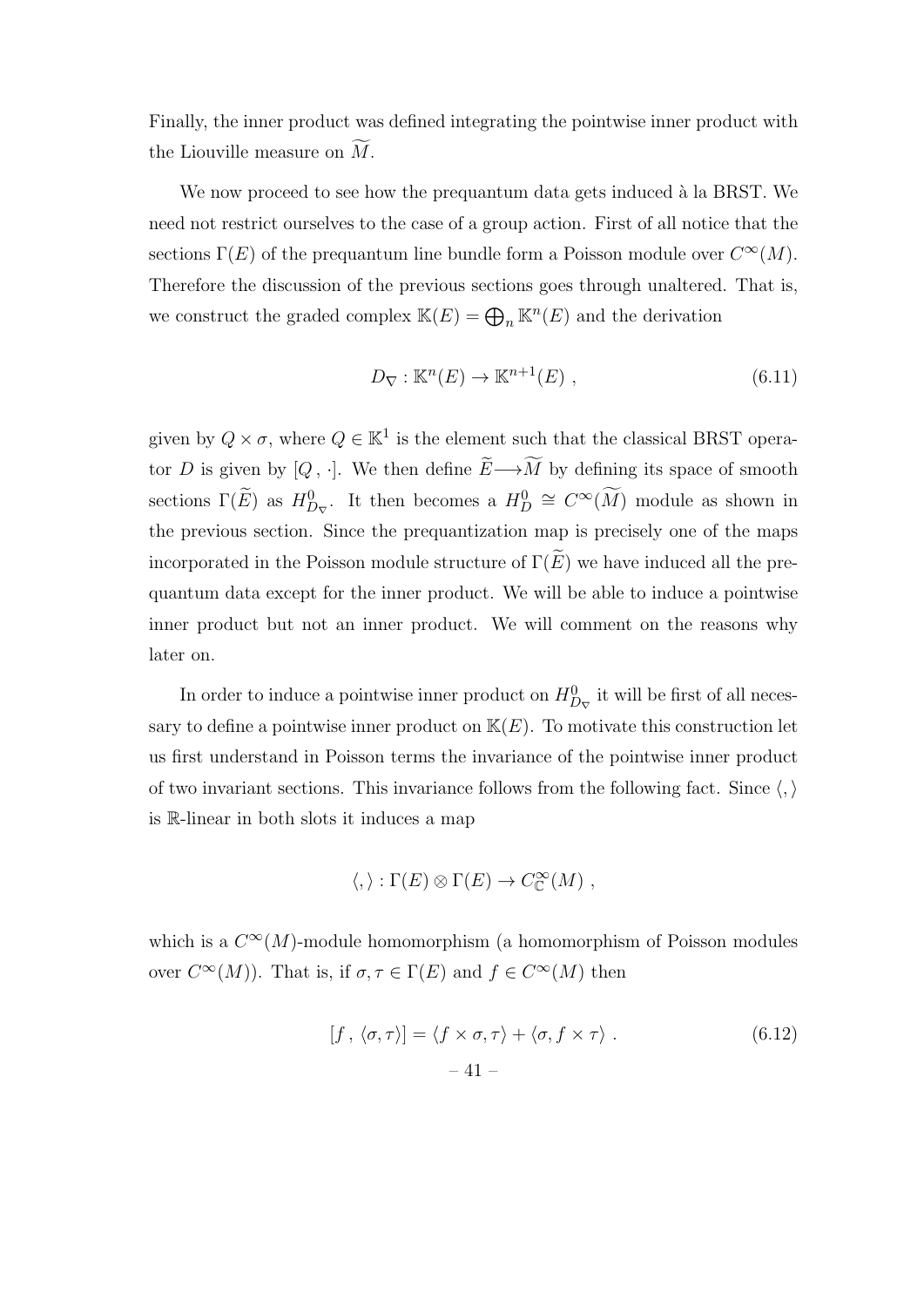We would now like to extend  $\langle , \rangle$  to a K-module homomorphism

$$
\langle\!\langle,\rangle\!\rangle : \mathbb{K}(E) \otimes \mathbb{K}(E) \to \mathbb{K}_{\mathbb{C}}.
$$
\n(6.13)

This boils down to essentially defining a linear map

$$
\langle,\rangle:\bigwedge(\mathbb{V}\oplus\mathbb{V}^*)\otimes\bigwedge(\mathbb{V}\oplus\mathbb{V}^*)\to\bigwedge(\mathbb{V}\oplus\mathbb{V}^*)\;, \qquad (6.14)
$$

satisfying, for all  $\phi, \omega, \theta \in \Lambda(\mathbb{V} \oplus \mathbb{V}^*)$ , the following relations

$$
\langle \phi \wedge \omega, \theta \rangle = \phi \wedge \langle \omega, \theta \rangle = (-1)^{|\phi||\omega|} \langle \omega, \phi \wedge \theta \rangle , \qquad (6.15)
$$

and

$$
[\phi, \langle \omega, \theta \rangle] = \langle [\phi, \omega], \theta \rangle + (-1)^{|\phi||\omega|} \langle \omega, [\phi, \theta] \rangle . \tag{6.16}
$$

There is one obvious candidate:

$$
\langle \omega, \theta \rangle = \omega \wedge \theta \ . \tag{6.17}
$$

However, although this pointwise inner product will turn out to play an important rôle when we discuss duality, it does not seem to be the natural pointwise inner product on  $\Gamma(\widetilde{E})$ . There are other variants of this inner product, differing from it in a degree dependent sign, which eliminate some of the  $\pm$ 's which will appear when we discuss duality. However these signs are not very relevant and for simplicity we will stick with this pointwise inner product.

At any rate, with this choice we have constructed a sesquilinear map

$$
\langle\!\langle,\rangle\!\rangle : \mathbb{K}(E) \times \mathbb{K}(E) \to \mathbb{K}_{\mathbb{C}} ,\qquad(6.18)
$$

which is invariant under the action of K. It is then clear that, if  $Z(E)$  and  $B(E)$ stand for the  $D<sub>\nabla</sub>$  cocycles and coboundaries respectively and Z and B stand for

 $-42-$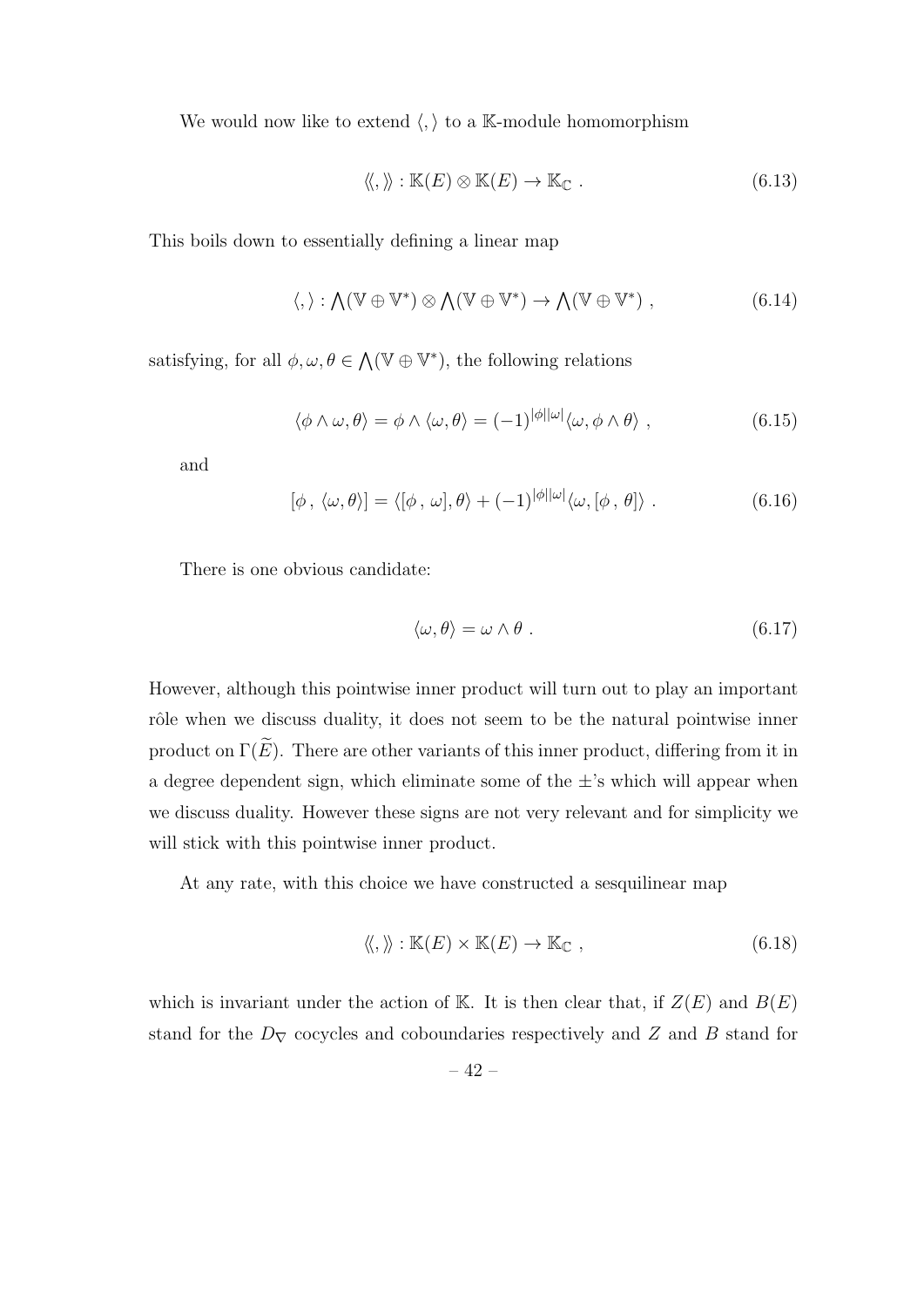the D cocycles and coboundaries respectively, the mapping  $\langle \langle , \rangle \rangle$  obeys

$$
Z(E) \times Z(E) \to Z , \qquad (6.19)
$$

$$
Z(E) \times B(E) \to B , \qquad (6.20)
$$

$$
B(E) \times Z(E) \to Z \tag{6.21}
$$

from where it follows that it induces a well defined map in cohomology. In particular, since it is graded, it induces a map

$$
\widetilde{\langle,\rangle}:H_{D_{\nabla}}^{0}\times H_{D_{\nabla}}^{0}\to H_{D}^{0}\otimes\mathbb{C}\;, \tag{6.22}
$$

which, under the relevant identifications, becomes a pointwise inner product

$$
\widetilde{\langle,\rangle}:\Gamma(\widetilde{E})\times\Gamma(\widetilde{E})\to C_{\mathbb{C}}^{\infty}(\widetilde{M})\ .
$$
\n(6.23)

This is the best that can be done about the inner product under the present circumstances. There is no inner product on  $K(E)$  which induces, by evaluating it on  $D_{\nabla}$  cocycles, the prequantum inner product on  $\widetilde{M}$ . The reason is the following. The inner product consists of integrating the pointwise inner product with respect to the Liouville measure. It is impossible that one can evaluate the inner product of sections of the prequantum bundle on  $\widetilde{M}$  by merely picking representative sections on M and evaluating the inner product there. The reason being that functions on  $\widetilde{M}$  are represented by functions on M whose restriction to  $M_o$  are constant on the leaves of the null foliation. But  $M_0$  has Liouville measure zero in M and hence two functions which agree on  $M_0$  but which disagree at will away from  $M_0$  have different integrals. Therefore the inner product would not be independent of the representatives. By tensoring the sections of the prequantum line bundle with halfforms (see [6] ) the BRST cohomology of this new complex yields objects whose pointwise inner product can be integrated on  $\widetilde{M}$  but, again, the integral does not lift to M.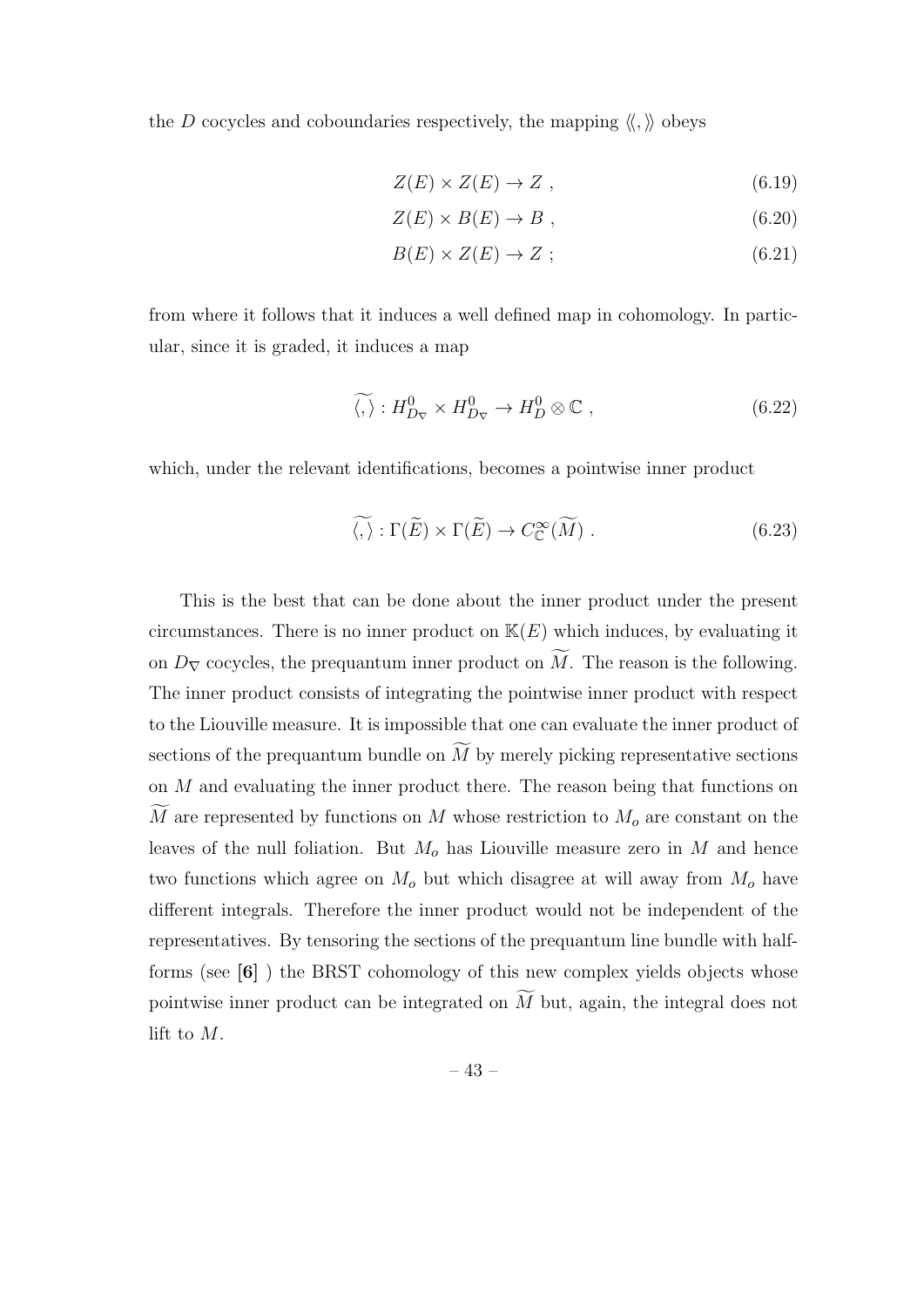### §7 POLARIZATION

In this section we discuss the second step in the geometric quantization program. As we remarked in the previous section, the representation constructed via prequantization is highly reducible and we must cut down its size. To help fix the ideas, let us discuss the familiar example of M a cotangent bundle, say  $T^*N$ . In this case the symplectic form is exact and hence the prequantum line bundle is trivial. We can therefore choose a global non-vanishing section and hence identify the space of sections with the complex valued functions themselves. However this space is far too big: it contains functions of both position and momentum. We would like to end up with functions of just position. It is then clear what we must do. We must pick the subspace of the functions which are independent of the momentum, *i.e.* they are constant on the fibers of the bundle  $T^*N \stackrel{\pi}{\longrightarrow} N$ . In other words, they are the functions which are annihilated by the vector fields tangent to the fibers. These vector fields span an integrable distribution of  $TT^*N$ , being exactly the kernel of the derivative of the projection  $\pi_* : TT^*N \to TN$ . Moreover this distribution is lagrangian, since locally it is spanned by  $\{\frac{\delta}{\partial r}$  $\frac{\partial}{\partial p_a}$  in a basis where the symplectic form is  $\sum_a dq^a \wedge dp_a$ . This distribution, ker  $\pi_*$ , is the canonical real polarization (see later) of  $T^*N$ . A general polarization will consist of a suitable generalization of this object. Of course, in general, a symplectic manifold need not have a canonical polarization. In this sense, cotangent bundles are special.

We begin then by defining polarizations. By a **polarization** of a symplectic manifold  $(M, \Omega)$  we will mean an involutive lagrangian complex subbundle of the complexified tangent bundle of M. In other words, let  $F = \{m \mapsto F_m \subset T_m^{\mathbb{C}}M\}$  be a smooth involutive distribution such that  $F_m$  is a complex lagrangian subspace of  $T_m^{\mathbb{C}}M \cong \mathbb{C} \otimes_{\mathbb{R}} T_mM$ , made into a complex symplectic vector space by extending the symplectic form  $\mathbb{C}$ -linearly to a new symplectic form  $\Omega_{\mathbb{C}}$ . Then F is a polarization of the symplectic manifold  $(M, \Omega)$  and  $(M, \Omega, F)$  is called a **polarized symplectic** manifold.

Notice that if F is a polarization, so is  $\overline{F}$ . A polarization is **real** if  $F = \overline{F}$ . This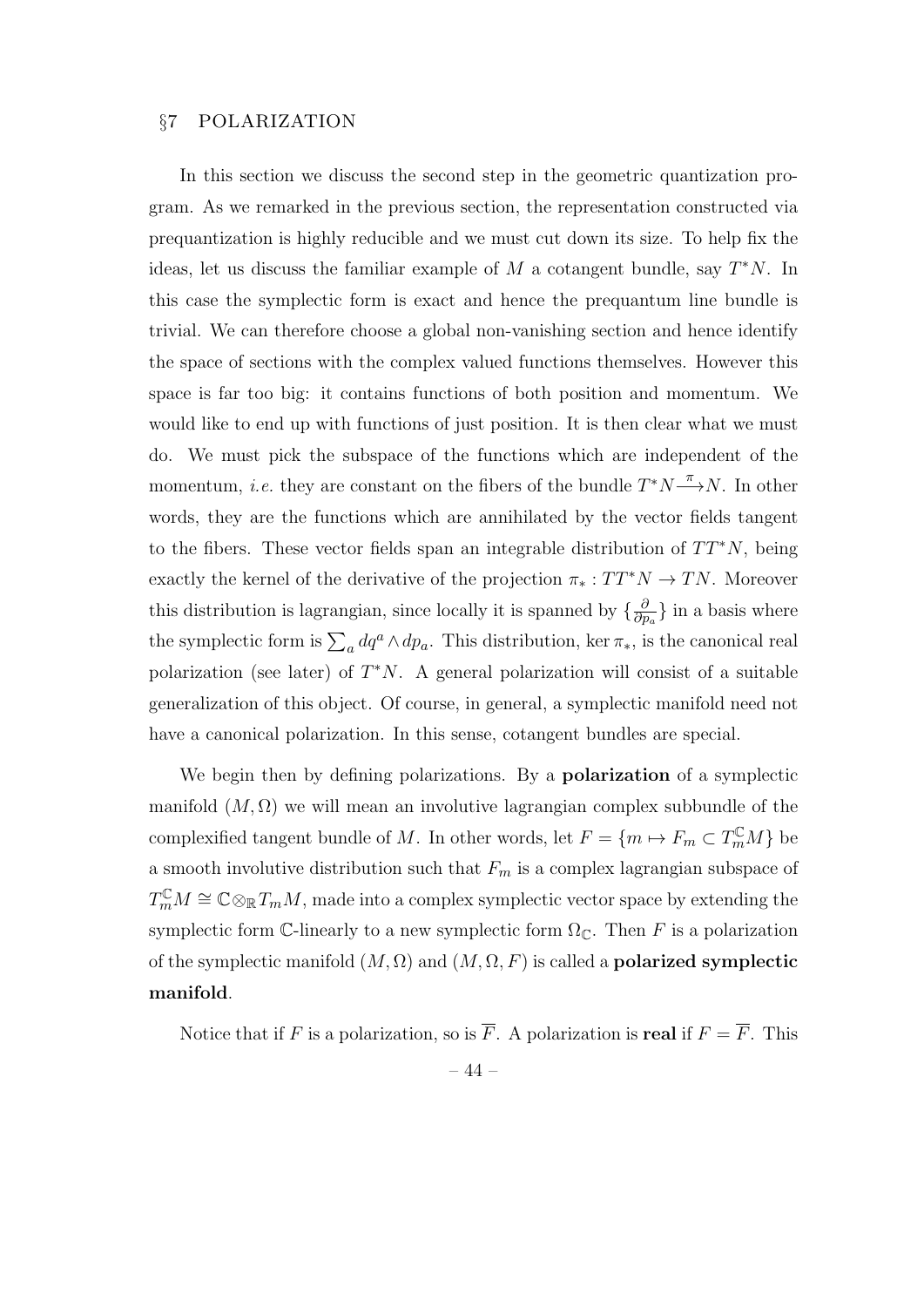is the case if and only if<sup>[24]</sup>  $F = \mathbb{C} \otimes V$  for some involutive lagrangian subbundle V of TM. The canonical polarization of a cotangent bundle gives rise, upon complexification, to a real polarization. On the other extreme, a polarization is totally complex if  $F \cap \overline{F} = 0$ . In this case,  $T^{\mathbb{C}}M \cong F \oplus \overline{F}$ . Therefore  $F \cap TM =$  $F \cap$ √  $-TTM = 0$  and hence F is the graph of a bundle isomorphism  $TM \rightarrow$ √  $-1TM$ . That is,  $F_m = \{X +$ √  $\overline{-1}J_mX \mid X \in T_mM$  for some isomorphism  $J_m$ :  $T_m M \rightarrow T_m M$ . Since  $F_m$  is a complex linear subspace we deduce that  $J^2 = -1$  and so it is a complex structure. Moreover since F is lagrangian, for all  $X, Y \in TM$ , we have

$$
0 = \Omega_{\mathbb{C}}(X + \sqrt{-1}JX, Y + \sqrt{-1}JY)
$$
  
=  $\Omega(X, Y) - \Omega(JX, JY) + \sqrt{-1}(\Omega(X, JY) + \Omega(JX, Y))$ . (7.1)

From the real part of this equation we deduce that  $J$  is a symplectomorphism and from the imaginary part that  $g(X, Y) \equiv \Omega(X, JY)$  is symmetric. Moreover it follows that J is orthogonal with respect to g. In fact, for all  $X, Y \in TM$ 

$$
g(JX, JY) = \Omega(JX, J^2Y)
$$
  
=  $\Omega(Y, JX)$   
=  $g(Y, X)$   
=  $g(X, Y)$ .

Also, for all  $X, Y \in TM$ ,

$$
[X + \sqrt{-1}JX, Y + \sqrt{-1}JY] = [X, Y] - [JX, JY] + \sqrt{-1} ([X, JY] + [JX, Y]) ,
$$
\n(7.2)

which, since  $F$  is involutive, implies that

$$
J[X, Y] - J[JX, JY] = [X, JY] + [JX, Y].
$$
\n(7.3)

In other words, the Nijenhuis tensor vanishes and, by the Newlander-Nirenberg theorem,  $(M, J)$  is a complex manifold whose holomorphic vector fields correspond

$$
-45-
$$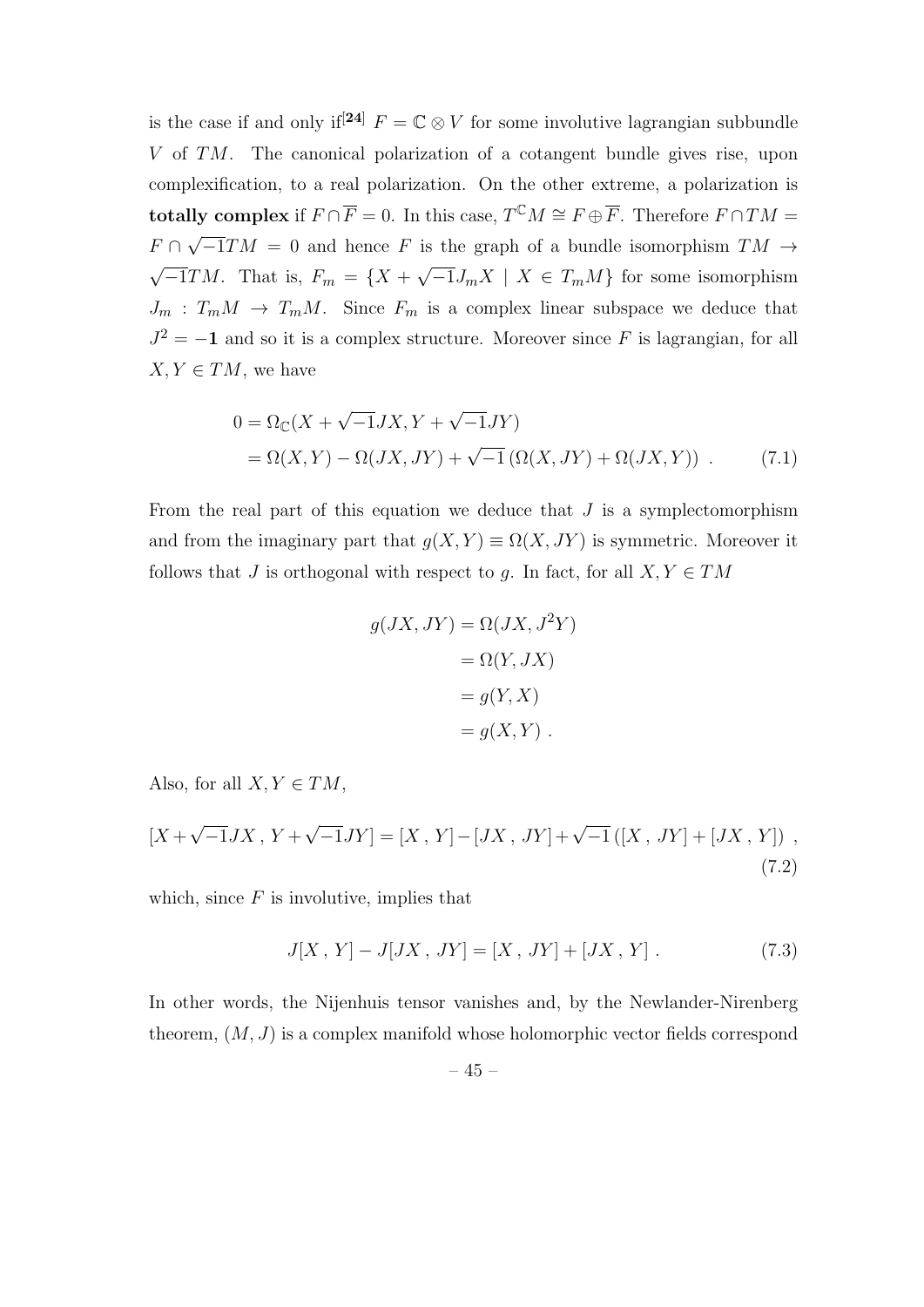to the sections  $\Gamma(F)$  of F. Therefore,  $(M, \Omega, F)$  becomes a pseudo-Kähler manifold, becoming Kähler only when q is positive definite. In this latter case we say  $F$  is a positive definite polarization.

Let  $(M, \Omega, F)$  be a polarized symplectic manifold. Let us define  $A_F$  to be the following class of functions

$$
A_F = \{ f \in C^{\infty}_\mathbb{C}(M) \mid \overline{X}f = 0 , \forall X \in \Gamma(F) \} . \tag{7.4}
$$

Alternatively we can characterize these functions as follows.

**Proposition 7.5.**  $A_F$  consists precisely of those functions in  $C_{\mathbb{C}}^{\infty}(M)$  whose associated hamiltonian vector fields are in  $\Gamma(\overline{F})$ .

**Proof:** By definition, a function  $f \in C^{\infty}_{\mathbb{C}}(M)$  belongs to  $A_F$  if and only if  $\overline{X}f = 0$ for all  $X \in \Gamma(F)$ . But  $\overline{X}f = df(\overline{X}) = \Omega_{\mathbb{C}}(\overline{X}, X_f)$ . Hence  $f \in A_F$  if and only if  $X_f \in \Gamma(\overline{F}^{\perp})$ . But  $\overline{F}$  is lagrangian, so that  $\overline{F}^{\perp} = \overline{F}$ . Thus  $f \in A_F$  if and only if  $X_f \in \Gamma(\overline{F})$ .

**Corollary 7.6.**  $A_F$  is an abelian Poisson subalgebra of  $C_{\mathbb{C}}^{\infty}(M)$ .

**Proof:** If  $f, g \in A_F$  then for all  $X \in \Gamma(F)$ ,  $\overline{X}f = \overline{X}g = 0$ . Therefore  $\overline{X}(fg) =$  $(\overline{X}f)g + f(\overline{X}g) = 0$ , so  $fg \in A_F$ . Moreover,  $\{f, g\} = \Omega_{\mathbb{C}}(X_f, X_g)$  which is zero by the previous Proposition and the fact that  $\overline{F}$  is lagrangian.

In some cases, e.g. F a totally complex polarization,  $A_F$  is a maximal abelian subalgebra of  $C^{\infty}_{\mathbb{C}}(M)$ . This, in fact, is sometimes taken to be the algebraic definition of a polarization of a Poisson algebra<sup>[25]</sup>. Let us now define another class of functions

$$
N_F = \{ f \in C^{\infty}_\mathbb{C}(M) \mid [X_f, \overline{Y}] \in \Gamma(\overline{F}), \ \forall Y \in \Gamma(F) \} . \tag{7.7}
$$

That is,  $N_F$  consist of those functions whose hamiltonian vector fields lie in the normalizer of  $\Gamma(F)$ . Hence by general properties of normalizers  $N_F$  is a Lie subalgebra of  $C_{\mathbb{C}}^{\infty}(M)$  and that  $A_F \subset N_F$  is an abelian ideal. However, in general,  $N_F$ is not a Poisson subalgebra of  $C^{\infty}_{\mathbb{C}}(M)$ .

– 46 –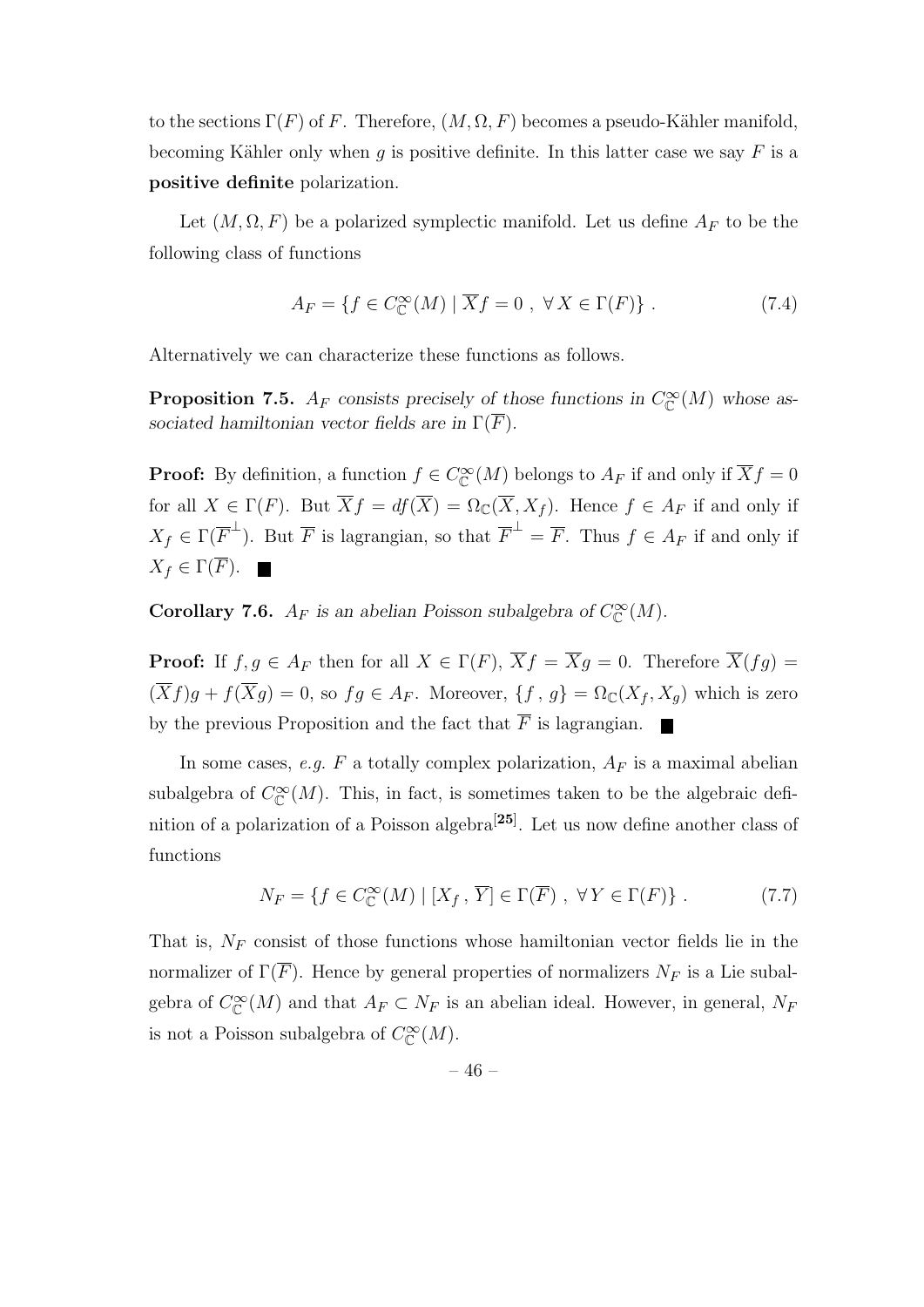Now let  $\Gamma(E)$  denote the smooth sections of the prequantum line bundle on M. We now define the polarized sections

$$
\Gamma_F(E) = \{ \sigma \in \Gamma(E) \mid \nabla_{\overline{X}} \sigma = 0 \; , \; \forall X \in \Gamma(F) \} \; . \tag{7.8}
$$

If  $F$  is a totally complex polarization then  $E$  is a holomorphic line bundle and we can choose  $\nabla$  to be a holomorphic connection. In this case,  $\Gamma_F(E)$  correspond to the holomorphic sections. We leave it as an exercise to verify that  $\Gamma_F(E)$  is a Poisson module over  $A_F$  and a Lie submodule over  $N_F$ . In fact,  $N_F$  is the maximal Lie subalgebra of  $C^{\infty}_{\mathbb{C}}(M)$  stabilizing  $\Gamma_F(E)$ .

The quantum Hilbert space in the geometric quantization program is precisely the Hilbert space completion of the polarized sections of finite norm. For general polarizations there may not be any polarized sections of finite norm. Indeed, suppose that  $P$  is not totally complex. Then the norm of a polarized section is invariant on the leaves of the foliation defined by the integrable distribution  $D = P \cap \overline{P}$ . If these leaves are non-compact then there may not be any sections of finite norm. This obstacle can be overcome via "half-form" quantization, which naturally yields objects which can be integrated in the space of leaves  $M/D$ . Half-form quantization consists in tensoring the pre-quantum line bundle with the bundle of half-forms in such a way that the point-wise inner product does not just yield a function to be integrated with respect to the Liouville form, but actually yields a form which can be integrated in the appropriate space. We will not discuss half-form quantization in this paper, except to note that our algebraic constructions extend naturally to this case since the module of smooth sections of the new pre-quantum bundle is also a Poisson module. Supposing that the polarization is totally complex but not positive definite we may still find that there are no polarized sections of finite norm. In fact, let  $\{z^a\}$  be a local holomorphic chart which trivializes the pre-quantum line bundle and relative to which the symplectic form is

$$
\Omega = \frac{i}{2} g_{ab} dz^a \wedge d\overline{z}^b . \tag{7.9}
$$

The inner product, after identifying holomorphic sections with holomorphic func-

$$
-47-
$$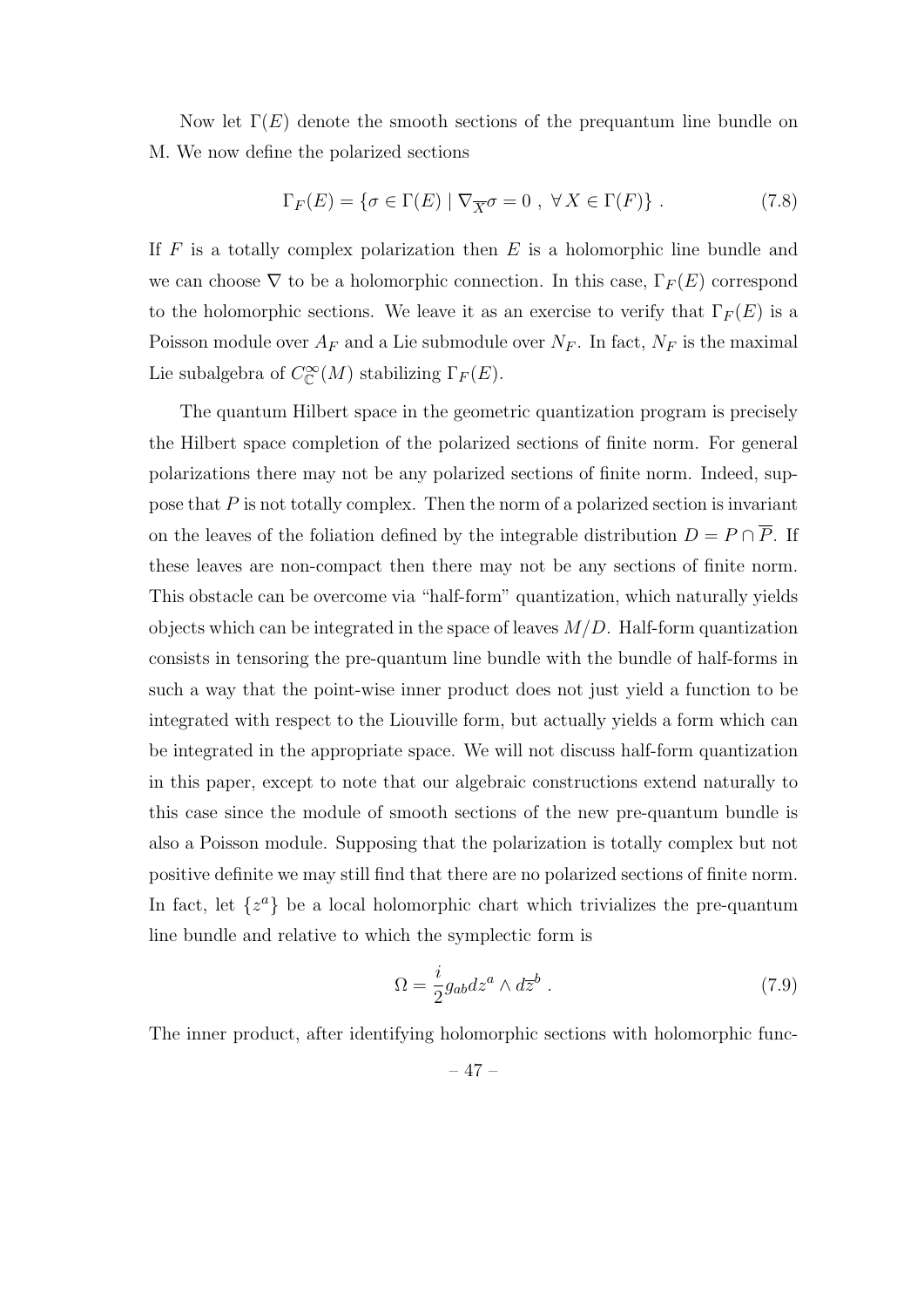tions, is just the usual  $L^2$  inner product of holomorphic functions on an open set of  $\mathbb{C}^n$  with measure  $e^{-\frac{1}{2}g_{ab}z^a\overline{z}^b}dzd\overline{z}$ . If  $g_{ab}$  is not positive definite, *i.e.* if the polarization is not positive definite, the exponential grows in the negative directions and, if the image of the chart is unbounded in those directions, there will be no holomorphic integrable functions. Based on this considerations we will often restrict ourselves to positive definite (totally complex) polarizations.

Having defined the Hilbert space as the space of polarized integrable sections, we notice that the only readily quantizable observables are the (real) functions in  $N_F$ . In order to quantize other observables one must resort to ways of pairing Hilbert spaces obtained from different polarizations. We will not discuss this topic here but rather refer the interested reader to any of the standard references on geometric quantization<sup>[6]</sup>.

Now suppose that  $(M, \Omega)$  admits a hamiltonian action of a connected Lie group G. A polarization F is G-invariant if the induced action of G on  $T^{\mathbb{C}}M$  preserves F. Since G is connected, F is G-invariant if and only if for all Killing vectors  $X$ ,

$$
[X, Y] \in \Gamma(F) \qquad \forall Y \in \Gamma(F) . \tag{7.10}
$$

In particular, this implies that

$$
\{\phi_X, f\} \in A_F \qquad \forall f \in A_F , \tag{7.11}
$$

from where it follows that  $A_F$  is a g-submodule of  $C^{\infty}_{\mathbb{C}}(M)$ .

In [23] Guillemin and Sternberg showed that a positive definite G-invariant polarization on  $(M, \Omega)$  induces canonically a positive definite polarization  $\widetilde{F}$  on the reduced manifold  $(\widetilde{M}, \widetilde{\Omega})$ . Let  $F_o$  be the subbundle of  $T^{\mathbb{C}}M_o$  given by  $F_o =$  $F \cap T^{\mathbb{C}}M_o$ . The by G-invariance,  $F_o$  induces an involutive lagrangian subbundle of  $T^{\mathbb{C}}\widetilde{M}$ . Since F is G-invariant, the  $\{\phi_X\}$  belong to  $N_F$  and hence the polarized sections become a **g**-module. The polarized sections  $\Gamma_{\widetilde{F}}(M)$  are precisely the **g**invariant polarized sections on  $M_o$ , that is,  $\Gamma_{F_o}(M_o)^{\mathfrak{g}}$ .

$$
-48- \nonumber\\
$$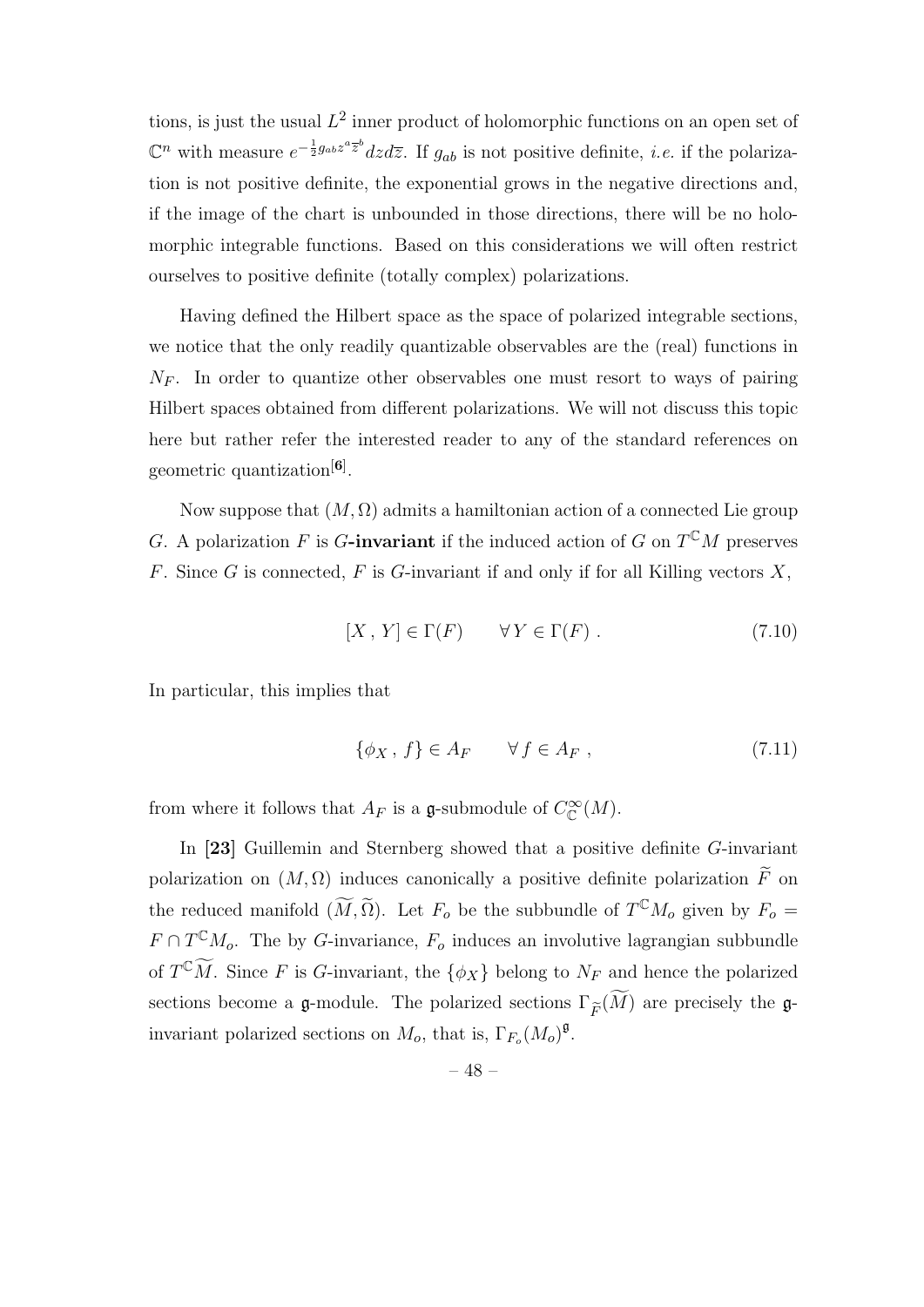In [7] Kostant and Sternberg discussed BRST quantization for the case of a group action in the spirit that quantizing the "ghost" part  $(\Lambda(\mathfrak{g}^*\oplus \mathfrak{g}))$  and the "matter" part  $(C^{\infty}(M))$  could be done independently. The quantization of  $\bigwedge (\mathfrak{g}^* \oplus$ g) relied on the observation that the Clifford algebra  $Cl(g \oplus g^*)$  is naturally filtered and the associated graded object to this filtration is precisely  $\Lambda(\mathfrak{g}^*\oplus \mathfrak{g})$ . That is, we have a canonical isomorphism of vector spaces  $c: Cl(\mathfrak{g}^*\oplus \mathfrak{g}) \to \bigwedge (\mathfrak{g}^*\oplus \mathfrak{g})$ , which is to be thought of as "classical limit". For finite dimensional  $\mathfrak{g}$ , Cl( $\mathfrak{g}^*\oplus\mathfrak{g}$ ) has, up to isomorphism, a unique irreducible module S and thus it can be identified with End S. A quantization of  $\Lambda(\mathfrak{g}^*\oplus\mathfrak{g})$  was defined in [7] to be a map  $\Lambda(\mathfrak{g}^*\oplus\mathfrak{g})\to$ End S induced from a map  $q : \Lambda(\mathfrak{g}^* \oplus \mathfrak{g}) \to \mathrm{Cl}(\mathfrak{g}^* \oplus \mathfrak{g})$  which is an inverse of c. No natural inverse exists and the choice of q corresponds to an ordering prescription.

A model for S can be constructed by choosing a maximal isotropic subspace of  $\mathfrak{g} \oplus \mathfrak{g}^*$ , that is, a subspace  $N \subset \mathfrak{g} \oplus \mathfrak{g}^*$  such that  $N^{\perp} = N$ , for  $\perp$  the orthogonal complement with respect to the inner product on  $\mathfrak{g} \oplus \mathfrak{g}^*$  induced by the dual pairing. For example one could take  $N$  to be  $\mathfrak g$  or  $\mathfrak g^*$ . Having chosen a maximal isotropic subspace  $N$ , let P be a complementary maximal isotropic subspace, *i.e.*  $\mathfrak{g} \oplus \mathfrak{g}^* = N \oplus P$ . Then a model for S is given by

$$
S \cong \bigwedge (\mathfrak{g}^* \oplus \mathfrak{g}) / I(N) \cong \bigwedge P , \qquad (7.12)
$$

where  $I(N)$  is the ideal generated by N.

The crucial observation is that  $\Lambda P$  is a maximal abelian subalgebra (under Poisson bracket) of  $\Lambda(\mathfrak{g}^*\oplus \mathfrak{g})$  and, in analogy with the case of a symplectic manifold, can be considered to be the polarized functions and, in this case, the polarized sections. Hence a choice of maximal isotropic subspace  $N$  is equivalent to a choice of polarization.

We will see that in many cases,  $e.g.$  the case of a totally complex polarization, a particular polarization is imposed on  $\Lambda(\mathfrak{g}^*\oplus \mathfrak{g})$ . In this context, therefore, the quantization of the "matter" and the "ghosts" part go hand in hand.

$$
-49- \nonumber\\
$$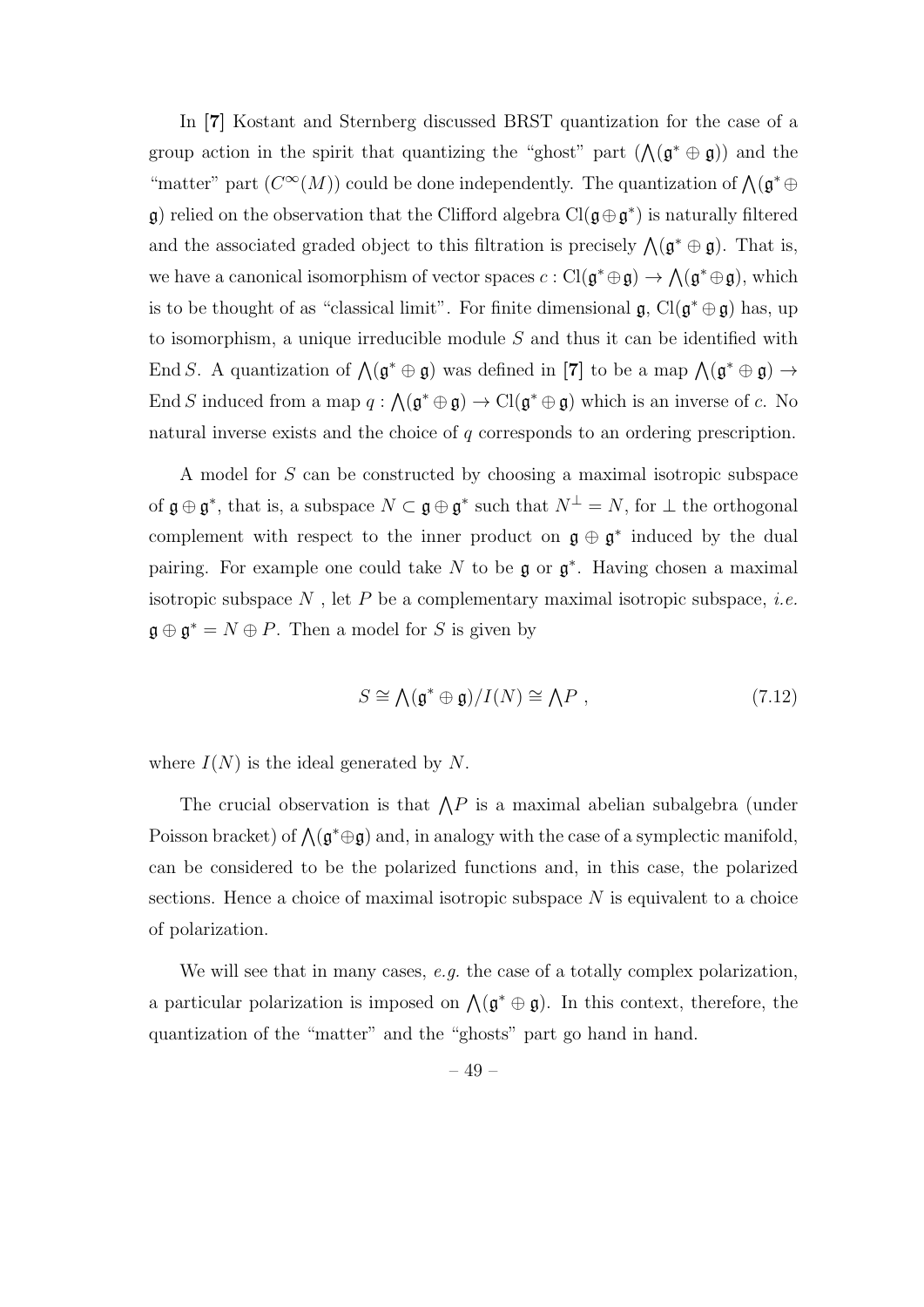In analogy with the group case, we define a polarization  $F$  in the symplectic manifold  $(M, \Omega)$  to be **invariant** with respect to a set of first class constraints  $\{\phi_i\}$  if and only if  $\phi_i \in N_F$  for all i. In other words, if  $[X_i, Y] \in \Gamma(F)$  for all  $Y \in \Gamma(F)$ . Let F be an invariant polarization. We then consider the subspace of  $K(E)$  consisting of polarized sections:

$$
\bigwedge(\mathbb{V}^*\oplus\mathbb{V})\otimes\Gamma_F(E)\ .\tag{7.13}
$$

We would like to consider the prequantum BRST operator  $D_{\nabla}$  acting on this subspace and define the physical Hilbert space as its cohomology (at least for ghost number zero). However the BRST operator may not leave this subspace invariant. For example, let  $e_k \otimes \sigma$  be an element in  $\mathbb{V} \otimes \Gamma_F(E)$ . Then

$$
D_{\nabla}(e_k \otimes \sigma) = \sum_i Q_i \times (e_k \otimes \sigma) . \qquad (7.14)
$$

If this is to belong to  $\bigwedge(\mathbb{V}^*\oplus\mathbb{V})\otimes\Gamma_F(E)$  each piece with a different bidegree must belong to  $\bigwedge(\mathbb{V}^*\oplus\mathbb{V})\otimes\Gamma_F(E)$ . In particular the  $(0,0)$  piece must be a polarized section. The (0,0) piece is just  $\phi_k \sigma$ , which is a polarized section if and only if  $\phi_k \in A_F$ .

If the polarization is totally complex  $A_F$  corresponds to holomorphic functions. Since  $\phi_k$  is a real non-constant function it cannot be holomorphic. Hence  $\phi_k \sigma$  is not a polarized section and the BRST operator does not stabilize  $\bigwedge(\mathbb{V}^*\oplus\mathbb{V})\otimes\Gamma_F(E)$ . If we divide out by the ideal generated by  $V$  then this term is not present. So we are forced to polarize the ghosts in such a way that only  $\bigwedge^{\vee}$  appears. We thus define the complex  $\mathbb{K}_F(E)$  by

$$
\mathbb{K}_F(E) = \bigwedge \mathbb{V}^* \otimes \Gamma_F(E) \ . \tag{7.15}
$$

It is then clear that the only part of  $D_{\nabla}$  which survives is  $\nabla_1$  since it has b-degree zero. It clearly obeys  $\nabla_1^2 = 0$ , since it was only V which gave us a hard time at that.

– 50 –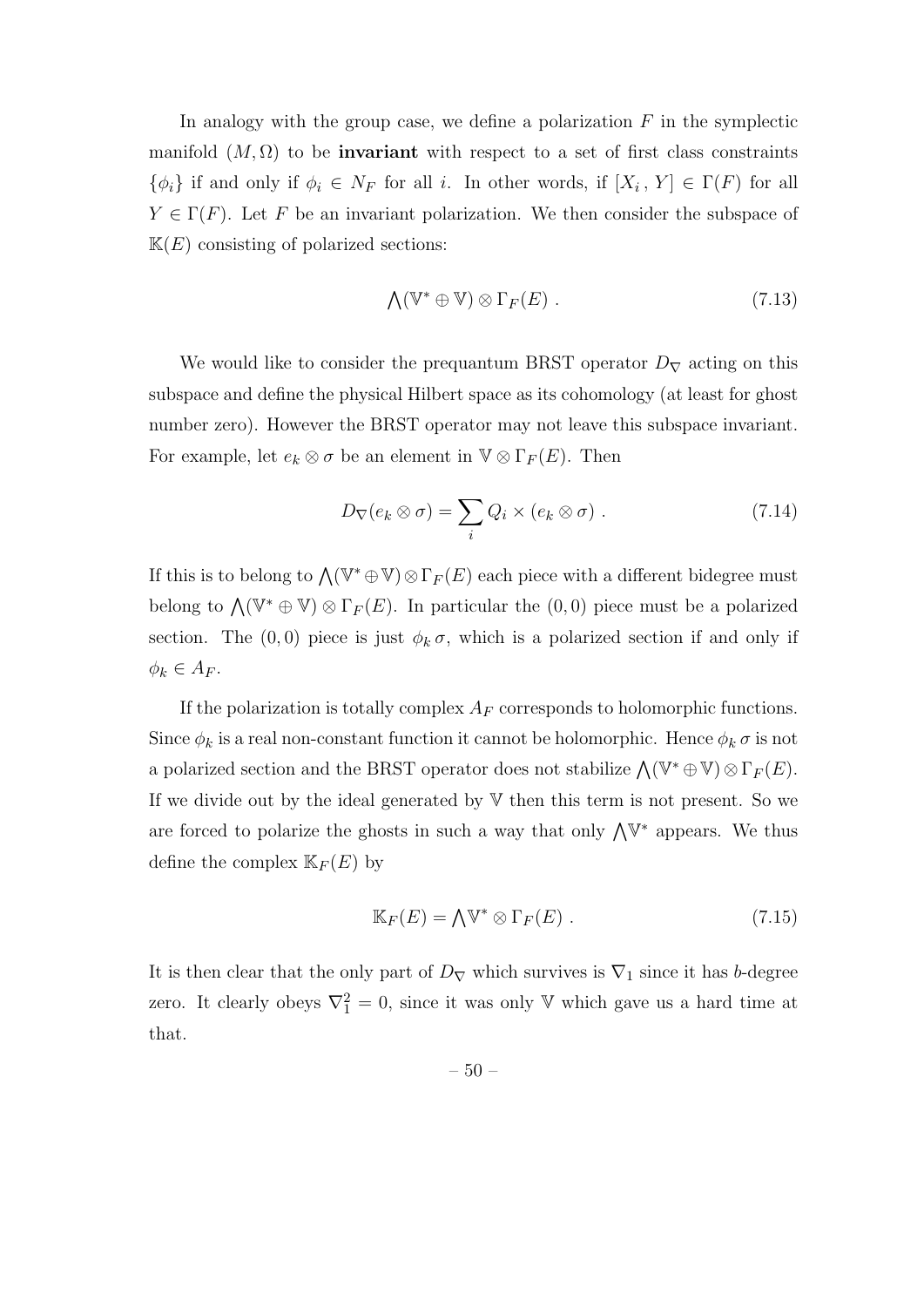The quantum BRST cohomology — for the case of a totally complex polariza- $\text{tion}$  — is therefore the cohomology of the complex

$$
\cdots \longrightarrow \bigwedge^c \mathbb{V}^* \otimes \Gamma_F(E) \stackrel{\nabla_1}{\longrightarrow} \bigwedge^{c+1} \mathbb{V}^* \otimes \Gamma_F(E) \longrightarrow \cdots \tag{7.16}
$$

In the case of a group action  $\nabla_1$  agrees with the Lie algebra coboundary operator and hence the quantum BRST cohomology is precisely the Lie algebra cohomology with coefficients in the module of polarized sections:  $H(\mathfrak{g}; \Gamma_F(E)).$ 

There in one striking fact about this result. No part of the quantum BRST operator carries the information concerning the restriction to  $M_o$ ; since, in fact, the only part with this information was the Koszul differential  $\nabla_0$ . A heuristic explanation can be given as follows. In the case of a totally complex polarization,  $\Gamma_F(E)$  are holomorphic sections. By the uniqueness of analytic continuation, a holomorphic section on M in completely determined once you know it on a real submanifold  $M_o$ ; in other words, there is a unique extension to a holomorphic section on M.

Another instance when a polarization is imposed on the ghost part is in the case a semisimple group action and F is a polarization for which  $A_F$  is a maximal abelian subalgebra of  $C^{\infty}_{\mathbb{C}}(M)$ . Let  $\mathfrak h$  denote the subalgebra of  $\mathfrak g$  defined by

$$
X \in \mathfrak{h} \Leftrightarrow \phi_X \in A_F \ . \tag{7.17}
$$

Notice that h is an abelian subalgebra of  $\mathfrak g$  since the map  $X \mapsto \phi_X$  is a Lie algebra morphism and  $A_F$  is abelian. But moreover  $\mathfrak h$  is an ideal. To see this notice that if  $X \in \mathfrak{h}$ ,  $Y \in \mathfrak{g}$  then for all  $f \in A_F$ 

$$
\{\phi_{[X,Y]}, f\} = \{\{\phi_X, \phi_Y\}, f\}
$$
  
=  $\{\phi_X, \{\phi_Y, f\}\} + \{\{\phi_X, f\}, \phi_Y\}$ . (7.18)

Since F is invariant  $\{\phi_Y, f\} \in A_F$  and both terms are Poisson brackets of elements in  $A_F$  and because  $A_F$  is abelian they vanish. Since  $\phi_{[X,Y]}$  commutes with  $A_F$ , it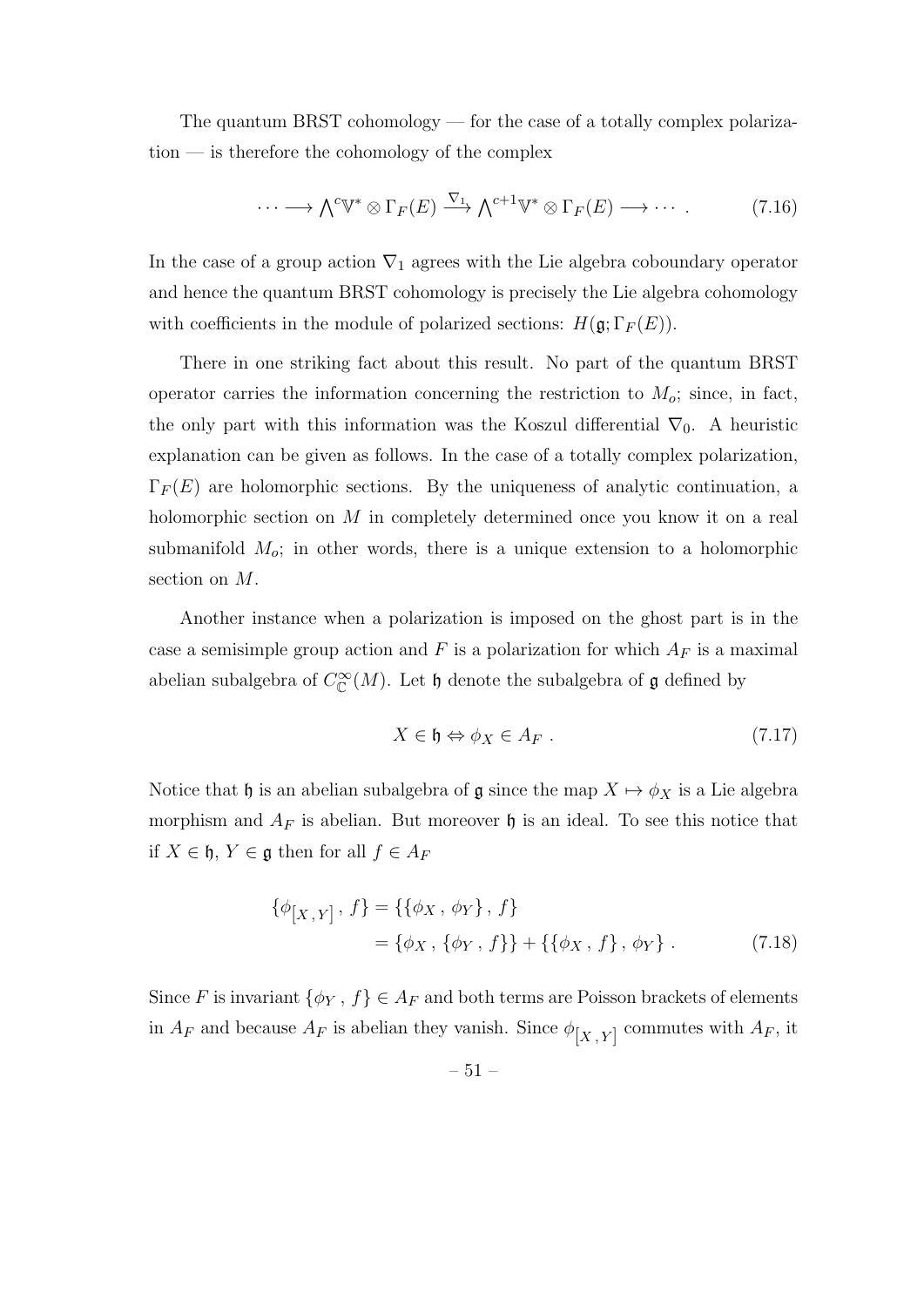must, by maximality, be in  $A_F$  itself. Therefore  $[X, Y] \in \mathfrak{h}$  and hence it is an ideal. If  $\mathfrak g$  is semisimple it cannot have any abelian ideals and thus  $\mathfrak h$  is zero. Therefore no  $\phi_X$  belongs to  $A_F$  and, once again,  $D_{\nabla}$  does not stabilize  $\mathcal{A}(\mathfrak{g}^*\oplus \mathfrak{g})\otimes \Gamma_F(E)$ unless we polarize the ghost part in such a way that only  $\bigwedge_{\mathfrak{g}} \mathfrak{g}^* \otimes \Gamma_F(E)$  is left.

In the case of a general polarization it is not clear that a specific polarization of the ghost part is forced, but in any case we may always choose to polarize the ghosts in such a way that the resulting quantum BRST complex is (7.16) . With this choice of polarization the explicit form of the  $\nabla_i$  for  $i \neq 1$  is irrelevant. This makes the quantization much simpler than what one might have originally expected. Therefore we choose to work with this polarization for the remainder of this section.

We end this section with a brief comment about the inner product. We remarked in the previous section how it seems impossible to calculate the inner product on  $\overline{M}$  by evaluating the inner product on  $\overline{M}$  on suitable representatives, due to the geometric nature of the inner product. It may seem, at least with the chosen polarization, that this problem could be obviated since holomorphic sections are uniquely characterized by their behavior on  $M<sub>o</sub>$ . Still, if the gauge orbits are not compact the integrable polarized sections on  $M$  and  $\widetilde{M}$  may not correspond. Of course, one choose a quantization prescription in which one always compute everything on  $M$ , but it is then not clear how to show that this quantum theory agrees with the theory in  $M$ .

There are other problems surrounding the inner product. Ideally, in the purest BRST philosophy, we would like to be able to compute everything pertaining to objects in  $\widetilde{M}$  by choosing representative objects in M (cocycles of the relevant BRST cohomology) and computing with them in  $M$ . This requires certain compatibility conditions, namely that the cohomology inherits the relevant structure from the cochains. In the case of the polarized sections, we would like the inner product to be induced and we see that this does not occur in general, because of the problem with the integration. But even without the integral, we have the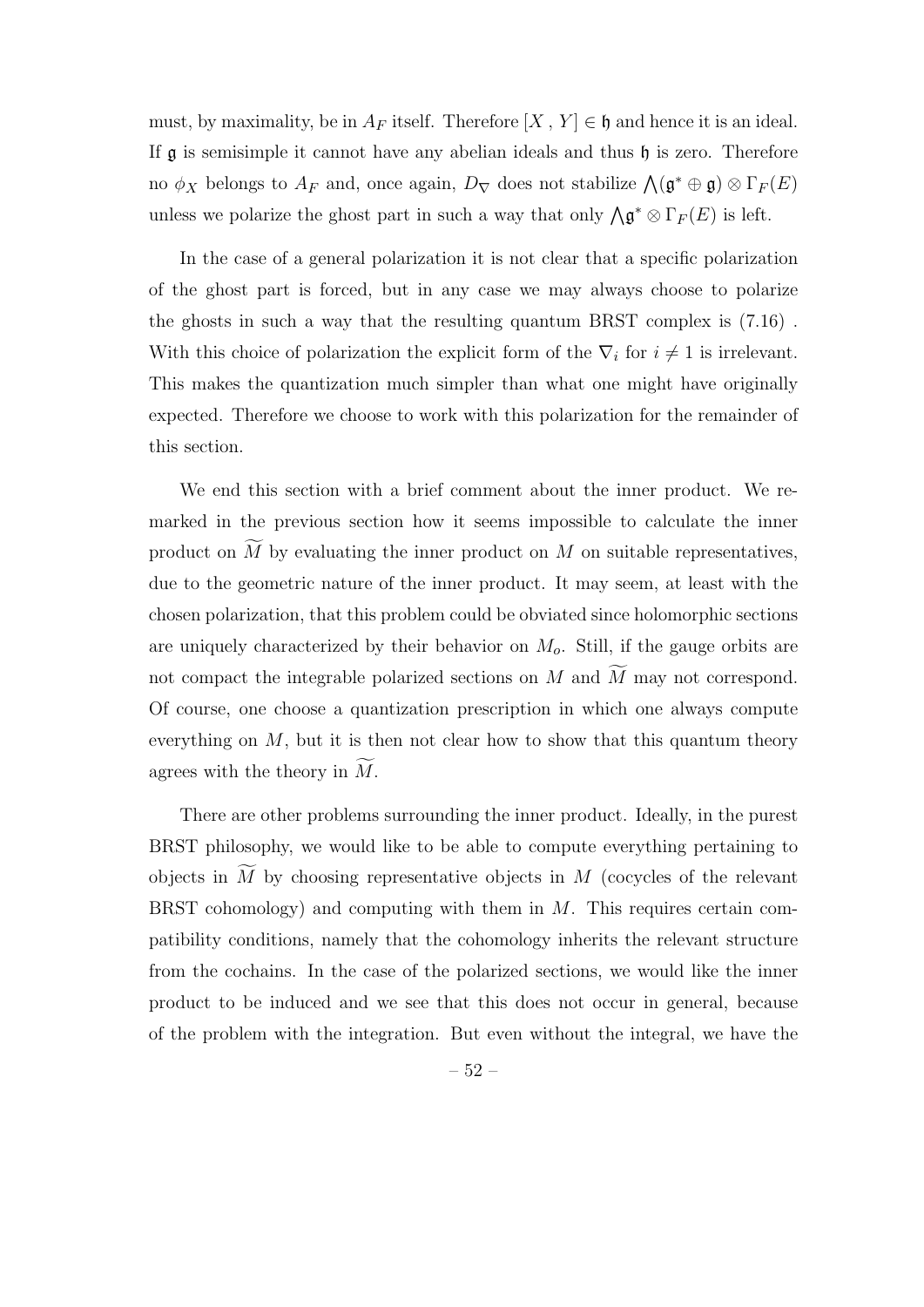problem of defining a reasonable pointwise inner product. In the last section we gave one which descends to a pointwise inner product in cohomology, but it has a major drawback. The norm of the polarized sections (elements in the zeroth BRST cohomology) is always zero, since the inner product pairs cocycles of complementary ghost number. We have not been able to find a pointwise inner product which descends to cohomology and which is non-zero when restricted to just cocycles of zero ghost number.

#### §8 DUALITY IN QUANTUM BRST COHOMOLOGY

Duality theorems in BRST cohomology have recently attracted some attention. In [8] we proved a duality theorem for the quantum BRST cohomology in the context of a Fock space representation with a mild finiteness hypothesis. The results did not depend on the Fock space context but we did assume the existence of a non-degenerate inner product on the space of states with respect to which the BRST operator was (anti-)hermitian. This assumption, we believed, was well founded on physical grounds. From this duality we then proved also a duality on operators. In [9] Marc Henneaux obtained similar duality theorems but with weaker assumptions. In particular he dispensed with the notion of an inner product to prove the operator duality. He only needs an non-degenerate inner product in order to turn this around and obtain a duality for the states. The finiteness assumption, however, is still key in his proofs.

For the classical BRST cohomology and in the case of compact orientable gauge orbits, a duality theorem was proven in [16] which is a manifestation of the Poincaré duality on the fibers. This result had been conjectured already in [9] at least for the case of a trivial bundle  $M_o \longrightarrow \widetilde{M}$ .

There is a peculiar difference between the classical and quantum versions of the duality in BRST cohomology. In the quantum case there are states with both negative and positive ghost numbers and the duality is a symmetry between the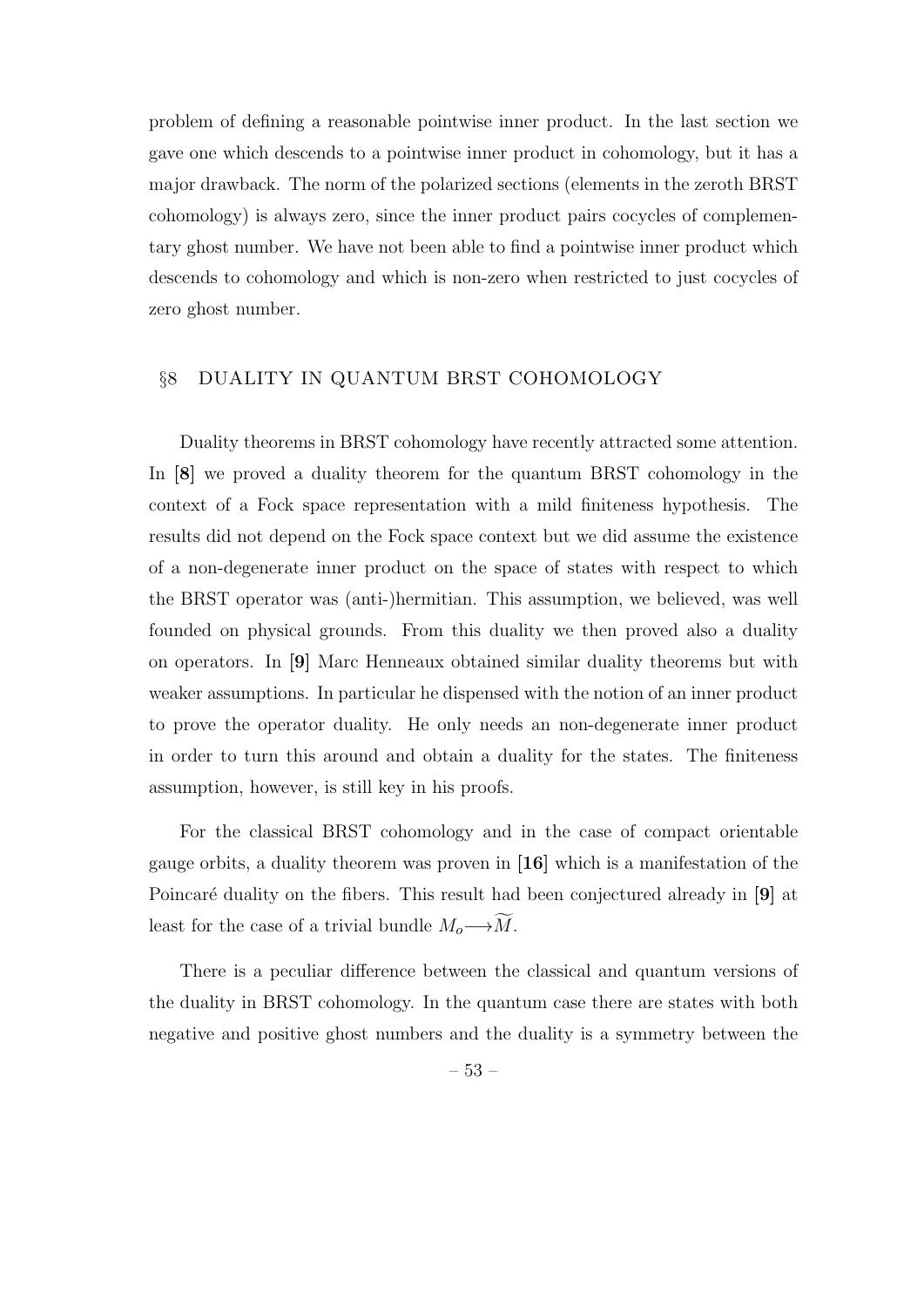cohomologies at  $+n$  and  $-n$  ghost numbers:

$$
H_{\text{quantum}}^{n} \cong H_{\text{quantum}}^{-n} \tag{8.1}
$$

whereas in the classical case  $-$  due to the vanishing of BRST cohomology for negative ghost number — the duality is a symmetry between complementary dimensions

$$
H_{\text{classical}}^n \cong H_{\text{classical}}^{k-n} \tag{8.2}
$$

We also saw in the last section how the quantum BRST cohomology (at least for our choice of polarization) had no states of negative ghost number. Hence it seems at first sight that we will not be able to obtain a duality similar to that in (8.1) . The resolution of this apparent paradox is that the classical and quantum ghost numbers don't quite correspond. We will see that for the ghost number operator to be antihermitian — a fact assumed in  $[8]$  — we must shift the ghost number by  $-\frac{k}{2}$  $\frac{k}{2}$ , *i.e.* we must normal order. In this case and assuming that the polarization is positive definite (notice that this already implies that it is totally complex) and modulo some conditions on the constraints we will recover an isomorphism  $\alpha$  la (8.1) . However shifting the ghost number operator by a constant affects the ghost number of the states but not the one of the operators. In particular there will be operators which are BRST invariant and which have negative ghost number. These do not come from quantizing BRST invariant observables, since classical BRST cohomology is zero for negative ghost number. In fact, as remarked in [9] , they seem to come from distributions rather than from smooth functions.

From now on we assume that the polarization is positive definite. As remarked in the last section this forces a polarization on the ghost part in such a way that only the  $\nabla_1$  part of the BRST operator remains. The idea behind the proof of the duality is very simple and it is similar in spirit to that in [8] . We will define a positive definite inner product on the complex  $\mathbb{K}_F(E)$ . This will allow us to define a formal adjoint of the BRST operator and a BRST laplacian. Then we will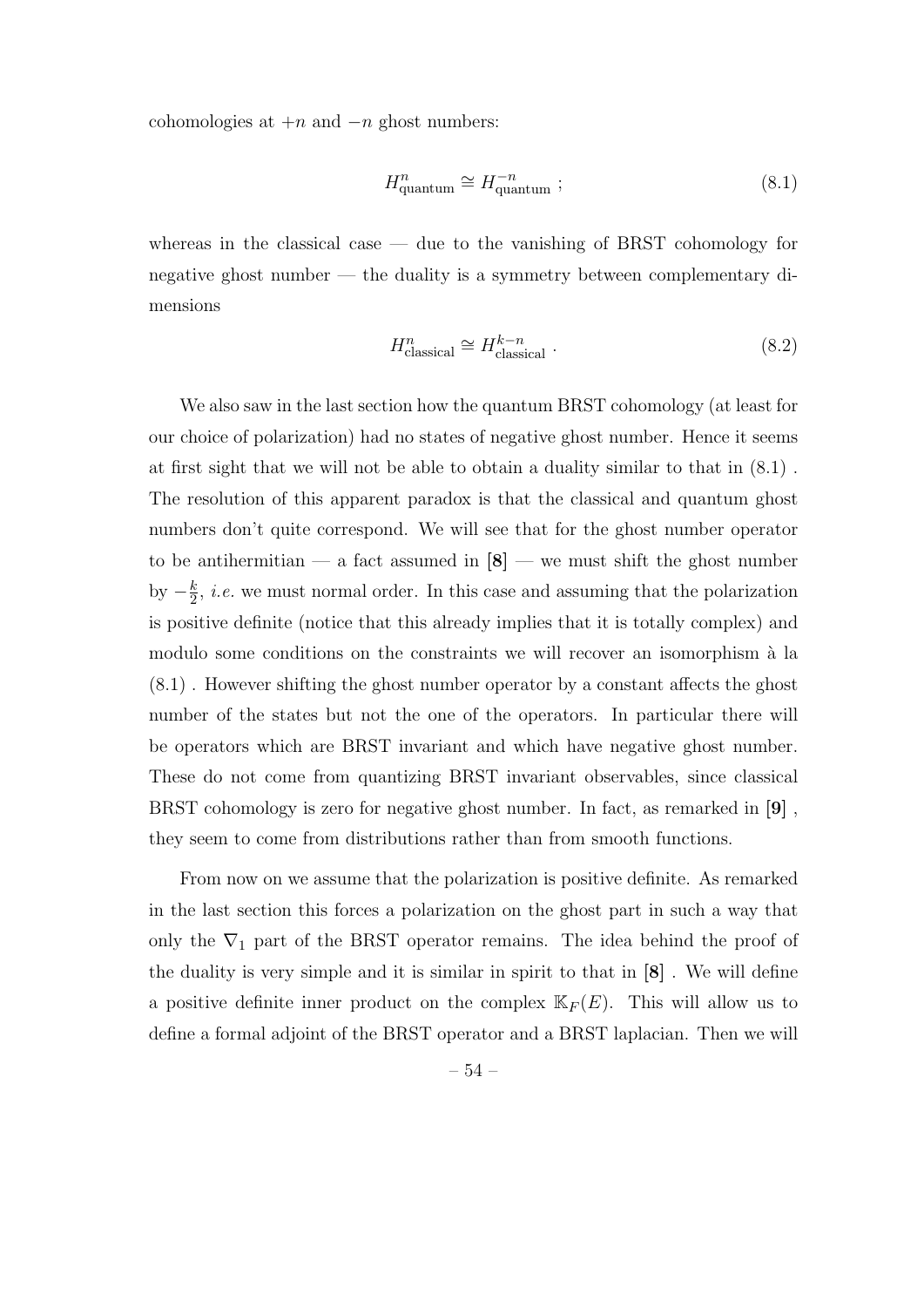prove a Hodge decomposition for the BRST complex and from this the duality will follow.

We now define the inner product. The inner product splits as a product of two inner products: the one on the "matter" part and the one on the "ghost" part. We will choose the one on the matter part to be the prequantum inner product: the integral of the pointwise inner product with respect to the Liouville measure. For the ghost part we will take the following. Fix a non-zero "volume" form  $\varepsilon \in \bigwedge^k \mathbb{V}^*$ . Since  $\bigwedge^k V^*$  is one dimensional any other k-form is proportional to  $\varepsilon$ . We define the Berezin integral on  $\bigwedge^{\mathbb{V}^*}$  by

$$
\int_{\text{Ber}} \omega = 0 , \qquad \forall \omega \in \Lambda^{p \neq k} \mathbb{V}^* \tag{8.3}
$$

$$
\int_{\text{Ber}} \lambda \varepsilon = \lambda , \qquad \forall \lambda \in \mathbb{R} .
$$
\n(8.4)

We then define the inner product of forms by

$$
\langle \omega, \theta \rangle = (-i)^{p(k-p)} \int_{\text{Ber}} \omega \wedge \theta , \qquad (8.5)
$$

for  $\omega \in \bigwedge^p \mathbb{V}^*$  and  $i = \sqrt{ }$  $\overline{-1}$ . The reason for the factors of i is the hermiticity of the inner product on  $\mathbb{K}_F(E)$ :

$$
(\omega \otimes \sigma, \theta \otimes \tau) = (-i)^{p(k-p)} \int_M \langle \sigma, \tau \rangle d\mu_L \cdot \int_{\text{Ber}} \omega \wedge \theta , \qquad (8.6)
$$

for  $\omega \in \bigwedge^p \mathbb{V}^*$ . Notice that this is zero unless  $\theta \in \bigwedge^{k-p} \mathbb{V}^*$ . Let us define an element of  $\mathbb{K}_F(E)$  to be **integrable** if it belongs to  $\bigwedge^{\bigvee^*} \otimes \Gamma_F(E)_{\text{fin}}$ , where  $\Gamma_F(E)_{\text{fin}}$  denotes the subspace of the polarized sections of finite norm.

In order for the ghost number operator to be skew-adjoint we will have to redefine it by shifting it by an appropriate constant. The ghost number operator is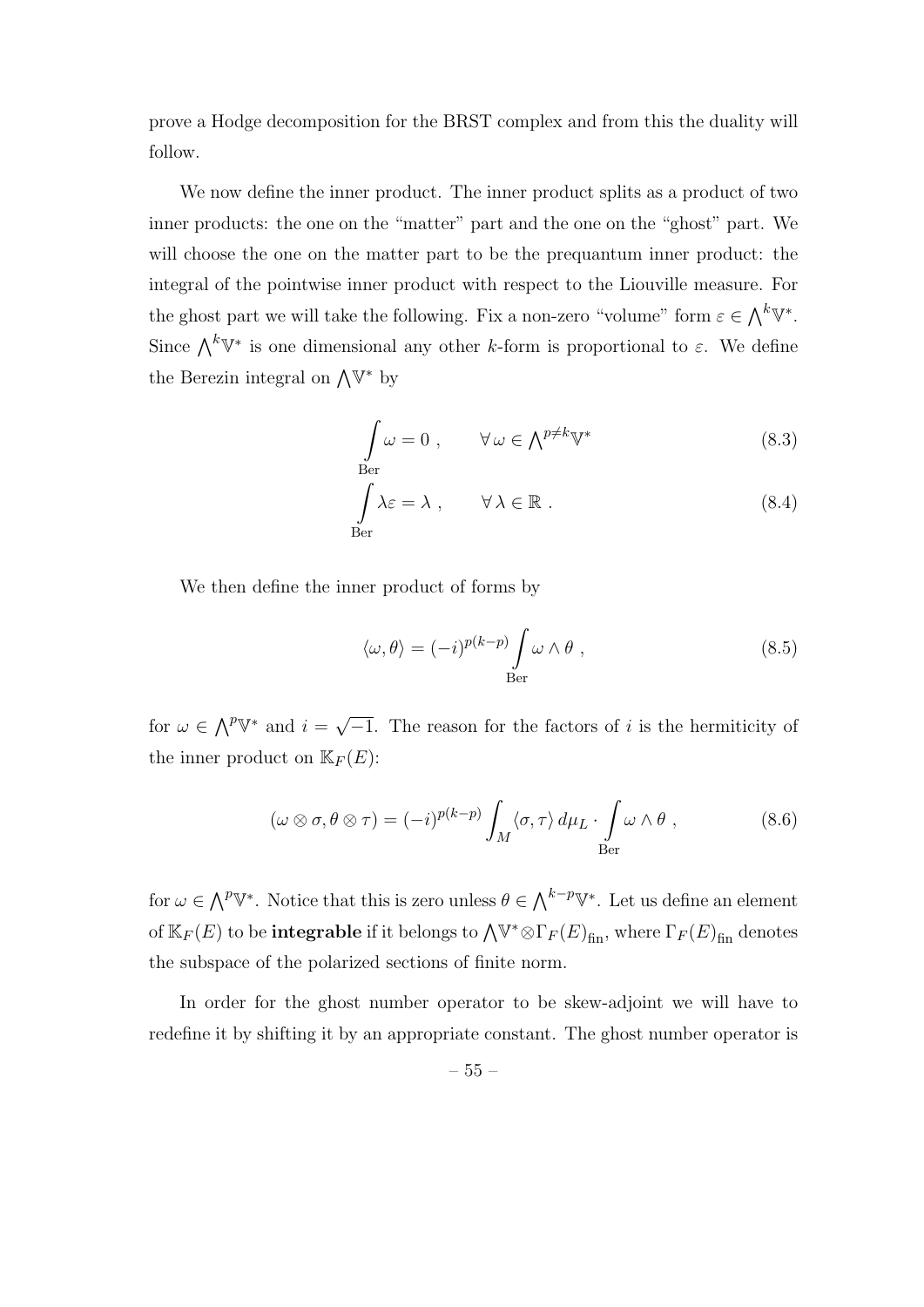given by  $N = \sum_{i=1}^{k} \varepsilon(\omega^{i}) i(e_i)$ , where  $\varepsilon$  and  $i$  are the exterior and interior product operations on  $\bigwedge^{\vee}$ . In particular notice that  $\iota(e_i)$  is a derivation which can be "integrated by parts" in the Berezin integral. We shift  $N$  by a constant  $c$  and notice that, if  $N_c \equiv N - c$ , then for all  $\omega \otimes \sigma, \theta \otimes \tau \in \mathbb{K}_F(E)$  integrable, it is easy to show that

$$
(N_c \omega \otimes \sigma, \theta \otimes \tau) = (k - 2c)(\omega \otimes \sigma, \theta \otimes \tau) - (\omega \otimes \sigma, N_c \theta \otimes \tau) ; \qquad (8.7)
$$

from where it follows that for  $c = \frac{k}{2}$  we obtain a skew-adjoint ghost number operator.

The BRST operator for this choice of polarization is given by the  $\nabla_1$  piece:

$$
\sum_{i} \varepsilon(\omega^{i}) O(\phi_{i}) - \frac{1}{2} \sum_{i,j,k} f_{ij}^{k} \varepsilon(\omega^{i}) \varepsilon(\omega^{j}) \iota(e_{k}). \qquad (8.8)
$$

Let  $\omega \otimes \sigma \in \mathbb{K}_{I}^{p}$  $_{F}^{p}(E), \theta \otimes \tau \in \mathbb{K}_{F}(E)$  be integrable. Then after a straight-forward calculation we find

$$
(\nabla_1 \omega \otimes \sigma, \theta \otimes \tau) = \pm \left[ (\omega \otimes \sigma, \nabla_1 \theta \otimes \tau) + \sum_{i,j} (\omega \otimes \sigma, f_{ij}{}^j \varepsilon (\omega^i) \theta \otimes \tau) \right], \quad (8.9)
$$

where the explicit dependence of  $\pm$  on p, k is of no consequence. We therefore see that if  $\sum_{i,j} f_{ij}{}^j = 0$  for all i, then  $\nabla_1^{\dagger} = \pm \nabla_1$ , and therefore an inner product is induced in cohomology. To see this notice that the only condition needed for the inner product to descend to cohomology is that the cobundaries be orthogonal to the cocycles, that is, ker  $\nabla_1 \subseteq \ker \nabla_1^{\dagger}$ 1 . For the case of a group action, the condition  $\sum_{i,j} f_{ij}^j = 0$  is precisely that tr ad $(e_i) = 0$ , that is, that  $\mathfrak g$  be unimodular. This condition is equivalent to the existence of a bi-invariant metric on the group manifold. The condition that the inner product descends to cohomology is, of course, very desirable on physical grounds since gauge related states should be physically equivalent. In this case, however, this inner product is not the physical inner product, and we make this choice, not on physical grounds, but to be able to prove duality.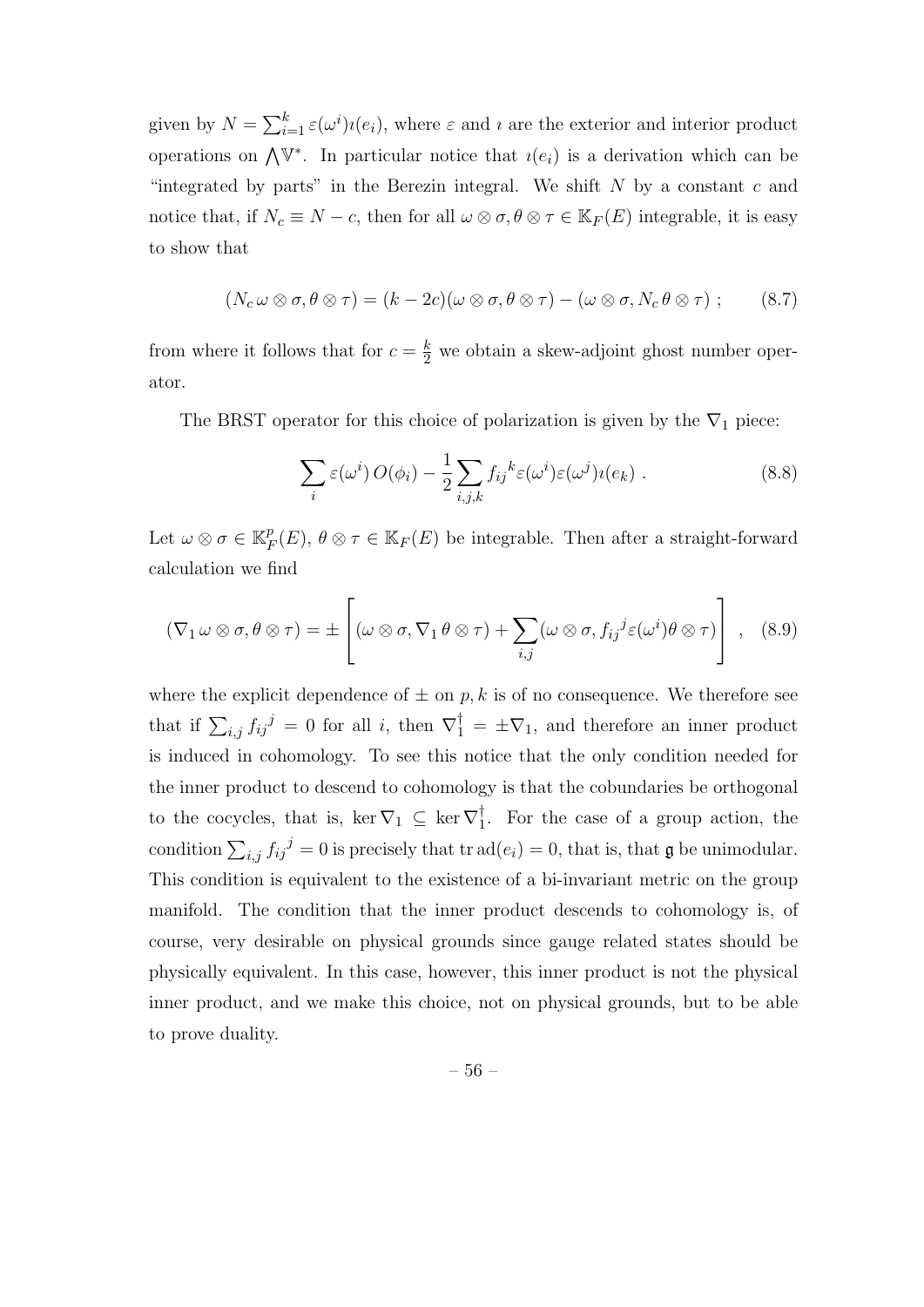Therefore from now on we assume that for all i,  $\sum_{i,j} f_{ij}^{j} = 0$ . In this case,  $\nabla_1^{\dagger} = \pm \nabla_1$  acting on integrable elements of  $K_F(E)$ . We now define a Hodge-type operator. For definiteness and with no loss in generality, let us fix the following volume form on  $\bigwedge^{\mathbb{V}^*}: \varepsilon = \omega^1 \wedge \cdots \wedge \omega^k$ . We define the operator  $\star: \bigwedge^p \mathbb{V}^* \to \bigwedge^{k-p} \mathbb{V}^*$ as follows:

$$
\star(1) = \varepsilon \tag{8.10}
$$

$$
\star(\varepsilon) = 1 \tag{8.11}
$$

$$
\star(\omega^{i_1} \wedge \cdots \wedge \omega^{i_p}) = \pm \omega^{i_{p+1}} \wedge \cdots \wedge \omega^{i_k} ; \qquad (8.12)
$$

where  $(i_1, \ldots, i_k)$  is a permutation of  $(1, \ldots, k)$  and  $\pm$  refers to the sign of the permutation. It is trivially verified that  $\star^2 = (-1)^{p(k-p)}$  on  $\bigwedge^p \mathbb{V}^*$ . Let us then define  $\bar{\star} = (i)^{p(k-p)} \star$  on  $\bigwedge^p V^*$ . It clearly satisfies  $\bar{\star}^2 = 1$ . This allows to redefine the inner product (,) in such a way that it is now positive definite. In fact, let's define a new inner product

$$
(\Psi, \Xi)_{\star} \equiv (\Psi, \overline{\star} \Xi) , \qquad (8.13)
$$

for  $\Psi, \Xi \in \mathbb{K}_F(E)$ . If  $\omega \otimes \sigma, \theta \otimes \tau \in \mathbb{K}_F(E)$  the new inner product becomes

$$
(\omega \otimes \sigma, \theta \otimes \tau)_{\star} = \int_M \langle \sigma, \tau \rangle d\mu_L \cdot \int_{\text{Ber}} \omega \wedge \star \theta . \tag{8.14}
$$

It follows that this inner product is positive definite. To see this notice that the inner product on the sections is positive definite by construction. And to show that the other part is positive definite, we need only exhibit an orthonormal basis. Let  $I = (i_1, \ldots, i_p)$  denote a sequence  $1 \leq i_1 < \cdots < i_n \leq k$ . Then if we define  $\omega^I = \omega^{i_1} \wedge \cdots \wedge \omega^{i_p}$ , the collection of all such  $\{\omega^I\}$  forms a basis for  $\bigwedge^{\vee} V^*$ . On this basis, it is easy to see that

$$
\int_{\text{Ber}} \omega^I \wedge \star \omega^J = \delta^{IJ} = \begin{cases} 1 & \text{for } I = J \\ 0 & \text{otherwise} \end{cases} . \tag{8.15}
$$

Moreover we see that the integrable elements of  $\mathbb{K}_F(E)$  are precisely those elements

– 57 –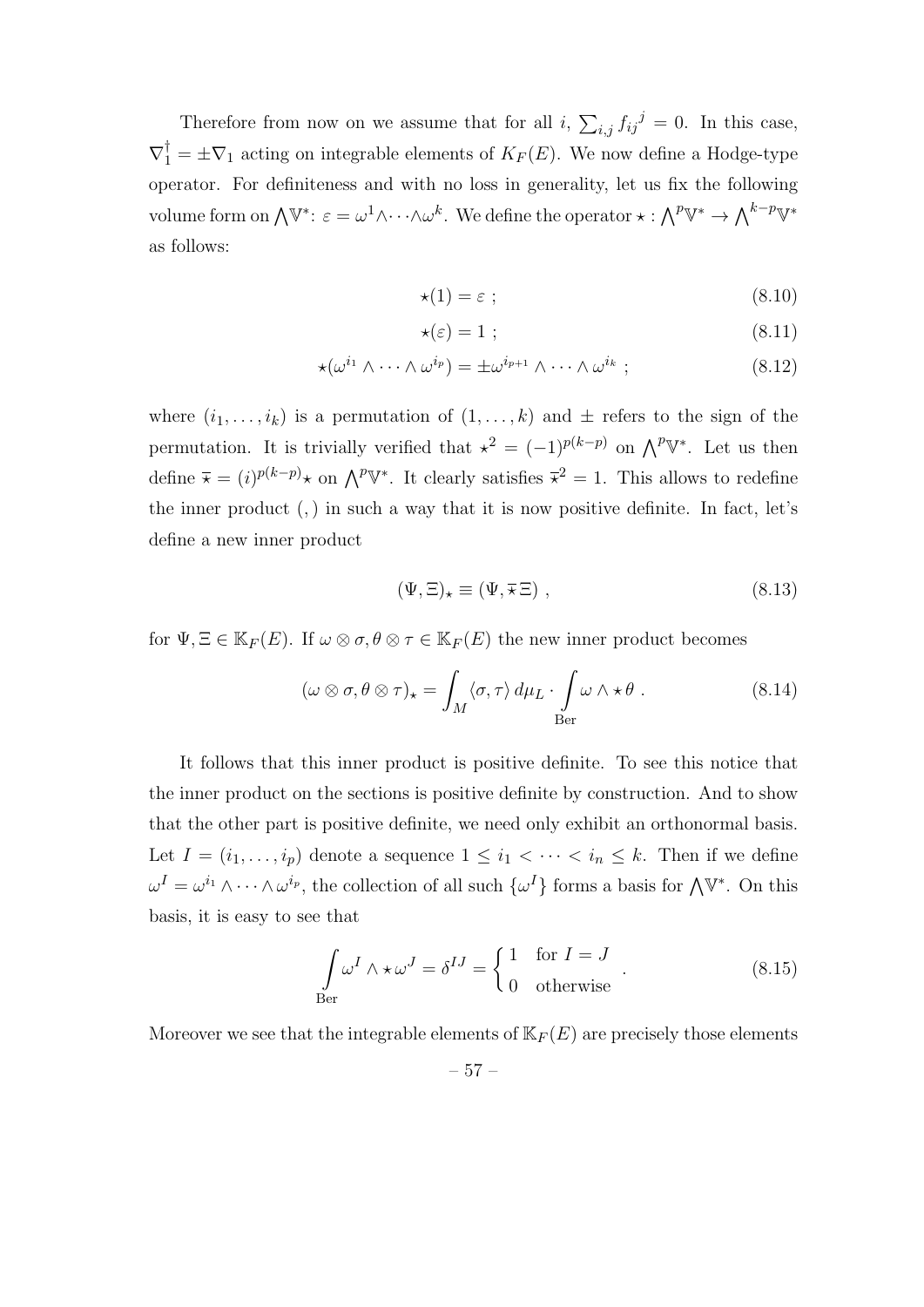of  $\mathbb{K}_F(E)$  which have finite norm with respect to this new inner product. We let  $\Gamma_{F,L^2}(E)$  denote the Hilbert space completion of this space with respect to this new inner product.

The BRST operator  $\nabla_1$  is generally unbounded so we have to be careful and specify its domain. From the definition of  $\Gamma_{F,L^2}(E)$ , it is clear that the BRST operator is densely defined, since it is defined on the integrable elements and the  $\Gamma_{F,L^2}(E)$  is their closure.<sup>4</sup> Now let  $\nabla_1^*$  denote the adjoint of  $\nabla_1$  with respect to the new inner product. Notice that on  $\bigwedge^{\mathbb{V}^*} \otimes \Gamma_F(E)_{\text{fin}}$ 

$$
\nabla_1^* = \pm \overline{\star} \nabla_1 \overline{\star} \ . \tag{8.16}
$$

In particular, notice that  $\nabla_1^*$  is also densely defined. Therefore  $\nabla_1$  is a closeable operator with minimal closed extension  $\overline{\nabla_1} \equiv (\nabla_1^*)^*$ . We can therefore define the BRST operator to be the closure of  $\nabla_1$ . To avoid cumbersome notation we will denote this also by  $\nabla_1$ .

Since  $\nabla_1^*$  is closed, ker  $\nabla_1^*$  is a closed subspace of  $\Gamma_{F,L^2}(E)$  and hence we have the following orthogonal decomposition

$$
\Gamma_{F,L^2}(E) = \ker \nabla_1^* \oplus (\ker \nabla_1^*)^{\perp} . \tag{8.17}
$$

Now, since  $\nabla_1$  is closed,  $(\ker \nabla_1^*)^{\perp}$  is precisely the closure of im  $\nabla_1$ . Thus we have the following orthogonal decomposition

$$
\Gamma_{F,L^2}(E) = \ker \nabla_1^* \oplus \overline{\mathrm{im}\, \nabla_1} . \tag{8.18}
$$

Therefore we can decompose ker  $\nabla_1$  as an orthogonal direct sum

$$
\ker \nabla_1 = \ker \nabla_1 \cap \ker \nabla_1^* \oplus \overline{\operatorname{im} \nabla_1} . \tag{8.19}
$$

<sup>4</sup> We are assuming here that the constraints are such that the BRST operator stabilizes  $\Gamma_F(E)_{\text{fin}}$ . This is always the case, for instance, if M admits a finite holomorphic atlas.<sup>[26]</sup>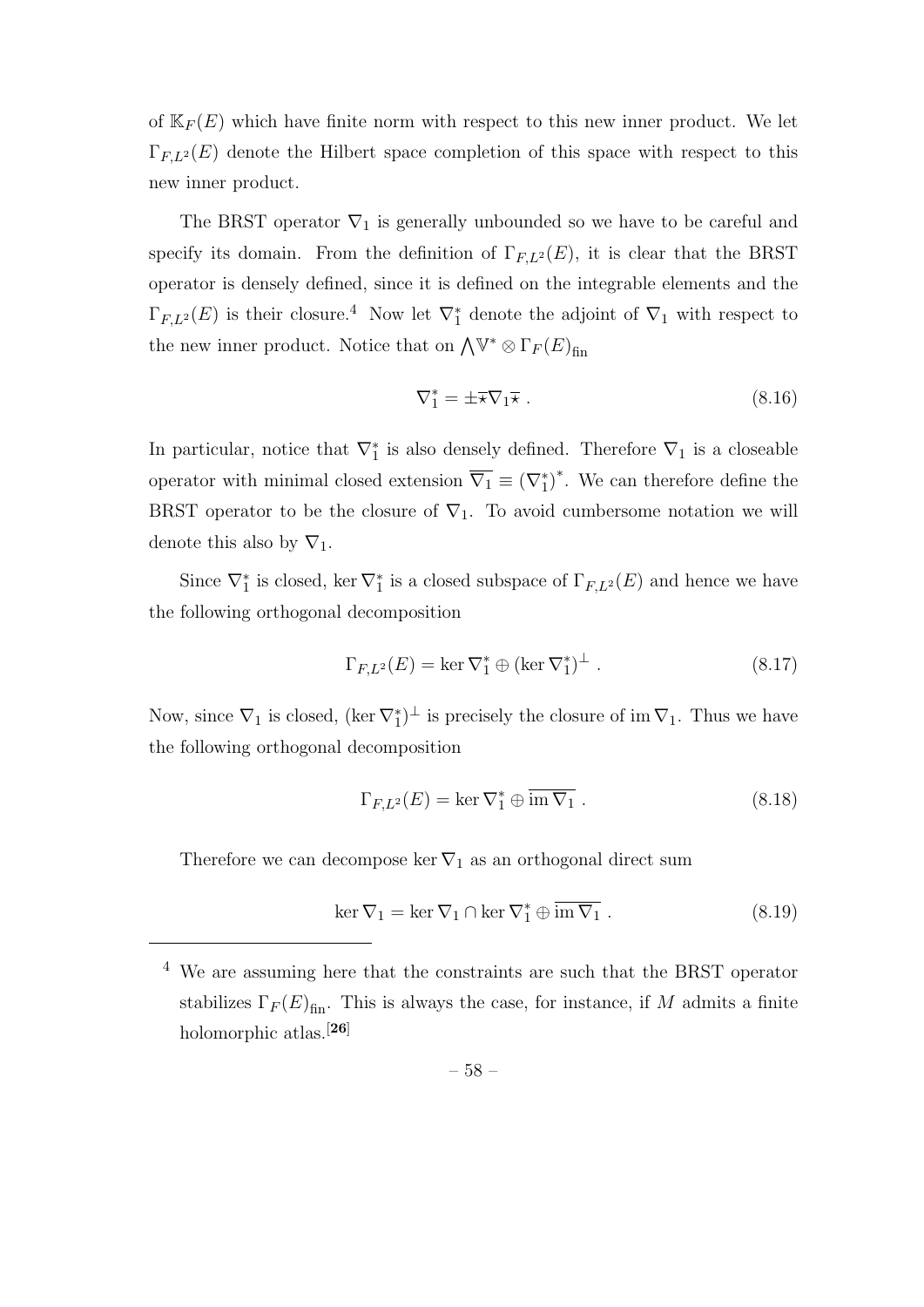Therefore we have the following isomorphism

$$
H_{\text{quantum BRST}} \equiv \ker \nabla_1 / \overline{\mathrm{im} \nabla_1} \cong \ker \nabla_1 \cap \ker \nabla_1^*, \tag{8.20}
$$

where we have defined the BRST cohomology in this way for convenience.<sup>5</sup>

Moreover this isomorphism is an isomorphism of graded (by ghost number) vector spaces. Because of (8.16),  $\overline{\star}$  stabilizes ker  $\nabla_1 \cap \ker \nabla_1^*$ . Since it connects opposite ghost numbers and  $\bar{x}^2 = 1$ , it is an isomorphism between the BRST cohomology spaces at opposite ghost number. Thus we have proven the following duality theorem.

**Theorem 8.21.** If the constraints satisfy the condition  $\sum_{i,j} f_{ij}^{j} = 0$  for all i, there is an isomorphism

$$
H_{\text{quantum BRST}}^g \cong H_{\text{quantum BRST}}^{-g} \tag{8.22}
$$

Notice that the problems of closure as well as the condition that the constraints stabilize the integrable subspace is unnecessary if  $M$  is assumed compact, since in this case the space of holomorphic sections is finite.

#### §9 CONCLUSIONS AND OPEN PROBLEMS

In this paper we have shown how all of the objects relevant to the geometric quantization program have an associated BRST cohomology theory describing their reduction via a symplectic quotient of the original symplectic manifold on which they are described. Moreover we have seen that the BRST cohomology preserves all Poisson structures.

<sup>&</sup>lt;sup>5</sup> Since im  $\nabla_1$  is, in general, infinite dimensional it is not necessarily closed. Factoring out by a non-closed subspace results in the natural surjection not being continuous and in the factor object not being complete.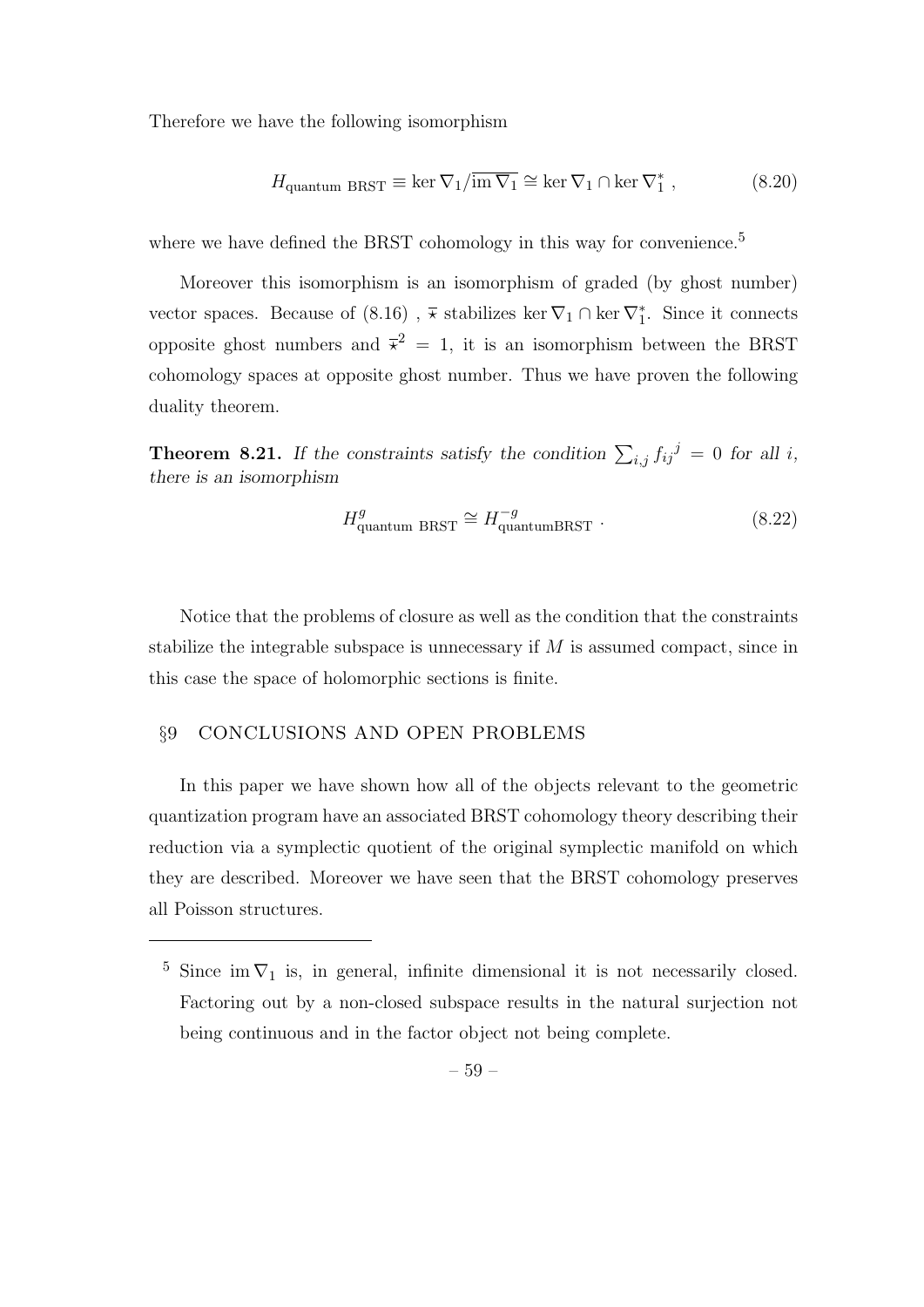The coherence between the BRST construction and the Poisson structures suggests that we can phrase this construction in purely algebraic terms in the category of "constrained" Poisson algebras. That is, given a Poisson algebra P with a distinguished set of elements  $\Phi = {\phi_i}$  such that the ideal J they generate is a Lie subalgebra of P and such that the sequence  $\Phi$  is regular we can construct a BRST cohomology theory which reduces P to another Poisson algebra. This is precisely the point of view taken by Stashef<sup> $[4]$ </sup>,<sup>[5]</sup>. We can extend this further by homologically reducing Poisson modules of P. In the same way we show that a BRST theory exists which reduces the Poisson module into a Poisson module of the homological reduction of P. Moreover properties such as finitely generated and projective are preserved under reduction. We can also define algebraically a polarization of P as a maximal abelian Poisson subalgebra of P. However we have not been able to prove that maximal abelian subalgebras correspond under homological reduction. We have not been able to see how the algebraic analogues of inner products get induced, although the algebraic analogues of pointwise inner products can be induced.

The power of the algebraic approach lies in the fact that all the objects in the geometric quantization program can be defined purely algebraically without the assumption that the Poisson algebra  $P$  or its homological reduction are the Poisson algebras of symplectic manifolds. This is the case, for example, in Yang-Mills, where the reduced phase space has singularities<sup>[27]</sup>. We think that this particular formulation of BRST quantization can play a fundamental rôle in the quantization of such physically relevant systems.

There is another method of quantization which is based purely on the Poisson structure of the classical observables: the theory of deformations of Poisson algebras<sup>[28]</sup>. It would be interesting to see under what conditions, if any, the deformations of a Poisson algebra and of its homological reduction correspond.

Finally there are several obvious extensions to these constructions: to the case of supermanifolds in the sense of Kostant, to arbitrary symplectic Banach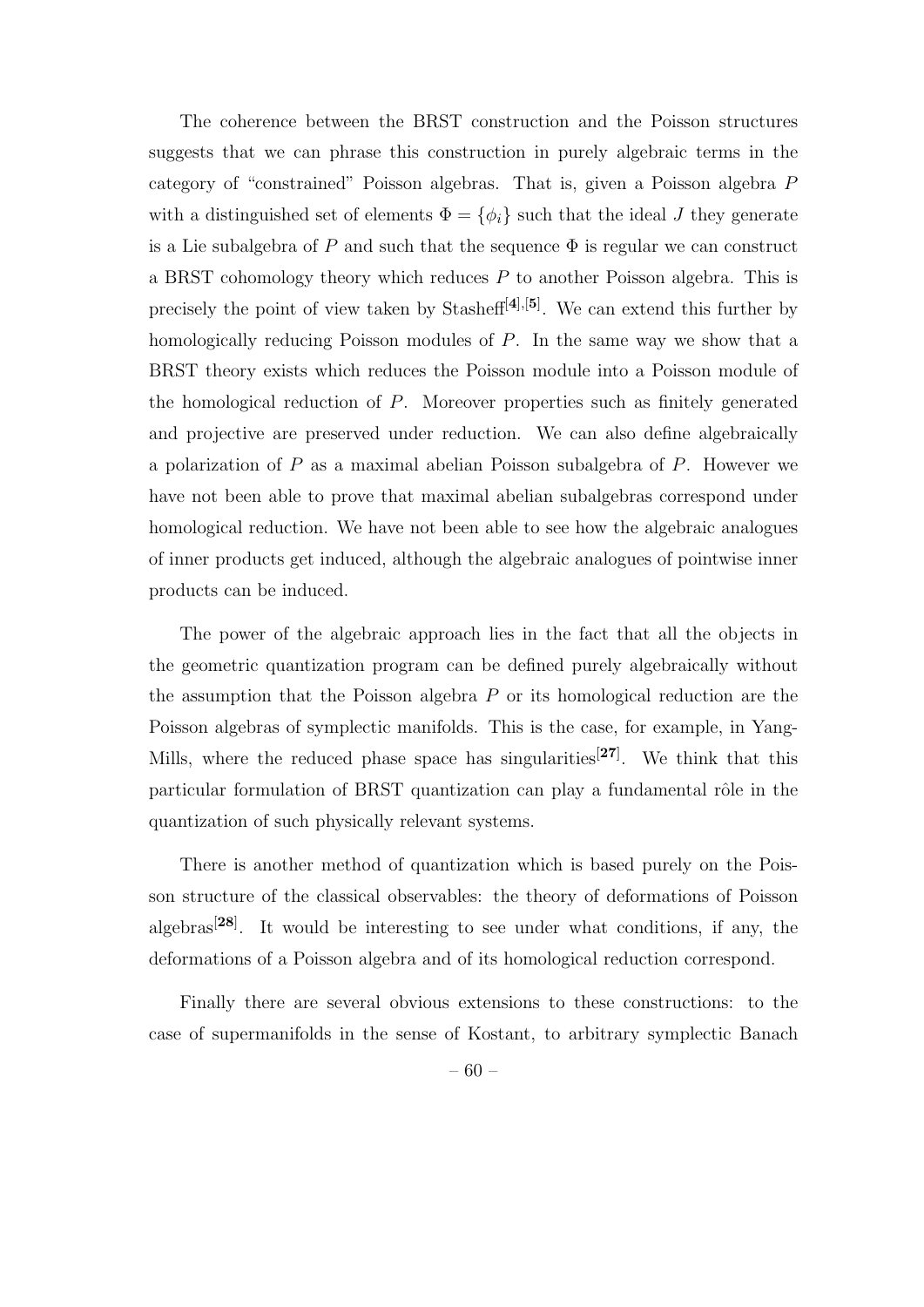manifolds, and, more importantly, to the case of nonregular constraints<sup>[29]</sup>. The extensions to supermanifolds and to the non-regular case should be completely straight-forward; but the extension to infinite dimensional manifolds may pose problems having to do with the convergence of the spectral sequences used in Sections 3 and 4.

## ACKNOWLEDGEMENTS

We are grateful to Marc Henneaux for the great benefits we have derived from our correspondence with him on this and other related topics. We also thank E. Barrios, Francisco Figueirido, Blaine Lawson, and Eduardo Ramos for conversations. One of us  $(J.M.F.)$  thanks  $\mathcal{R}$ tangstof  $\mathcal{B}$ dicti for his hospitality, for the opportunity to give a talk at Rice University on a part of this paper, and for making available the Gothic fonts used throughout.

## REFERENCES

- [1] C. Becchi, A. Rouet, and R. Stora, Phys. Lett. 52B (1974) 344, Comm. Math. Phys. 42 (1975) 127, and Ann. of Phys. 98 (1976) 287.
- [2] I. V. Tyutin, Lebedev Preprint FIAN no. 39 (1975).
- [3] I. A. Batalin and G. A. Vilkovisky, Phys. Lett. 69B (1977) 309 M. Henneaux, Phys. Reports 126 (1985) 1 D. McMullan, J. Math. Phys. 28 (1987) 428 A.D. Browning and D. McMullan, J. Math. Phys. 28 (1987) 438 B. Kostant and S. Sternberg, Ann. of Phys. 176 (1987) 49 J. Stasheff, Bull. Am. Math. Soc. 19 (1988) 287 M. Dubois-Violette, Ann. Inst. Fourier 37,4 (1987) 45 M. Henneaux and C. Teitelboim, Comm. Math. Phys. 115 (1988) 213 J. M. Figueroa-O'Farrill and T. Kimura, (Stony Brook Preprint ITP-SB-88-81  $(rev.)$
- [4] J. Stasheff, Bull. Am. Math. Soc. 19 (1988) 287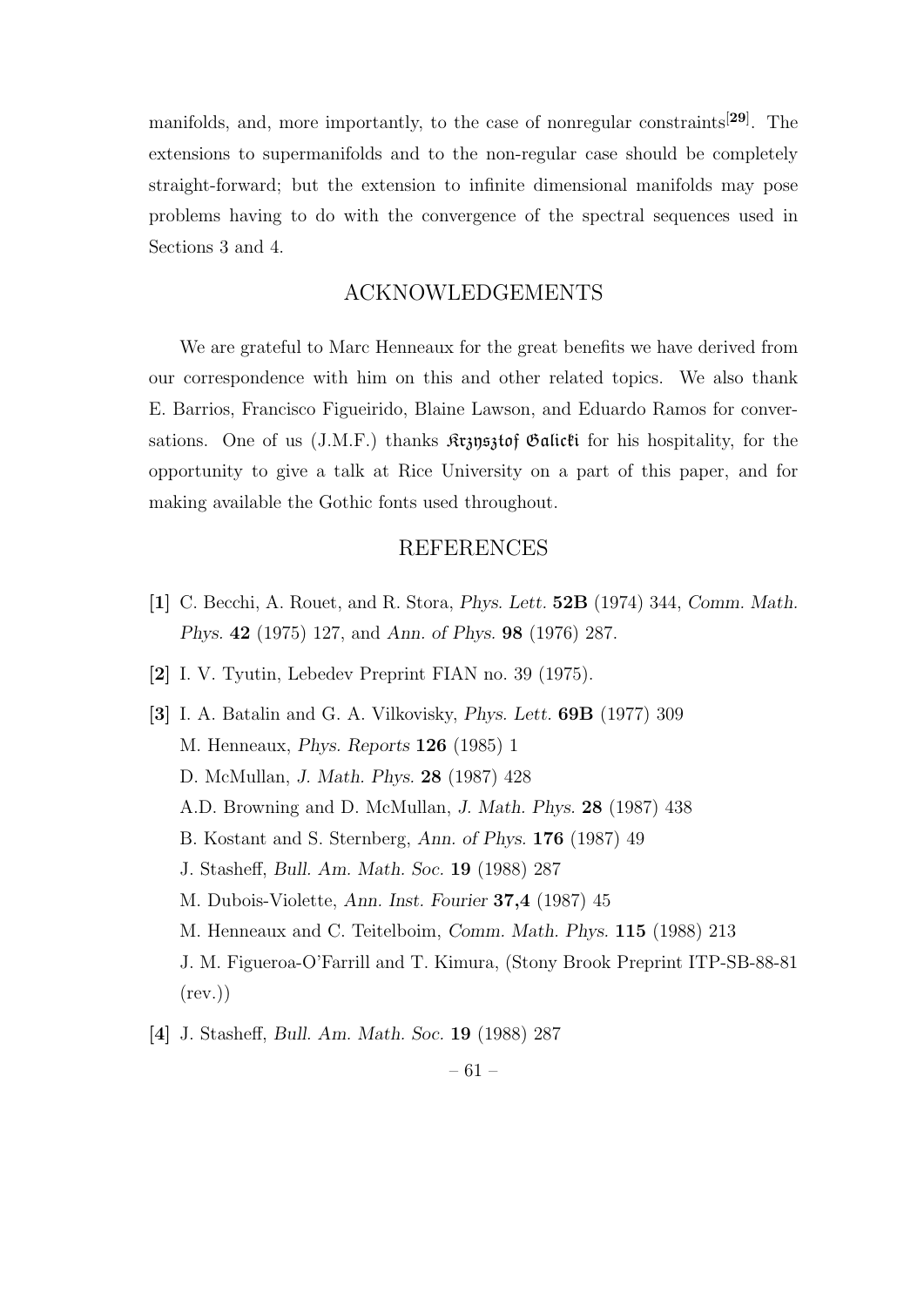- [5] J. Stasheff, Homological Reduction of Constrained Poisson Algebras (North Carolina Preprint, 1989)
- [6] N. Woodhouse, Geometric Quantization, (Oxford University Press, 1980) N. Hurt, Geometric Quantization in Action, (D. Reidel 1983)
- [7] B. Kostant and S. Sternberg, Ann. of Phys. 176 (1987) 49
- [8] J. M. Figueroa-O'Farrill and T. Kimura, The Cohomology of BRST Complexes, (Stony Brook Preprint ITP-SB-88-34 (revised)).
- [9] M. Henneaux, Duality Theorems in BRST Cohomology (Bruxelles Preprint, 1988)
- [10] S. Hwang and R. Marnelius, Nucl. Phys. B315 (1989) 638.
- [11] J. Huebschmann, Poisson Cohomology and Quantization, (Heidelberg Preprint 1989).
- [12] V. Guillemin and S. Sternberg, Symplectic Techniques in Physics, (Cambridge University Press 1984)
- [13] S. Lang, Algebra, (Addison–Wesley, 1984)
- [14] R. Bott and L. Tu, Differential Forms in Algebraic Topology, (Springer 1982)
- [15] W. Greub, S. Halperin, and R. Vanstone, Connections, Curvature, and Cohomology, I, (Academic Press 1972)
- [16] J. M. Figueroa-O'Farrill, The Topological Characterization of Classical BRST Cohomology, (Stony Brook Preprint ITP-SB-89-20), Comm. Math. Phys. in press.
- [17] E. S. Fradkin and T. E. Fradkina, Phys. Lett. 72B (1978) 343
- [18] M. Dubois-Violette, Ann. Inst. Fourier 37,4 (1987) 45
- [19] M. Henneaux, *Phys. Reports* 126 (1985) 1
- [20] L. Van Hove, Acad. Roy. Belgique Bull. Sci. (5) 37 (1951) 610 R. Abraham and J. Marsden, Foundations of Mechanics (Benjamin 1978)